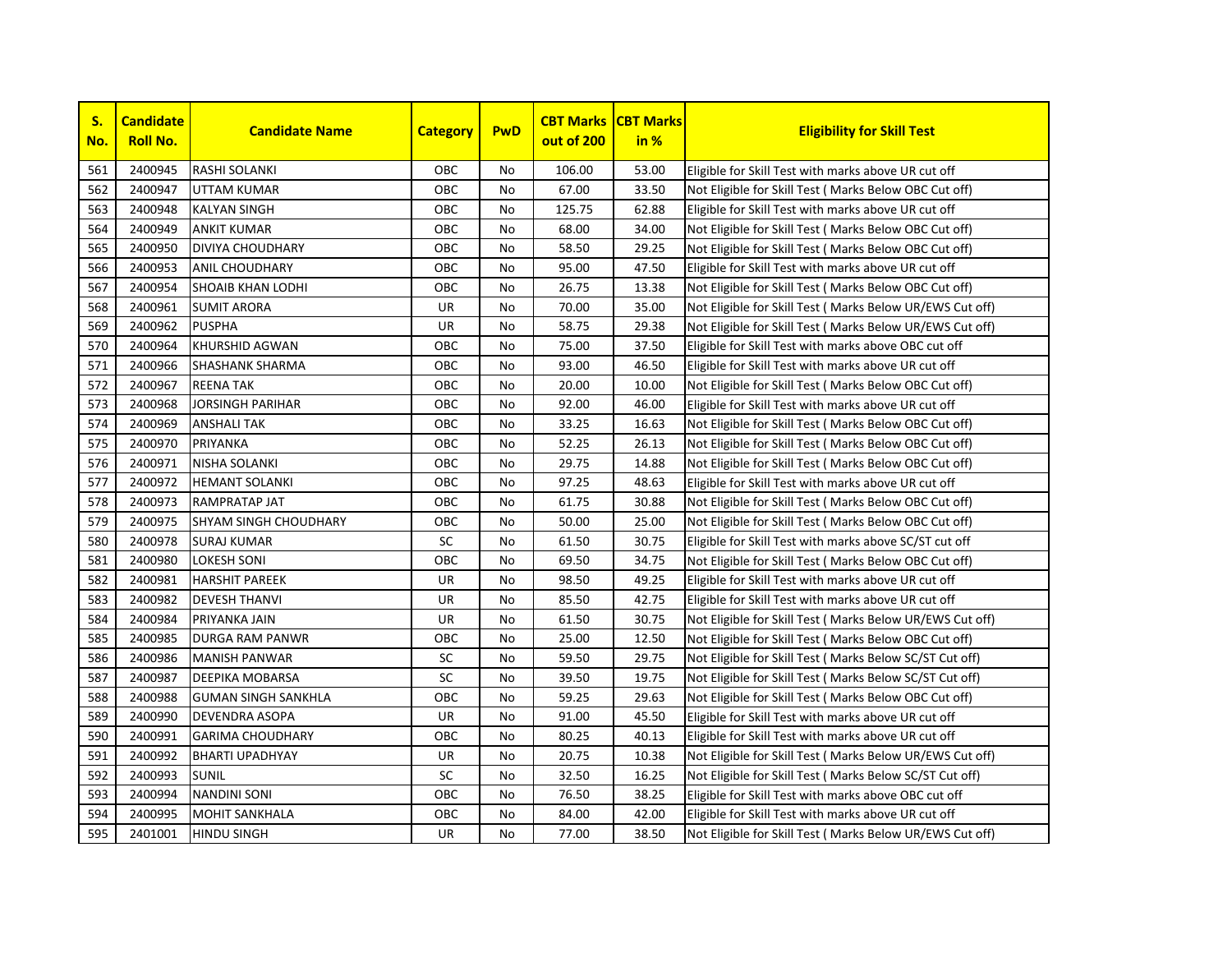| S.<br>No. | <b>Candidate</b><br><b>Roll No.</b> | <b>Candidate Name</b>      | <b>Category</b> | <b>PwD</b> | <b>CBT Marks</b><br>out of 200 | <b>CBT Marks</b><br>in % | <b>Eligibility for Skill Test</b>                         |
|-----------|-------------------------------------|----------------------------|-----------------|------------|--------------------------------|--------------------------|-----------------------------------------------------------|
| 596       | 2401002                             | SHAHBAZ KHAN               | <b>UR</b>       | No         | 51.25                          | 25.63                    | Not Eligible for Skill Test (Marks Below UR/EWS Cut off)  |
| 597       | 2401003                             | ANIL GEHLOT                | OBC             | <b>No</b>  | 90.50                          | 45.25                    | Eligible for Skill Test with marks above UR cut off       |
| 598       | 2401004                             | <b>BHAGWATI LAL</b>        | SC              | No         | 28.75                          | 14.38                    | Not Eligible for Skill Test (Marks Below SC/ST Cut off)   |
| 599       | 2401005                             | AMIT KUMAR PUROHIT         | <b>UR</b>       | <b>No</b>  | 44.25                          | 22.13                    | Not Eligible for Skill Test (Marks Below UR/EWS Cut off)  |
| 600       | 2401006                             | <b>DIPTI SANKHALA</b>      | OBC             | <b>No</b>  | 45.00                          | 22.50                    | Not Eligible for Skill Test (Marks Below OBC Cut off)     |
| 601       | 2401007                             | RISHIKA KACHHWAHA          | OBC             | <b>No</b>  | 36.50                          | 18.25                    | Not Eligible for Skill Test (Marks Below OBC Cut off)     |
| 602       | 2401009                             | <b>SEEMA VISHNOI</b>       | <b>UR</b>       | <b>No</b>  | 58.00                          | 29.00                    | Not Eligible for Skill Test (Marks Below UR/EWS Cut off)  |
| 603       | 2401010                             | <b>RITU DEWASI</b>         | OBC             | No         | 86.00                          | 43.00                    | Eligible for Skill Test with marks above UR cut off       |
| 604       | 2401011                             | <b>BHAWANI SINGH</b>       | OBC             | No         | 75.00                          | 37.50                    | Eligible for Skill Test with marks above OBC cut off      |
| 605       | 2401013                             | <b>RAJENDRA</b>            | OBC             | No         | 81.50                          | 40.75                    | Eligible for Skill Test with marks above UR cut off       |
| 606       | 2401014                             | <b>DIVYA GOYAL</b>         | OBC             | <b>No</b>  | 50.25                          | 25.13                    | Not Eligible for Skill Test ( Marks Below OBC Cut off)    |
| 607       | 2401016                             | <b>VISHAKHA CHOUHAN</b>    | UR              | <b>No</b>  | 48.50                          | 24.25                    | Not Eligible for Skill Test (Marks Below UR/EWS Cut off)  |
| 608       | 2401022                             | <b>ARVIND PRAJAPAT</b>     | OBC             | <b>No</b>  | 62.50                          | 31.25                    | Not Eligible for Skill Test (Marks Below OBC Cut off)     |
| 609       | 2401023                             | <b>GOVIND VISHNOI</b>      | UR              | <b>No</b>  | 28.50                          | 14.25                    | Not Eligible for Skill Test (Marks Below UR/EWS Cut off)  |
| 610       | 2401024                             | SAGAR                      | OBC             | <b>No</b>  | 67.50                          | 33.75                    | Not Eligible for Skill Test (Marks Below OBC Cut off)     |
| 611       | 2401025                             | <b>BHAWANI SINGH</b>       | UR              | No         | 53.50                          | 26.75                    | Not Eligible for Skill Test (Marks Below UR/EWS Cut off)  |
| 612       | 2401026                             | <b>AJMAL SINGH</b>         | <b>UR</b>       | <b>No</b>  | 91.75                          | 45.88                    | Eligible for Skill Test with marks above UR cut off       |
| 613       | 2401027                             | PAWAN KUMAR MEENA          | <b>ST</b>       | <b>No</b>  | 89.00                          | 44.50                    | Eligible for Skill Test with marks above UR cut off       |
| 614       | 2401028                             | <b>BHARAT</b>              | OBC             | No         | 73.50                          | 36.75                    | Eligible for Skill Test with marks above OBC cut off      |
| 615       | 2401032                             | <b>SUNIL KUMAR RATHORE</b> | <b>SC</b>       | No         | 52.00                          | 26.00                    | Not Eligible for Skill Test ( Marks Below SC/ST Cut off)  |
| 616       | 2401034                             | LALIT KUMAR DHEBAR         | SC              | No         | 50.75                          | 25.38                    | Not Eligible for Skill Test (Marks Below SC/ST Cut off)   |
| 617       | 2401035                             | RAJANTI MEENA              | ST              | No         | 22.25                          | 11.13                    | Not Eligible for Skill Test (Marks Below SC/ST Cut off)   |
| 618       | 2401036                             | <b>JAI KISHAN</b>          | UR              | No         | 95.25                          | 47.63                    | Eligible for Skill Test with marks above UR cut off       |
| 619       | 2401038                             | <b>DINESH SUTHAR</b>       | OBC             | <b>No</b>  | 79.00                          | 39.50                    | Eligible for Skill Test with marks above OBC cut off      |
| 620       | 2401039                             | <b>DEVI SINGH</b>          | UR              | No         | 49.00                          | 24.50                    | Not Eligible for Skill Test (Marks Below UR/EWS Cut off)  |
| 621       | 2401040                             | <b>ANSHU SOLANKI</b>       | OBC             | <b>No</b>  | 58.50                          | 29.25                    | Not Eligible for Skill Test (Marks Below OBC Cut off)     |
| 622       | 2401042                             | DINESH CHOUDHARY           | OBC             | <b>No</b>  | 53.75                          | 26.88                    | Not Eligible for Skill Test (Marks Below OBC Cut off)     |
| 623       | 2401043                             | PRADEEP SINGH TANWAR       | <b>UR</b>       | No         | 45.00                          | 22.50                    | Not Eligible for Skill Test (Marks Below UR/EWS Cut off)  |
| 624       | 2401046                             | <b>HARSHITA RATHORE</b>    | UR              | No         | 87.75                          | 43.88                    | Eligible for Skill Test with marks above UR cut off       |
| 625       | 2401047                             | PANKAJ SINGH BHATI         | <b>UR</b>       | <b>No</b>  | 62.75                          | 31.38                    | Not Eligible for Skill Test ( Marks Below UR/EWS Cut off) |
| 626       | 2401048                             | SUNIL MALVIYA              | SC              | No         | 33.25                          | 16.63                    | Not Eligible for Skill Test ( Marks Below SC/ST Cut off)  |
| 627       | 2401049                             | <b>ANKIT KUMAR</b>         | UR              | <b>No</b>  | 91.00                          | 45.50                    | Eligible for Skill Test with marks above UR cut off       |
| 628       | 2401050                             | <b>INDRAJEET</b>           | OBC             | No         | 117.25                         | 58.63                    | Eligible for Skill Test with marks above UR cut off       |
| 629       | 2401051                             | <b>PRAVEEN GOYAL</b>       | OBC             | No         | 58.50                          | 29.25                    | Not Eligible for Skill Test (Marks Below OBC Cut off)     |
| 630       | 2401053                             | <b>RITIKA</b>              | <b>UR</b>       | No         | 42.00                          | 21.00                    | Not Eligible for Skill Test (Marks Below UR/EWS Cut off)  |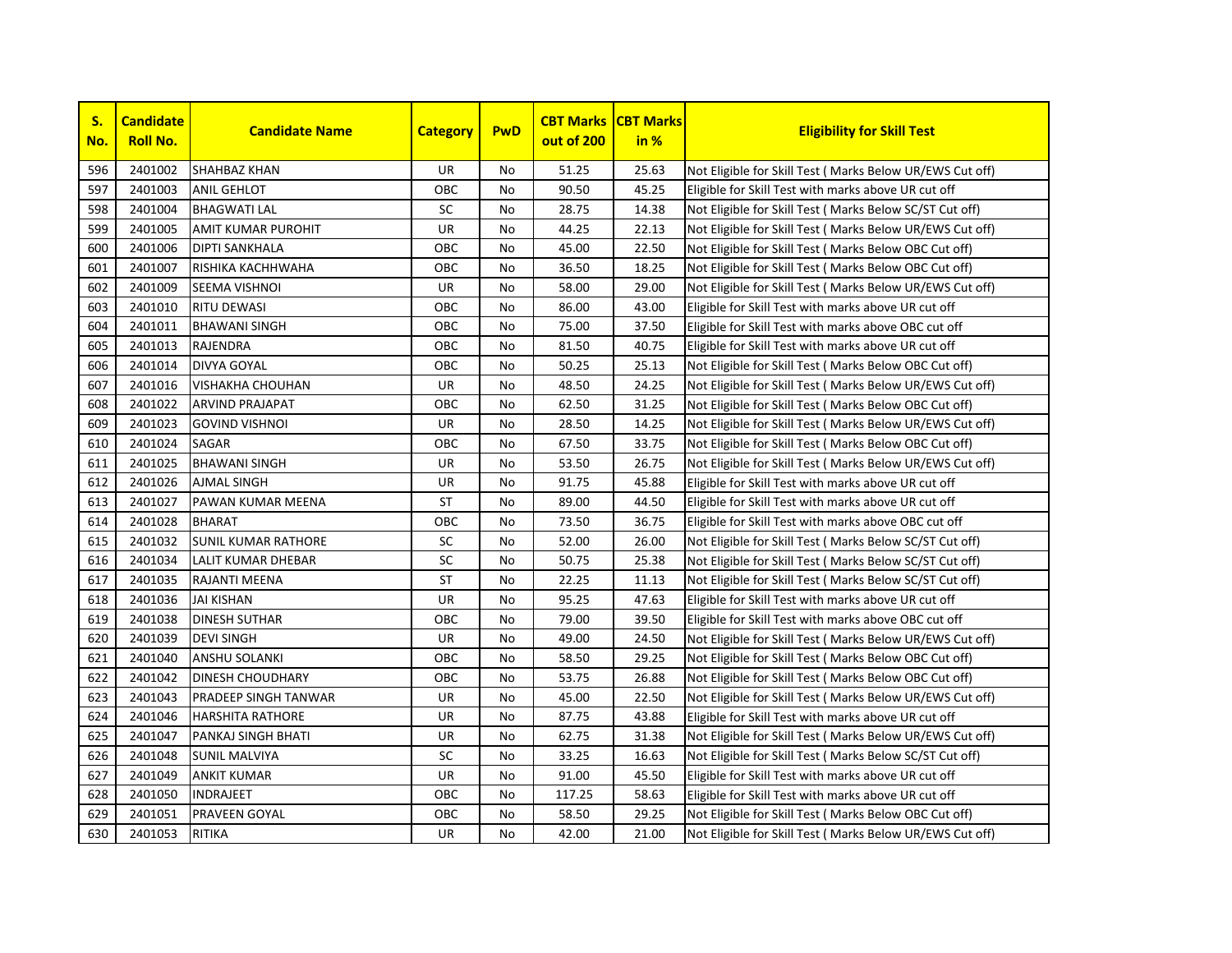

| S.<br>No. | <b>Candidate</b><br><b>Roll No.</b> | <b>Candidate Name</b>    | <b>Category</b> | <b>PwD</b> | <b>CBT Marks</b><br>out of 200 | <b>CBT Marks</b><br>in % | <b>Eligibility for Skill Test</b>                         |
|-----------|-------------------------------------|--------------------------|-----------------|------------|--------------------------------|--------------------------|-----------------------------------------------------------|
| 631       | 2401054                             | RAJENDRA GODARA          | OBC             | No         | 39.50                          | 19.75                    | Not Eligible for Skill Test (Marks Below OBC Cut off)     |
| 632       | 2401055                             | SATYAJEET SAMARIYA       | SC              | No         | 60.00                          | 30.00                    | Eligible for Skill Test with marks above SC/ST cut off    |
| 633       | 2401056                             | <b>DEEPAK KUMAR</b>      | SC              | <b>No</b>  | 59.25                          | 29.63                    | Not Eligible for Skill Test (Marks Below SC/ST Cut off)   |
| 634       | 2401057                             | <b>SHAITAN SINGH</b>     | <b>EWS</b>      | No         | 69.25                          | 34.63                    | Not Eligible for Skill Test (Marks Below UR/EWS Cut off)  |
| 635       | 2401058                             | <b>HARISH CHOUDHARY</b>  | OBC             | No         | 76.50                          | 38.25                    | Eligible for Skill Test with marks above OBC cut off      |
| 636       | 2401059                             | <b>MONA JANI</b>         | OBC             | No         | 48.75                          | 24.38                    | Not Eligible for Skill Test ( Marks Below OBC Cut off)    |
| 637       | 2401060                             | <b>ASHISH CHOUHAN</b>    | SC              | No         | 45.25                          | 22.63                    | Not Eligible for Skill Test (Marks Below SC/ST Cut off)   |
| 638       | 2401061                             | <b>KAVITA VAISHNAV</b>   | OBC             | No         | 33.75                          | 16.88                    | Not Eligible for Skill Test (Marks Below OBC Cut off)     |
| 639       | 2401064                             | LAVISH DHURIA            | UR              | No         | 50.50                          | 25.25                    | Not Eligible for Skill Test ( Marks Below UR/EWS Cut off) |
| 640       | 2401065                             | <b>SUBHASH</b>           | OBC             | No         | 66.00                          | 33.00                    | Not Eligible for Skill Test ( Marks Below OBC Cut off)    |
| 641       | 2401066                             | JAGDISH CHOUDHARY        | OBC             | No         | 20.00                          | 10.00                    | Not Eligible for Skill Test ( Marks Below OBC Cut off)    |
| 642       | 2401067                             | <b>MOHIT KUMAR SWAMI</b> | OBC             | No         | 56.25                          | 28.13                    | Not Eligible for Skill Test (Marks Below OBC Cut off)     |
| 643       | 2401068                             | <b>GIRISH KUMAR</b>      | SC              | No         | 59.75                          | 29.88                    | Not Eligible for Skill Test (Marks Below SC/ST Cut off)   |
| 644       | 2401069                             | <b>ADITYA SHARMA</b>     | UR              | No         | 103.00                         | 51.50                    | Eligible for Skill Test with marks above UR cut off       |
| 645       | 2401070                             | <b>MANISH DAIYA</b>      | OBC             | No         | 22.25                          | 11.13                    | Not Eligible for Skill Test (Marks Below OBC Cut off)     |
| 646       | 2401072                             | DAYA SHANKAR MEENA       | ST              | No         | 78.00                          | 39.00                    | Eligible for Skill Test with marks above SC/ST cut off    |
| 647       | 2401073                             | <b>KRISHNA BHATI</b>     | OBC             | No         | 32.00                          | 16.00                    | Not Eligible for Skill Test ( Marks Below OBC Cut off)    |
| 648       | 2401076                             | RAMPRASAD RAMAWAT        | OBC             | <b>No</b>  | 54.50                          | 27.25                    | Not Eligible for Skill Test ( Marks Below OBC Cut off)    |
| 649       | 2401077                             | <b>SONAM CHOUDHARY</b>   | OBC             | <b>No</b>  | 40.25                          | 20.13                    | Not Eligible for Skill Test ( Marks Below OBC Cut off)    |
| 650       | 2401078                             | SANGEETHA I              | UR              | No         | 31.25                          | 15.63                    | Not Eligible for Skill Test ( Marks Below UR/EWS Cut off) |
| 651       | 2401079                             | <b>VIKRAM PANWAR</b>     | SC              | <b>No</b>  | 23.00                          | 11.50                    | Not Eligible for Skill Test (Marks Below SC/ST Cut off)   |
| 652       | 2401080                             | <b>DEEPAK SANKHALA</b>   | OBC             | No         | 65.50                          | 32.75                    | Not Eligible for Skill Test ( Marks Below OBC Cut off)    |
| 653       | 2401082                             | <b>JITENDRA SINGH</b>    | UR              | No         | 70.25                          | 35.13                    | Not Eligible for Skill Test ( Marks Below UR/EWS Cut off) |
| 654       | 2401083                             | KARISHMA SHARMA          | UR              | No         | 53.50                          | 26.75                    | Not Eligible for Skill Test ( Marks Below UR/EWS Cut off) |
| 655       | 2401084                             | <b>DIXIT SHARMA</b>      | OBC             | No         | 40.00                          | 20.00                    | Not Eligible for Skill Test (Marks Below OBC Cut off)     |
| 656       | 2401085                             | <b>KULDEEP</b>           | OBC             | No         | 44.00                          | 22.00                    | Not Eligible for Skill Test (Marks Below OBC Cut off)     |
| 657       | 2401086                             | <b>GAURAV SARVATE</b>    | SC              | No         | 50.00                          | 25.00                    | Not Eligible for Skill Test (Marks Below SC/ST Cut off)   |
| 658       | 2401087                             | <b>VIJAY CHITTARA</b>    | SC              | No         | 43.75                          | 21.88                    | Not Eligible for Skill Test (Marks Below SC/ST Cut off)   |
| 659       | 2401088                             | <b>CHETNA SUTHAR</b>     | OBC             | No         | 78.25                          | 39.13                    | Eligible for Skill Test with marks above OBC cut off      |
| 660       | 2401089                             | <b>ROHIT VYAS</b>        | <b>UR</b>       | <b>No</b>  | 40.25                          | 20.13                    | Not Eligible for Skill Test ( Marks Below UR/EWS Cut off) |
| 661       | 2401090                             | RAMSINGH CHOUDHARY       | OBC             | No         | 61.50                          | 30.75                    | Not Eligible for Skill Test ( Marks Below OBC Cut off)    |
| 662       | 2401092                             | <b>HANSA MEENA</b>       | <b>ST</b>       | No         | 77.00                          | 38.50                    | Eligible for Skill Test with marks above SC/ST cut off    |
| 663       | 2401093                             | <b>SURENDRA</b>          | OBC             | No         | 83.50                          | 41.75                    | Eligible for Skill Test with marks above UR cut off       |
| 664       | 2401095                             | <b>MOHAMMED WASIF</b>    | OBC             | No         | 44.25                          | 22.13                    | Not Eligible for Skill Test (Marks Below OBC Cut off)     |
| 665       | 2401096                             | <b>SUBHASH GOYAT</b>     | <b>UR</b>       | No         | 45.75                          | 22.88                    | Not Eligible for Skill Test (Marks Below UR/EWS Cut off)  |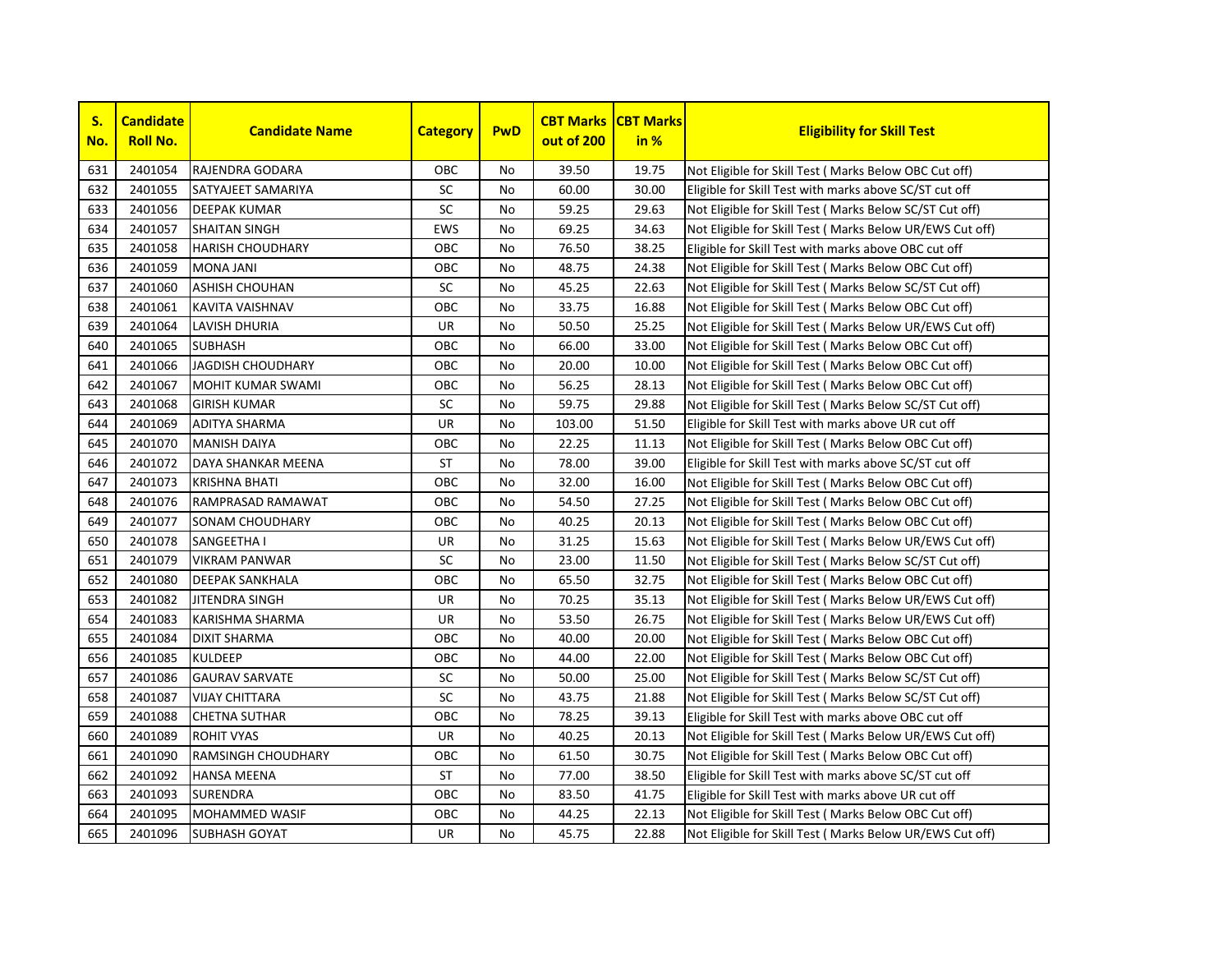

| S.<br>No. | <b>Candidate</b><br><b>Roll No.</b> | <b>Candidate Name</b>            | <b>Category</b> | <b>PwD</b> | <b>CBT Marks</b><br>out of 200 | <b>CBT Marks</b><br>in % | <b>Eligibility for Skill Test</b>                         |
|-----------|-------------------------------------|----------------------------------|-----------------|------------|--------------------------------|--------------------------|-----------------------------------------------------------|
| 666       | 2401097                             | <b>NANDINI SHARMA</b>            | UR              | No         | 31.50                          | 15.75                    | Not Eligible for Skill Test (Marks Below UR/EWS Cut off)  |
| 667       | 2401100                             | <b>DASHRATH CHOUHAN</b>          | SC              | No         | 37.25                          | 18.63                    | Not Eligible for Skill Test (Marks Below SC/ST Cut off)   |
| 668       | 2401101                             | <b>ANJALI TILAYACHA</b>          | UR              | <b>No</b>  | 72.50                          | 36.25                    | Not Eligible for Skill Test (Marks Below UR/EWS Cut off)  |
| 669       | 2401102                             | <b>PRAVEEN KUMAR</b>             | ОВС             | <b>No</b>  | 63.50                          | 31.75                    | Not Eligible for Skill Test (Marks Below OBC Cut off)     |
| 670       | 2401105                             | <b>KAPIL GEHLOT</b>              | OBC             | <b>No</b>  | 104.25                         | 52.13                    | Eligible for Skill Test with marks above UR cut off       |
| 671       | 2401108                             | DHANRAJ JAJORIA                  | SC              | No         | 59.00                          | 29.50                    | Not Eligible for Skill Test ( Marks Below SC/ST Cut off)  |
| 672       | 2401110                             | <b>SAPNA BHATI</b>               | OBC             | No         | 28.00                          | 14.00                    | Not Eligible for Skill Test ( Marks Below OBC Cut off)    |
| 673       | 2401113                             | LALIT PAL KACHAWAHA              | OBC             | No         | 30.50                          | 15.25                    | Not Eligible for Skill Test ( Marks Below OBC Cut off)    |
| 674       | 2401114                             | <b>SONU SANKHLA</b>              | OBC             | No         | 61.50                          | 30.75                    | Not Eligible for Skill Test ( Marks Below OBC Cut off)    |
| 675       | 2401115                             | <b>BHUPENDRA SINGH SHEKHAWAT</b> | UR              | No         | 95.00                          | 47.50                    | Eligible for Skill Test with marks above UR cut off       |
| 676       | 2401120                             | <b>SARITA RATHI</b>              | UR              | <b>No</b>  | 26.00                          | 13.00                    | Not Eligible for Skill Test ( Marks Below UR/EWS Cut off) |
| 677       | 2401123                             | <b>DHEERAJ GEHLOT</b>            | OBC             | <b>No</b>  | 62.25                          | 31.13                    | Not Eligible for Skill Test (Marks Below OBC Cut off)     |
| 678       | 2401124                             | MAHAVEER KACHHAWAHA              | OBC             | <b>No</b>  | 71.50                          | 35.75                    | Eligible for Skill Test with marks above OBC cut off      |
| 679       | 2401125                             | <b>SOMDUTT SEN</b>               | OBC             | <b>No</b>  | 48.50                          | 24.25                    | Not Eligible for Skill Test (Marks Below OBC Cut off)     |
| 680       | 2401127                             | <b>RANVEER MANJU</b>             | UR              | No         | 28.50                          | 14.25                    | Not Eligible for Skill Test ( Marks Below UR/EWS Cut off) |
| 681       | 2401128                             | MINAL SHRIMALI                   | UR              | No         | 51.75                          | 25.88                    | Not Eligible for Skill Test ( Marks Below UR/EWS Cut off) |
| 682       | 2401129                             | <b>SURAJPAL SINGH</b>            | UR              | No         | 43.75                          | 21.88                    | Not Eligible for Skill Test ( Marks Below UR/EWS Cut off) |
| 683       | 2401132                             | <b>JAYESH</b>                    | <b>ST</b>       | <b>No</b>  | 68.25                          | 34.13                    | Eligible for Skill Test with marks above SC/ST cut off    |
| 684       | 2401134                             | <b>VARDAN JOSHI</b>              | UR              | <b>No</b>  | 91.75                          | 45.88                    | Eligible for Skill Test with marks above UR cut off       |
| 685       | 2401136                             | <b>NAKUL PRAJAPAT</b>            | UR              | <b>No</b>  | 70.75                          | 35.38                    | Not Eligible for Skill Test ( Marks Below UR/EWS Cut off) |
| 686       | 2401137                             | <b>SUMER</b>                     | OBC             | <b>No</b>  | 25.75                          | 12.88                    | Not Eligible for Skill Test (Marks Below OBC Cut off)     |
| 687       | 2401138                             | <b>MANOJ GOYAL</b>               | OBC             | No         | 72.75                          | 36.38                    | Eligible for Skill Test with marks above OBC cut off      |
| 688       | 2401139                             | <b>MANILA ARORA</b>              | UR              | No         | 130.00                         | 65.00                    | Eligible for Skill Test with marks above UR cut off       |
| 689       | 2401141                             | <b>LAXMI DUKIYA</b>              | ОВС             | No         | 35.75                          | 17.88                    | Not Eligible for Skill Test ( Marks Below OBC Cut off)    |
| 690       | 2401143                             | <b>PUSHPENDR SAINI</b>           | ОВС             | No         | 72.75                          | 36.38                    | Eligible for Skill Test with marks above OBC cut off      |
| 691       | 2401144                             | <b>HITESH KATARA</b>             | UR              | No         | 76.50                          | 38.25                    | Not Eligible for Skill Test (Marks Below UR/EWS Cut off)  |
| 692       | 2401146                             | DHANANJAY SHARMA                 | UR              | No         | 77.75                          | 38.88                    | Not Eligible for Skill Test ( Marks Below UR/EWS Cut off) |
| 693       | 2401148                             | <b>GAURAV KUMAWAT</b>            | овс             | No         | 80.25                          | 40.13                    | Eligible for Skill Test with marks above UR cut off       |
| 694       | 2401149                             | <b>SANDEEP SOLANKI</b>           | OBC             | <b>No</b>  | 48.50                          | 24.25                    | Not Eligible for Skill Test ( Marks Below OBC Cut off)    |
| 695       | 2401150                             | <b>JITENDRA SANKHLA</b>          | OBC             | <b>No</b>  | 66.25                          | 33.13                    | Not Eligible for Skill Test (Marks Below OBC Cut off)     |
| 696       | 2401151                             | PRIYANKA GEHLOT                  | OBC             | <b>No</b>  | 55.75                          | 27.88                    | Not Eligible for Skill Test ( Marks Below OBC Cut off)    |
| 697       | 2401152                             | <b>MAHENDRA MEGHWAL</b>          | SC              | No         | 82.25                          | 41.13                    | Eligible for Skill Test with marks above UR cut off       |
| 698       | 2401153                             | <b>VIKASH KUMAR</b>              | OBC             | No         | 47.00                          | 23.50                    | Not Eligible for Skill Test (Marks Below OBC Cut off)     |
| 699       | 2401154                             | <b>VINITA BHATI</b>              | ОВС             | No         | 62.00                          | 31.00                    | Not Eligible for Skill Test (Marks Below OBC Cut off)     |
| 700       | 2401155                             | <b>ANURADHA SEN</b>              | OBC             | No         | 31.25                          | 15.63                    | Not Eligible for Skill Test (Marks Below OBC Cut off)     |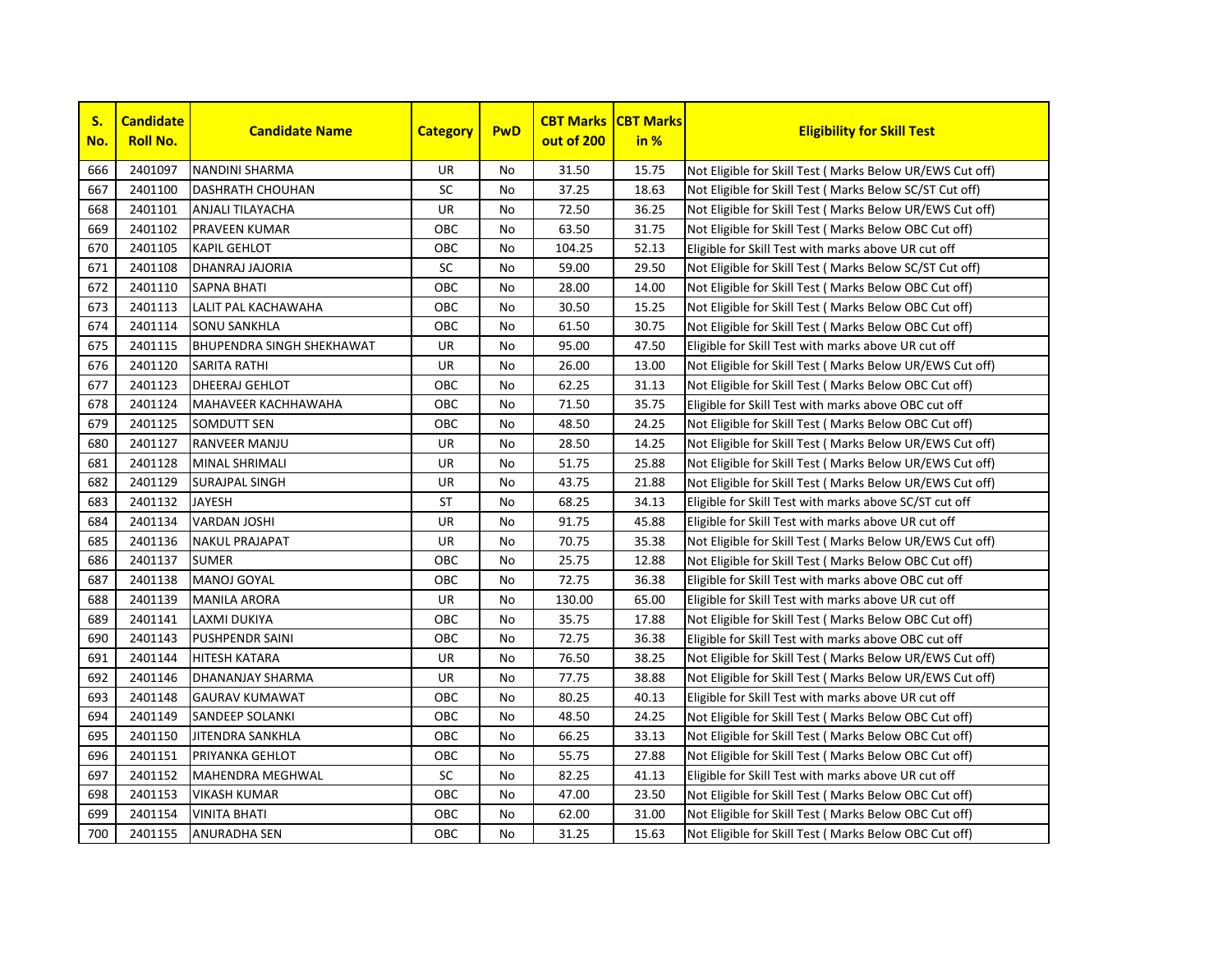

| S.<br>No. | <b>Candidate</b><br><b>Roll No.</b> | <b>Candidate Name</b>   | <b>Category</b> | <b>PwD</b> | <b>CBT Marks</b><br>out of 200 | <b>CBT Marks</b><br>in % | <b>Eligibility for Skill Test</b>                         |
|-----------|-------------------------------------|-------------------------|-----------------|------------|--------------------------------|--------------------------|-----------------------------------------------------------|
| 701       | 2401157                             | <b>MAHENDRA MEENA</b>   | ST              | No         | 58.50                          | 29.25                    | Not Eligible for Skill Test (Marks Below SC/ST Cut off)   |
| 702       | 2401159                             | <b>ISLAMU DEEN</b>      | OBC             | No         | 37.00                          | 18.50                    | Not Eligible for Skill Test ( Marks Below OBC Cut off)    |
| 703       | 2401160                             | <b>RAKESH CHOUHAN</b>   | SC              | No         | 81.25                          | 40.63                    | Eligible for Skill Test with marks above UR cut off       |
| 704       | 2401163                             | <b>JITENDRA</b>         | SC              | <b>No</b>  | 55.25                          | 27.63                    | Not Eligible for Skill Test ( Marks Below SC/ST Cut off)  |
| 705       | 2401165                             | <b>MOHD RIYAZ</b>       | OBC             | <b>No</b>  | 36.25                          | 18.13                    | Not Eligible for Skill Test ( Marks Below OBC Cut off)    |
| 706       | 2401166                             | <b>SOHEL KHAN</b>       | OBC             | No         | 28.50                          | 14.25                    | Not Eligible for Skill Test (Marks Below OBC Cut off)     |
| 707       | 2401167                             | <b>SAURABH SINGH</b>    | OBC             | <b>No</b>  | 78.00                          | 39.00                    | Eligible for Skill Test with marks above OBC cut off      |
| 708       | 2401168                             | <b>KHUSHBU PRAJAPAT</b> | ОВС             | No         | 69.50                          | 34.75                    | Not Eligible for Skill Test (Marks Below OBC Cut off)     |
| 709       | 2401170                             | <b>TILA RAM</b>         | ОВС             | No         | 24.00                          | 12.00                    | Not Eligible for Skill Test ( Marks Below OBC Cut off)    |
| 710       | 2401171                             | <b>BHARAT KAUSHIK</b>   | UR              | <b>No</b>  | 63.25                          | 31.63                    | Not Eligible for Skill Test ( Marks Below UR/EWS Cut off) |
| 711       | 2401172                             | <b>MANISHA JAJORIA</b>  | SC              | No         | 82.50                          | 41.25                    | Eligible for Skill Test with marks above UR cut off       |
| 712       | 2401173                             | <b>CHANDNI GEHLOT</b>   | OBC             | No         | 63.75                          | 31.88                    | Not Eligible for Skill Test (Marks Below OBC Cut off)     |
| 713       | 2401175                             | <b>BALWANT KUMAR</b>    | SC              | No         | 72.00                          | 36.00                    | Eligible for Skill Test with marks above SC/ST cut off    |
| 714       | 2401177                             | DHARMENDRA SANKHALA     | ОВС             | No         | 24.25                          | 12.13                    | Not Eligible for Skill Test (Marks Below OBC Cut off)     |
| 715       | 2401178                             | <b>SURAJ SANKHLA</b>    | OBC             | No         | 114.25                         | 57.13                    | Eligible for Skill Test with marks above UR cut off       |
| 716       | 2401179                             | <b>NARENDRA RAO</b>     | OBC             | No         | 60.00                          | 30.00                    | Not Eligible for Skill Test ( Marks Below OBC Cut off)    |
| 717       | 2401180                             | VALA RAM                | SC              | No         | 67.50                          | 33.75                    | Eligible for Skill Test with marks above SC/ST cut off    |
| 718       | 2401183                             | <b>TRILOK TANWAR</b>    | UR              | No         | 90.50                          | 45.25                    | Eligible for Skill Test with marks above UR cut off       |
| 719       | 2401184                             | <b>PRAKASH PATEL</b>    | OBC             | No         | 54.00                          | 27.00                    | Not Eligible for Skill Test ( Marks Below OBC Cut off)    |
| 720       | 2401185                             | POOJA CHOUHAN           | ОВС             | No         | 49.25                          | 24.63                    | Not Eligible for Skill Test ( Marks Below OBC Cut off)    |
| 721       | 2401186                             | <b>TIKAM CHAND</b>      | ОВС             | No         | 71.50                          | 35.75                    | Eligible for Skill Test with marks above OBC cut off      |
| 722       | 2401187                             | JITENDRA SINGH CHOUHAN  | UR              | No         | 27.50                          | 13.75                    | Not Eligible for Skill Test ( Marks Below UR/EWS Cut off) |
| 723       | 2401188                             | <b>SANDEEP MACHRA</b>   | UR              | No         | 52.50                          | 26.25                    | Not Eligible for Skill Test ( Marks Below UR/EWS Cut off) |
| 724       | 2401190                             | <b>MOHAMMAD UZEB</b>    | UR              | No         | 45.00                          | 22.50                    | Not Eligible for Skill Test (Marks Below UR/EWS Cut off)  |
| 725       | 2401191                             | AKASH SINGH PANWAR      | ОВС             | No         | 131.50                         | 65.75                    | Eligible for Skill Test with marks above UR cut off       |
| 726       | 2401193                             | PRASHANT JAIN           | UR              | No         | 137.00                         | 68.50                    | Eligible for Skill Test with marks above UR cut off       |
| 727       | 2401194                             | <b>BUDHA RAM</b>        | овс             | <b>No</b>  | 63.00                          | 31.50                    | Not Eligible for Skill Test ( Marks Below OBC Cut off)    |
| 728       | 2401197                             | <b>RAHUL SOLANKI</b>    | ОВС             | No         | 18.75                          | 9.38                     | Not Eligible for Skill Test (Marks Below OBC Cut off)     |
| 729       | 2401199                             | <b>RENUKA</b>           | OBC             | <b>No</b>  | 34.00                          | 17.00                    | Not Eligible for Skill Test ( Marks Below OBC Cut off)    |
| 730       | 2401200                             | <b>RAKESH SUTHAR</b>    | OBC             | <b>No</b>  | 113.75                         | 56.88                    | Eligible for Skill Test with marks above UR cut off       |
| 731       | 2401201                             | <b>KANWARAJ SINGH</b>   | UR              | No         | 20.50                          | 10.25                    | Not Eligible for Skill Test ( Marks Below UR/EWS Cut off) |
| 732       | 2401202                             | <b>KHUSHBOO SHARMA</b>  | ОВС             | No         | 60.00                          | 30.00                    | Not Eligible for Skill Test ( Marks Below OBC Cut off)    |
| 733       | 2401203                             | NITESH MEENA            | ST              | No         | 52.50                          | 26.25                    | Not Eligible for Skill Test (Marks Below SC/ST Cut off)   |
| 734       | 2401204                             | <b>KAPIL</b>            | SC              | No         | 52.00                          | 26.00                    | Not Eligible for Skill Test ( Marks Below SC/ST Cut off)  |
| 735       | 2401206                             | <b>RAHUL KHANAGWAL</b>  | <b>ST</b>       | <b>No</b>  | 80.50                          | 40.25                    | Eligible for Skill Test with marks above UR cut off       |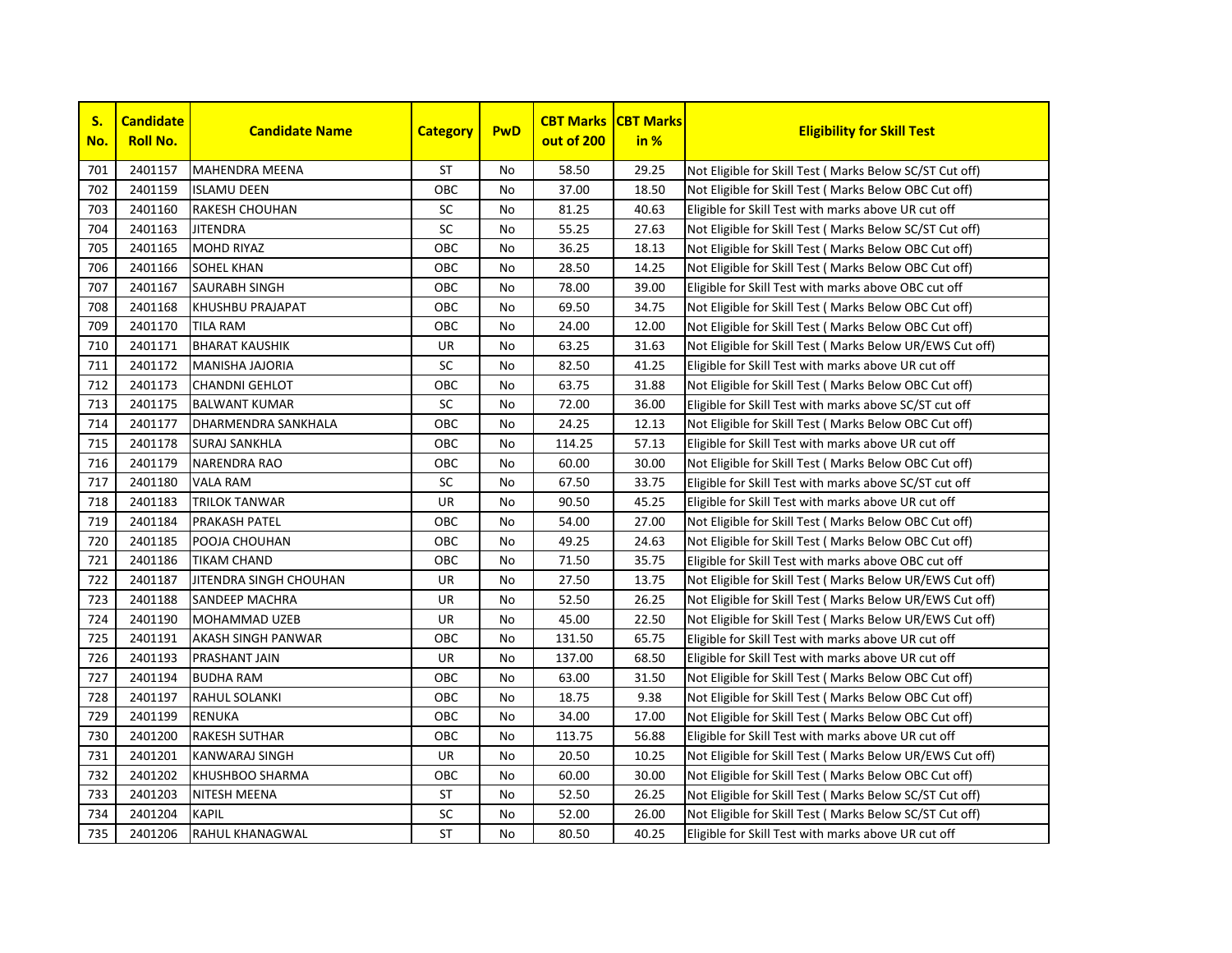

| S.<br>No. | <b>Candidate</b><br><b>Roll No.</b> | <b>Candidate Name</b>         | <b>Category</b> | <b>PwD</b> | <b>CBT Marks</b><br>out of 200 | <b>CBT Marks</b><br>in % | <b>Eligibility for Skill Test</b>                         |
|-----------|-------------------------------------|-------------------------------|-----------------|------------|--------------------------------|--------------------------|-----------------------------------------------------------|
| 736       | 2401209                             | <b>HITESH DABI</b>            | SC              | No         | 54.25                          | 27.13                    | Not Eligible for Skill Test (Marks Below SC/ST Cut off)   |
| 737       | 2401210                             | <b>KAJAL SINGH</b>            | OBC             | No.        | 65.25                          | 32.63                    | Not Eligible for Skill Test ( Marks Below OBC Cut off)    |
| 738       | 2401211                             | <b>MOHAMMAD ADNAN</b>         | UR              | No         | 103.25                         | 51.63                    | Eligible for Skill Test with marks above UR cut off       |
| 739       | 2401212                             | <b>ARUN ADIWAL</b>            | SC              | No         | 64.50                          | 32.25                    | Eligible for Skill Test with marks above SC/ST cut off    |
| 740       | 2401213                             | <b>RIYA SUTHAR</b>            | OBC             | No.        | 43.00                          | 21.50                    | Not Eligible for Skill Test (Marks Below OBC Cut off)     |
| 741       | 2401214                             | <b>KAILASH TAK</b>            | OBC             | No.        | 97.00                          | 48.50                    | Eligible for Skill Test with marks above UR cut off       |
| 742       | 2401215                             | <b>CHANDRA PRAKASH JANGID</b> | OBC             | <b>No</b>  | 78.75                          | 39.38                    | Eligible for Skill Test with marks above OBC cut off      |
| 743       | 2401216                             | SHIKHAR AGRAWAL               | UR              | No         | 55.25                          | 27.63                    | Not Eligible for Skill Test ( Marks Below UR/EWS Cut off) |
| 744       | 2401218                             | PRAMILA                       | OBC             | No         | 46.00                          | 23.00                    | Not Eligible for Skill Test (Marks Below OBC Cut off)     |
| 745       | 2401219                             | <b>MINAKSHE SHARMA</b>        | UR              | No         | 31.75                          | 15.88                    | Not Eligible for Skill Test ( Marks Below UR/EWS Cut off) |
| 746       | 2401221                             | <b>RAKESH RAHIYA</b>          | SC              | No         | 59.75                          | 29.88                    | Not Eligible for Skill Test (Marks Below SC/ST Cut off)   |
| 747       | 2401223                             | <b>TEJA RAM</b>               | SC              | No         | 47.50                          | 23.75                    | Not Eligible for Skill Test ( Marks Below SC/ST Cut off)  |
| 748       | 2401224                             | <b>ABHISHEK KHETANI</b>       | SC              | No         | 64.50                          | 32.25                    | Eligible for Skill Test with marks above SC/ST cut off    |
| 749       | 2401225                             | <b>ABHISHEK VERMA</b>         | OBC             | No         | 135.50                         | 67.75                    | Eligible for Skill Test with marks above UR cut off       |
| 750       | 2401226                             | PRITI DAVE                    | UR              | No         | 39.00                          | 19.50                    | Not Eligible for Skill Test ( Marks Below UR/EWS Cut off) |
| 751       | 2401227                             | <b>PRAKASH KANSARA</b>        | UR              | No         | 74.75                          | 37.38                    | Not Eligible for Skill Test (Marks Below UR/EWS Cut off)  |
| 752       | 2401228                             | <b>SHWETA KHANDELWAL</b>      | UR              | No         | 33.00                          | 16.50                    | Not Eligible for Skill Test (Marks Below UR/EWS Cut off)  |
| 753       | 2401229                             | <b>MANISHA JANGID</b>         | OBC             | No.        | 39.25                          | 19.63                    | Not Eligible for Skill Test ( Marks Below OBC Cut off)    |
| 754       | 2401231                             | <b>MANISHA VAISHNAV</b>       | OBC             | No         | 60.50                          | 30.25                    | Not Eligible for Skill Test ( Marks Below OBC Cut off)    |
| 755       | 2401232                             | <b>DINESH</b>                 | SC              | No         | 59.50                          | 29.75                    | Not Eligible for Skill Test ( Marks Below SC/ST Cut off)  |
| 756       | 2401233                             | <b>NAVEEN SARGRA</b>          | SC              | No         | 40.50                          | 20.25                    | Not Eligible for Skill Test (Marks Below SC/ST Cut off)   |
| 757       | 2401234                             | <b>RAM RAM</b>                | OBC             | No         | 51.50                          | 25.75                    | Not Eligible for Skill Test (Marks Below OBC Cut off)     |
| 758       | 2401235                             | <b>HIMMAT SINGH</b>           | OBC             | No         | 64.00                          | 32.00                    | Not Eligible for Skill Test (Marks Below OBC Cut off)     |
| 759       | 2401236                             | <b>KAMLESH PARIHAR</b>        | OBC             | No         | 46.50                          | 23.25                    | Not Eligible for Skill Test (Marks Below OBC Cut off)     |
| 760       | 2401237                             | <b>KAMAL KISHOR</b>           | OBC             | No         | 73.00                          | 36.50                    | Eligible for Skill Test with marks above OBC cut off      |
| 761       | 2401239                             | <b>KHYATI MEHTA</b>           | UR              | No         | 138.25                         | 69.13                    | Eligible for Skill Test with marks above UR cut off       |
| 762       | 2401240                             | <b>SIDDHARTH SINGH</b>        | UR              | No         | 88.25                          | 44.13                    | Eligible for Skill Test with marks above UR cut off       |
| 763       | 2401243                             | RUCHIKA NIRWAN                | SC              | No         | 54.25                          | 27.13                    | Not Eligible for Skill Test (Marks Below SC/ST Cut off)   |
| 764       | 2401245                             | YOGESH NAWAL                  | SC              | No         | 54.00                          | 27.00                    | Not Eligible for Skill Test (Marks Below SC/ST Cut off)   |
| 765       | 2401249                             | <b>DHANANJAY BISSA</b>        | UR              | No.        | 27.00                          | 13.50                    | Not Eligible for Skill Test ( Marks Below UR/EWS Cut off) |
| 766       | 2401251                             | <b>VEER VIRENDRA SINGH</b>    | UR              | No         | 36.50                          | 18.25                    | Not Eligible for Skill Test ( Marks Below UR/EWS Cut off) |
| 767       | 2401252                             | RAMDEV VERMA                  | SC              | No         | 71.25                          | 35.63                    | Eligible for Skill Test with marks above SC/ST cut off    |
| 768       | 2401254                             | RAMNIWAS SAINI                | OBC             | No         | 86.50                          | 43.25                    | Eligible for Skill Test with marks above UR cut off       |
| 769       | 2401255                             | <b>DINESH SINGH</b>           | UR              | No         | 29.25                          | 14.63                    | Not Eligible for Skill Test (Marks Below UR/EWS Cut off)  |
| 770       | 2401256                             | <b>KAILASH KUMAR</b>          | <b>UR</b>       | No         | 36.25                          | 18.13                    | Not Eligible for Skill Test (Marks Below UR/EWS Cut off)  |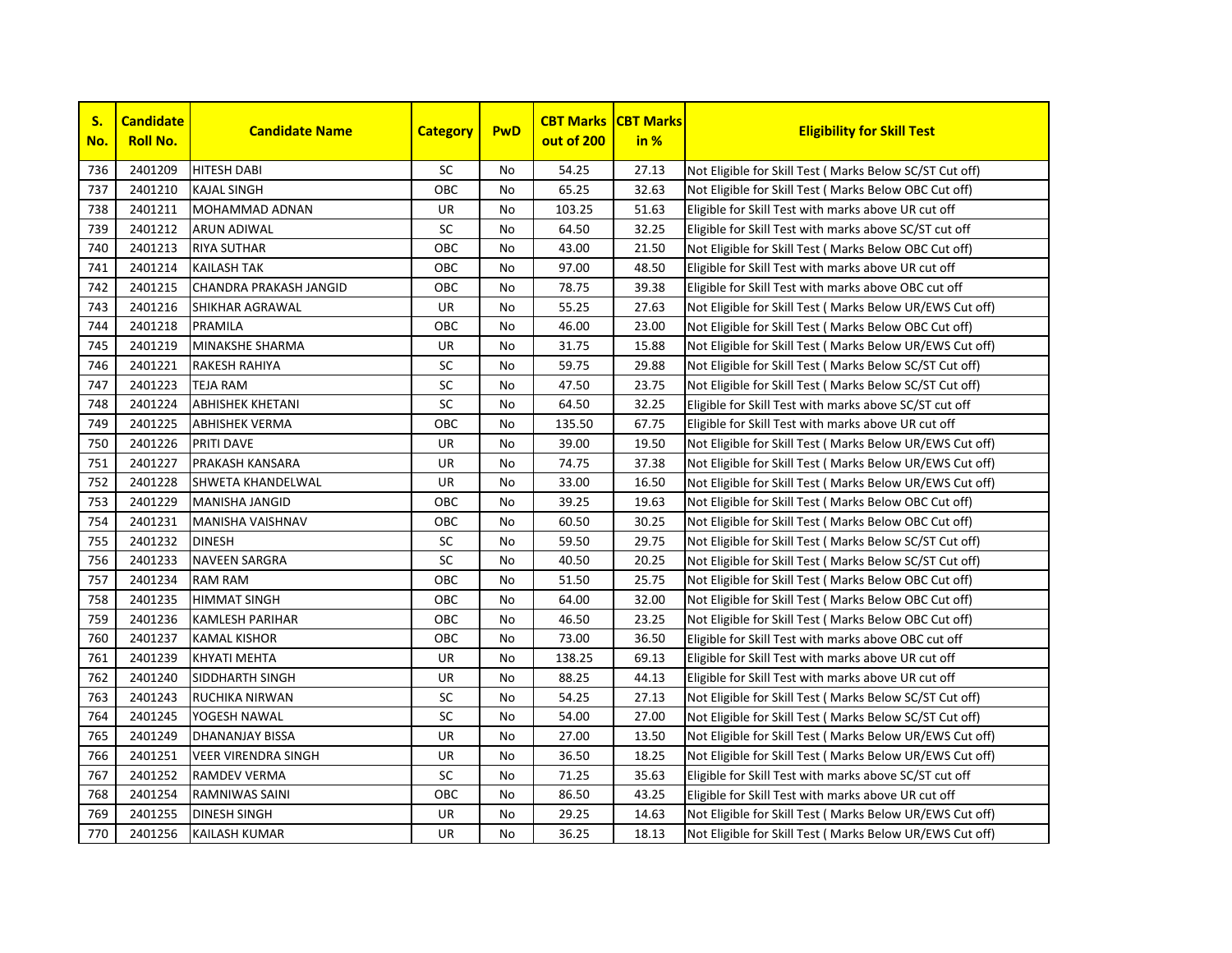

| S.<br>No. | <b>Candidate</b><br><b>Roll No.</b> | <b>Candidate Name</b>    | <b>Category</b> | <b>PwD</b> | <b>CBT Marks</b><br>out of 200 | <b>CBT Marks</b><br>in % | <b>Eligibility for Skill Test</b>                         |
|-----------|-------------------------------------|--------------------------|-----------------|------------|--------------------------------|--------------------------|-----------------------------------------------------------|
| 771       | 2401257                             | <b>SANDEEP PAREEK</b>    | UR              | No         | 41.50                          | 20.75                    | Not Eligible for Skill Test (Marks Below UR/EWS Cut off)  |
| 772       | 2401259                             | <b>GAURAV RAJPUROHIT</b> | UR              | No         | 78.25                          | 39.13                    | Not Eligible for Skill Test ( Marks Below UR/EWS Cut off) |
| 773       | 2401260                             | <b>SOHAN LAL</b>         | ОВС             | No         | 27.50                          | 13.75                    | Not Eligible for Skill Test (Marks Below OBC Cut off)     |
| 774       | 2401261                             | SUDARSHAN PUNWANIYA      | <b>SC</b>       | <b>No</b>  | 51.25                          | 25.63                    | Not Eligible for Skill Test (Marks Below SC/ST Cut off)   |
| 775       | 2401262                             | <b>SALONI BAGHELA</b>    | OBC             | <b>No</b>  | 100.00                         | 50.00                    | Eligible for Skill Test with marks above UR cut off       |
| 776       | 2401263                             | <b>HEMANT RANGA</b>      | UR              | No         | 68.00                          | 34.00                    | Not Eligible for Skill Test ( Marks Below UR/EWS Cut off) |
| 777       | 2401264                             | <b>DIMPLE BHATI</b>      | OBC             | No         | 54.25                          | 27.13                    | Not Eligible for Skill Test ( Marks Below OBC Cut off)    |
| 778       | 2401266                             | <b>PRAVEEN BAYAD</b>     | SC              | No         | 39.75                          | 19.88                    | Not Eligible for Skill Test (Marks Below SC/ST Cut off)   |
| 779       | 2401267                             | <b>SUNIL PANWAR</b>      | OBC             | <b>No</b>  | 93.50                          | 46.75                    | Eligible for Skill Test with marks above UR cut off       |
| 780       | 2401268                             | <b>SANDEEP</b>           | SC              | <b>No</b>  | 80.25                          | 40.13                    | Eligible for Skill Test with marks above UR cut off       |
| 781       | 2401271                             | <b>ANITA JANGID</b>      | ОВС             | <b>No</b>  | 22.00                          | 11.00                    | Not Eligible for Skill Test ( Marks Below OBC Cut off)    |
| 782       | 2401272                             | <b>GUNJAN ARORA</b>      | UR              | <b>No</b>  | 63.75                          | 31.88                    | Not Eligible for Skill Test (Marks Below UR/EWS Cut off)  |
| 783       | 2401273                             | <b>SANA FAROOQUI</b>     | OBC             | <b>No</b>  | 73.75                          | 36.88                    | Eligible for Skill Test with marks above OBC cut off      |
| 784       | 2401274                             | <b>SUNIL PALIYAL</b>     | OBC             | <b>No</b>  | 55.00                          | 27.50                    | Not Eligible for Skill Test (Marks Below OBC Cut off)     |
| 785       | 2401275                             | <b>AMIT BORAWAD</b>      | ОВС             | No         | 39.75                          | 19.88                    | Not Eligible for Skill Test (Marks Below OBC Cut off)     |
| 786       | 2401278                             | <b>SUNIL PRAJAPAT</b>    | OBC             | No         | 56.00                          | 28.00                    | Not Eligible for Skill Test ( Marks Below OBC Cut off)    |
| 787       | 2401279                             | <b>BHUPENDRA SAIN</b>    | OBC             | <b>No</b>  | 57.00                          | 28.50                    | Not Eligible for Skill Test ( Marks Below OBC Cut off)    |
| 788       | 2401280                             | <b>SHAMINA BANO</b>      | OBC             | No         | 39.00                          | 19.50                    | Not Eligible for Skill Test (Marks Below OBC Cut off)     |
| 789       | 2401281                             | <b>DINESH KUMAR</b>      | ST              | No         | 46.25                          | 23.13                    | Not Eligible for Skill Test (Marks Below SC/ST Cut off)   |
| 790       | 2401283                             | YOGITA BALI              | UR              | No         | 63.50                          | 31.75                    | Not Eligible for Skill Test (Marks Below UR/EWS Cut off)  |
| 791       | 2401285                             | <b>HITESH KUMAR</b>      | UR              | <b>No</b>  | 64.00                          | 32.00                    | Not Eligible for Skill Test (Marks Below UR/EWS Cut off)  |
| 792       | 2401286                             | <b>DIVYANSHU SOLANKI</b> | OBC             | <b>No</b>  | 76.25                          | 38.13                    | Eligible for Skill Test with marks above OBC cut off      |
| 793       | 2401287                             | <b>VIJAY LAXMI</b>       | OBC             | <b>No</b>  | 43.75                          | 21.88                    | Not Eligible for Skill Test ( Marks Below OBC Cut off)    |
| 794       | 2401288                             | <b>MOHIT JANGID</b>      | ОВС             | No         | 58.75                          | 29.38                    | Not Eligible for Skill Test (Marks Below OBC Cut off)     |
| 795       | 2401289                             | <b>JETHA RAM</b>         | овс             | No         | 43.75                          | 21.88                    | Not Eligible for Skill Test (Marks Below OBC Cut off)     |
| 796       | 2401290                             | <b>VIKRANT</b>           | SC              | No         | 34.75                          | 17.38                    | Not Eligible for Skill Test ( Marks Below SC/ST Cut off)  |
| 797       | 2401291                             | <b>PRADEEP SOLANKI</b>   | SC              | <b>No</b>  | 56.00                          | 28.00                    | Not Eligible for Skill Test ( Marks Below SC/ST Cut off)  |
| 798       | 2401292                             | <b>MUKESH SANKHLA</b>    | OBC             | <b>No</b>  | 66.75                          | 33.38                    | Not Eligible for Skill Test ( Marks Below OBC Cut off)    |
| 799       | 2401293                             | <b>VIKAS GURJAR</b>      | OBC             | <b>No</b>  | 69.50                          | 34.75                    | Not Eligible for Skill Test ( Marks Below OBC Cut off)    |
| 800       | 2401294                             | <b>ARUN KUMAR</b>        | UR              | No         | 91.50                          | 45.75                    | Eligible for Skill Test with marks above UR cut off       |
| 801       | 2401296                             | <b>DINESH</b>            | OBC             | No         | 48.00                          | 24.00                    | Not Eligible for Skill Test (Marks Below OBC Cut off)     |
| 802       | 2401298                             | KHUSHBOO SANKHALA        | OBC             | No         | 51.00                          | 25.50                    | Not Eligible for Skill Test (Marks Below OBC Cut off)     |
| 803       | 2401299                             | <b>MOHIT RAJPUROHIT</b>  | UR              | No         | 55.75                          | 27.88                    | Not Eligible for Skill Test ( Marks Below UR/EWS Cut off) |
| 804       | 2401303                             | <b>KISHAN BHATI</b>      | ОВС             | No         | 51.25                          | 25.63                    | Not Eligible for Skill Test (Marks Below OBC Cut off)     |
| 805       | 2401304                             | <b>GAYATRI</b>           | <b>SC</b>       | No         | 15.25                          | 7.63                     | Not Eligible for Skill Test (Marks Below SC/ST Cut off)   |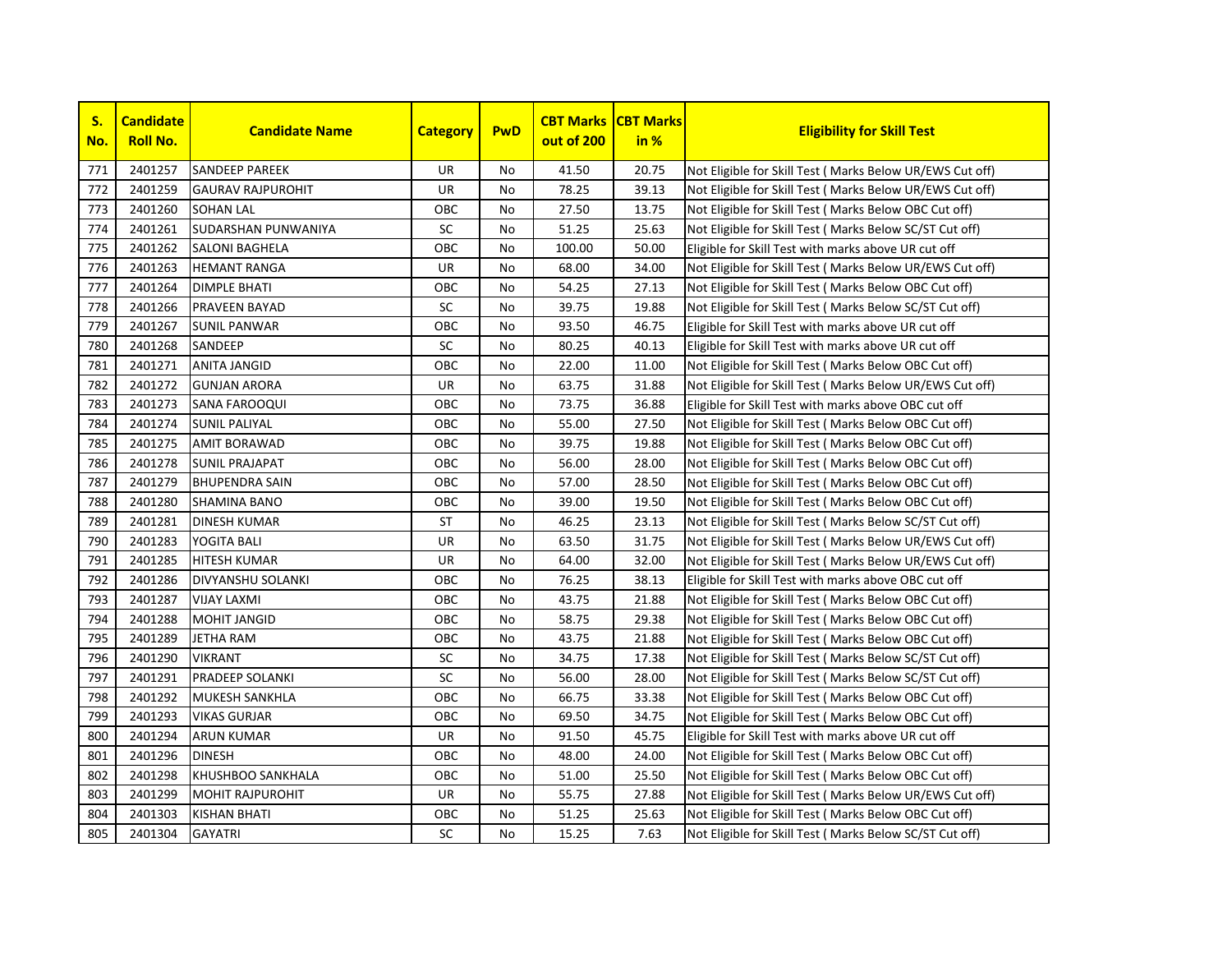

| S.<br>No. | <b>Candidate</b><br><b>Roll No.</b> | <b>Candidate Name</b>         | <b>Category</b> | <b>PwD</b>     | <b>CBT Marks</b><br>out of 200 | <b>CBT Marks</b><br>in % | <b>Eligibility for Skill Test</b>                         |
|-----------|-------------------------------------|-------------------------------|-----------------|----------------|--------------------------------|--------------------------|-----------------------------------------------------------|
| 806       | 2401305                             | <b>ANKITA GEHLOT</b>          | OBC             | No             | 67.50                          | 33.75                    | Not Eligible for Skill Test (Marks Below OBC Cut off)     |
| 807       | 2401307                             | <b>MANSI KHINVSARA</b>        | <b>UR</b>       | No             | 106.25                         | 53.13                    | Eligible for Skill Test with marks above UR cut off       |
| 808       | 2401311                             | <b>AMAN CHANANA</b>           | UR              | No             | 84.50                          | 42.25                    | Eligible for Skill Test with marks above UR cut off       |
| 809       | 2401312                             | RADHIKA TAK                   | OBC             | No             | 42.50                          | 21.25                    | Not Eligible for Skill Test (Marks Below OBC Cut off)     |
| 810       | 2401313                             | <b>NARENDRA KUMAR</b>         | OBC             | No.            | 69.00                          | 34.50                    | Not Eligible for Skill Test (Marks Below OBC Cut off)     |
| 811       | 2401314                             | <b>MANISH CHOUHAN</b>         | <b>SC</b>       | No             | 41.50                          | 20.75                    | Not Eligible for Skill Test (Marks Below SC/ST Cut off)   |
| 812       | 2401315                             | <b>DEEPIKSHA GARG</b>         | UR              | No             | 58.25                          | 29.13                    | Not Eligible for Skill Test ( Marks Below UR/EWS Cut off) |
| 813       | 2401316                             | <b>ABHISHEK GEHLOT</b>        | OBC             | No             | 45.75                          | 22.88                    | Not Eligible for Skill Test (Marks Below OBC Cut off)     |
| 814       | 2401318                             | <b>VIJAY SINGH</b>            | UR              | No             | 49.25                          | 24.63                    | Not Eligible for Skill Test ( Marks Below UR/EWS Cut off) |
| 815       | 2401319                             | <b>GEETESH DUGESAR</b>        | OBC             | No             | 74.25                          | 37.13                    | Eligible for Skill Test with marks above OBC cut off      |
| 816       | 2401320                             | SEEMA KUMARI JEENGAR          | <b>SC</b>       | No             | 52.00                          | 26.00                    | Not Eligible for Skill Test (Marks Below SC/ST Cut off)   |
| 817       | 2401321                             | <b>NARSINGH RAM PATEL</b>     | OBC             | No             | 90.25                          | 45.13                    | Eligible for Skill Test with marks above UR cut off       |
| 818       | 2401322                             | <b>DEEPALI GOYAL</b>          | <b>SC</b>       | No.            | 78.50                          | 39.25                    | Eligible for Skill Test with marks above SC/ST cut off    |
| 819       | 2401324                             | <b>LALIT SINGH</b>            | OBC             | No             | 22.75                          | 11.38                    | Not Eligible for Skill Test (Marks Below OBC Cut off)     |
| 820       | 2401326                             | RAJ KUMARI PANWAR             | OBC             | No             | 66.25                          | 33.13                    | Not Eligible for Skill Test (Marks Below OBC Cut off)     |
| 821       | 2401327                             | <b>SHRAWAN BISHNOI</b>        | UR              | No             | 41.50                          | 20.75                    | Not Eligible for Skill Test ( Marks Below UR/EWS Cut off) |
| 822       | 2401328                             | <b>SHRAWAN CHOUDHARY</b>      | OBC             | No             | 36.75                          | 18.38                    | Not Eligible for Skill Test ( Marks Below OBC Cut off)    |
| 823       | 2401330                             | KANHAIYA LAL RAJPUROHIT       | UR              | No             | 67.25                          | 33.63                    | Not Eligible for Skill Test (Marks Below UR/EWS Cut off)  |
| 824       | 2401331                             | <b>SONU SWAMI</b>             | OBC             | No.            | 63.00                          | 31.50                    | Not Eligible for Skill Test (Marks Below OBC Cut off)     |
| 825       | 2401332                             | <b>MOHITA CHHAJER</b>         | UR              | No.            | 100.75                         | 50.38                    | Eligible for Skill Test with marks above UR cut off       |
| 826       | 2401333                             | <b>RAMDEV</b>                 | OBC             | No.            | 46.00                          | 23.00                    | Not Eligible for Skill Test (Marks Below OBC Cut off)     |
| 827       | 2401334                             | <b>MAHIPAL YADAV</b>          | OBC             | No             | 32.00                          | 16.00                    | Not Eligible for Skill Test (Marks Below OBC Cut off)     |
| 828       | 2401339                             | <b>HARISH KUMAR</b>           | SC              | N <sub>o</sub> | 40.50                          | 20.25                    | Not Eligible for Skill Test ( Marks Below SC/ST Cut off)  |
| 829       | 2401340                             | <b>CHANDRA PRAKASH GEHLOT</b> | OBC             | No             | 107.75                         | 53.88                    | Eligible for Skill Test with marks above UR cut off       |
| 830       | 2401341                             | <b>PALLAVI</b>                | OBC             | No             | 40.50                          | 20.25                    | Not Eligible for Skill Test (Marks Below OBC Cut off)     |
| 831       | 2401343                             | AISHWARYA PANWAR              | OBC             | No             | 41.50                          | 20.75                    | Not Eligible for Skill Test (Marks Below OBC Cut off)     |
| 832       | 2401345                             | <b>MAHENDRA</b>               | OBC             | No.            | 91.25                          | 45.63                    | Eligible for Skill Test with marks above UR cut off       |
| 833       | 2401348                             | <b>MANJEET SINGH CHARAN</b>   | OBC             | No             | 82.00                          | 41.00                    | Eligible for Skill Test with marks above UR cut off       |
| 834       | 2401349                             | <b>AMAN VERMA</b>             | <b>UR</b>       | No             | 66.00                          | 33.00                    | Not Eligible for Skill Test (Marks Below UR/EWS Cut off)  |
| 835       | 2401350                             | <b>RAJIV GOYAL</b>            | <b>SC</b>       | No             | 46.50                          | 23.25                    | Not Eligible for Skill Test (Marks Below SC/ST Cut off)   |
| 836       | 2401353                             | KANHAIYA LAL VAISHNAV         | OBC             | No.            | 50.75                          | 25.38                    | Not Eligible for Skill Test (Marks Below OBC Cut off)     |
| 837       | 2401354                             | RAM DAYAL JAT                 | OBC             | No             | 89.00                          | 44.50                    | Eligible for Skill Test with marks above UR cut off       |
| 838       | 2401355                             | <b>SHAHEEN FAROOQUI</b>       | OBC             | No             | 88.25                          | 44.13                    | Eligible for Skill Test with marks above UR cut off       |
| 839       | 2401356                             | <b>HITESH PARMAR</b>          | UR              | No             | 52.50                          | 26.25                    | Not Eligible for Skill Test (Marks Below UR/EWS Cut off)  |
| 840       | 2401358                             | <b>USHA BERA</b>              | OBC             | No             | 69.25                          | 34.63                    | Not Eligible for Skill Test (Marks Below OBC Cut off)     |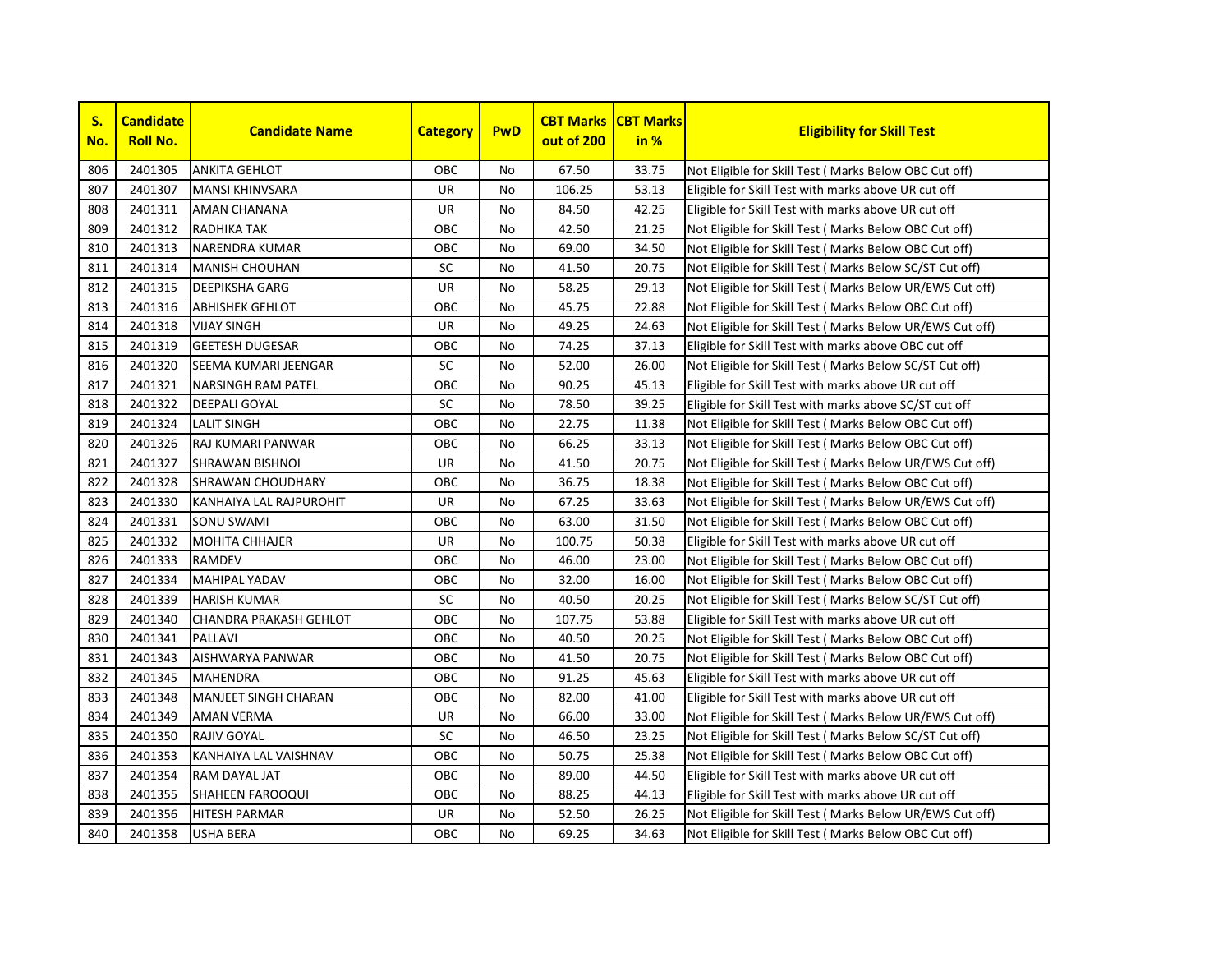

| S.<br>No. | <b>Candidate</b><br><b>Roll No.</b> | <b>Candidate Name</b>       | <b>Category</b> | <b>PwD</b> | <b>CBT Marks</b><br>out of 200 | <b>CBT Marks</b><br>in % | <b>Eligibility for Skill Test</b>                         |
|-----------|-------------------------------------|-----------------------------|-----------------|------------|--------------------------------|--------------------------|-----------------------------------------------------------|
| 841       | 2401359                             | <b>NIKITA CHOUDHARY</b>     | OBC             | No         | 63.75                          | 31.88                    | Not Eligible for Skill Test (Marks Below OBC Cut off)     |
| 842       | 2401360                             | POOJA BISHNOI               | <b>OBC</b>      | No         | 60.25                          | 30.13                    | Not Eligible for Skill Test (Marks Below OBC Cut off)     |
| 843       | 2401361                             | <b>TARUN PARIHAR</b>        | OBC             | <b>No</b>  | 61.00                          | 30.50                    | Not Eligible for Skill Test (Marks Below OBC Cut off)     |
| 844       | 2401364                             | DHEERAJ GEHLOT              | OBC             | <b>No</b>  | 77.75                          | 38.88                    | Eligible for Skill Test with marks above OBC cut off      |
| 845       | 2401365                             | <b>SATISH BISHNOI</b>       | UR              | <b>No</b>  | 62.25                          | 31.13                    | Not Eligible for Skill Test (Marks Below UR/EWS Cut off)  |
| 846       | 2401366                             | RICHHAPAL                   | OBC             | No         | 71.25                          | 35.63                    | Eligible for Skill Test with marks above OBC cut off      |
| 847       | 2401367                             | <b>MAHENDRA SINGH BHATI</b> | UR              | No         | 44.25                          | 22.13                    | Not Eligible for Skill Test ( Marks Below UR/EWS Cut off) |
| 848       | 2401368                             | <b>DILIP TAK</b>            | OBC             | No         | 50.25                          | 25.13                    | Not Eligible for Skill Test (Marks Below OBC Cut off)     |
| 849       | 2401369                             | <b>RAJESH RAVINDRAN</b>     | UR              | No         | 100.00                         | 50.00                    | Eligible for Skill Test with marks above UR cut off       |
| 850       | 2401370                             | <b>JITENDRA OJHA</b>        | UR              | No         | 97.50                          | 48.75                    | Eligible for Skill Test with marks above UR cut off       |
| 851       | 2401371                             | <b>SUSHEELA</b>             | OBC             | No         | 32.00                          | 16.00                    | Not Eligible for Skill Test ( Marks Below OBC Cut off)    |
| 852       | 2401373                             | <b>SURESH PARIHAR</b>       | OBC             | <b>No</b>  | 55.00                          | 27.50                    | Not Eligible for Skill Test ( Marks Below OBC Cut off)    |
| 853       | 2401374                             | <b>DINESH KUMAR VERMA</b>   | SC              | No         | 21.50                          | 10.75                    | Not Eligible for Skill Test (Marks Below SC/ST Cut off)   |
| 854       | 2401375                             | <b>ANIRUDH OJHA</b>         | <b>UR</b>       | <b>No</b>  | 94.25                          | 47.13                    | Eligible for Skill Test with marks above UR cut off       |
| 855       | 2401376                             | <b>MONIKA PANWAR</b>        | OBC             | No         | 56.25                          | 28.13                    | Not Eligible for Skill Test (Marks Below OBC Cut off)     |
| 856       | 2401378                             | <b>JAGDISH</b>              | OBC             | No         | 85.00                          | 42.50                    | Eligible for Skill Test with marks above UR cut off       |
| 857       | 2401379                             | <b>KAILASH SOLANKI</b>      | OBC             | No         | 25.00                          | 12.50                    | Not Eligible for Skill Test ( Marks Below OBC Cut off)    |
| 858       | 2401380                             | <b>AMIT GAHLOT</b>          | OBC             | No         | 83.00                          | 41.50                    | Eligible for Skill Test with marks above UR cut off       |
| 859       | 2401381                             | <b>BINDIYA BOSS</b>         | SC              | No         | 16.25                          | 8.13                     | Not Eligible for Skill Test (Marks Below SC/ST Cut off)   |
| 860       | 2401382                             | JEETENDRA KUMAR SINGH       | UR              | No         | 60.25                          | 30.13                    | Not Eligible for Skill Test ( Marks Below UR/EWS Cut off) |
| 861       | 2401384                             | <b>AMREEN IRFAN</b>         | UR              | <b>No</b>  | 61.75                          | 30.88                    | Not Eligible for Skill Test ( Marks Below UR/EWS Cut off) |
| 862       | 2401385                             | <b>PREM KANWAR</b>          | <b>UR</b>       | <b>No</b>  | 34.00                          | 17.00                    | Not Eligible for Skill Test ( Marks Below UR/EWS Cut off) |
| 863       | 2401386                             | <b>GAJRAJ SINGH KHICHI</b>  | <b>EWS</b>      | <b>No</b>  | 85.00                          | 42.50                    | Eligible for Skill Test with marks above UR cut off       |
| 864       | 2401389                             | RAJESH KUMAR MEENA          | ST              | No         | 89.00                          | 44.50                    | Eligible for Skill Test with marks above UR cut off       |
| 865       | 2401391                             | LALIT KUMAR PRAJAPAT        | OBC             | No         | 74.75                          | 37.38                    | Eligible for Skill Test with marks above OBC cut off      |
| 866       | 2401394                             | KAMLESH KUMER KANWA         | SC              | No         | 49.50                          | 24.75                    | Not Eligible for Skill Test (Marks Below SC/ST Cut off)   |
| 867       | 2401401                             | <b>SANJAY KUMAR</b>         | OBC             | Yes        | 68.75                          | 34.38                    | Eligible for Skill Test with marks above PwD cut off      |
| 868       | 2401410                             | <b>GIRRAJ</b>               | UR              | Yes        | 71.00                          | 35.50                    | Eligible for Skill Test with marks above PwD cut off      |
| 869       | 2401414                             | <b>RITU SAINI</b>           | OBC             | Yes        | 62.75                          | 31.38                    | Eligible for Skill Test with marks above PwD cut off      |
| 870       | 2401415                             | <b>KUMAR ANURAG</b>         | UR              | Yes        | 71.00                          | 35.50                    | Eligible for Skill Test with marks above PwD cut off      |
| 871       | 2401417                             | <b>OMKAR SINGH</b>          | <b>SC</b>       | Yes        | 48.25                          | 24.13                    | Not Eligible for Skill Test (Marks Below PwD Cut off)     |
| 872       | 2401419                             | <b>BHANJA KISHOR NAYAK</b>  | UR              | Yes        | 25.00                          | 12.50                    | Not Eligible for Skill Test ( Marks Below PwD Cut off)    |
| 873       | 2401422                             | YOGESH CHOUREY              | SC              | Yes        | 51.25                          | 25.63                    | Not Eligible for Skill Test ( Marks Below PwD Cut off)    |
| 874       | 2401424                             | <b>VAISHALI</b>             | OBC             | No         | 76.75                          | 38.38                    | Eligible for Skill Test with marks above OBC cut off      |
| 875       | 2401426                             | <b>ANMOL KUMAR SAROJ</b>    | <b>SC</b>       | <b>No</b>  | 87.50                          | 43.75                    | Eligible for Skill Test with marks above UR cut off       |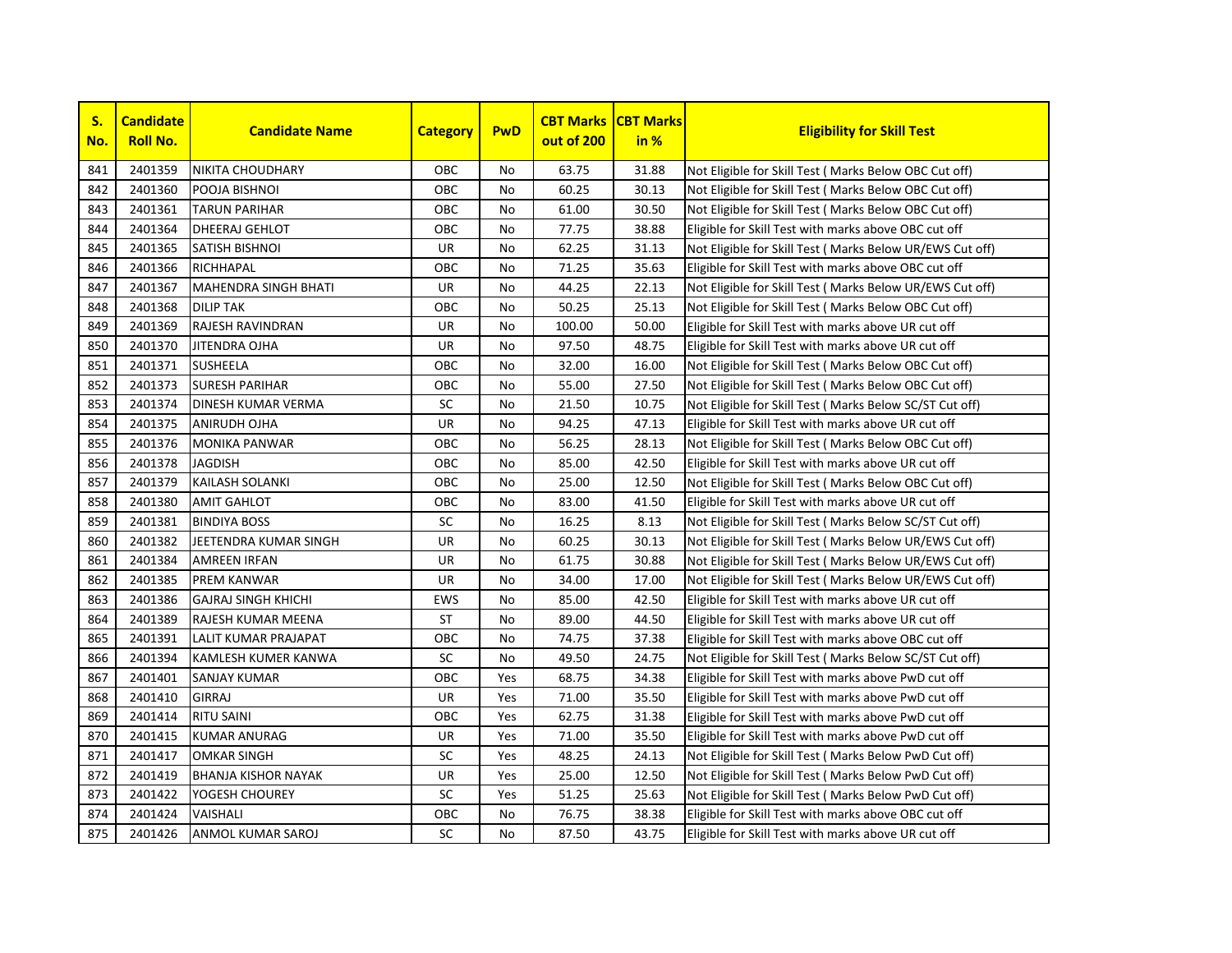

| S.<br>No. | <b>Candidate</b><br><b>Roll No.</b> | <b>Candidate Name</b>       | <b>Category</b> | <b>PwD</b> | <b>CBT Marks</b><br>out of 200 | <b>CBT Marks</b><br>in % | <b>Eligibility for Skill Test</b>                         |
|-----------|-------------------------------------|-----------------------------|-----------------|------------|--------------------------------|--------------------------|-----------------------------------------------------------|
| 876       | 2401427                             | <b>VIVEK KUMAR</b>          | <b>UR</b>       | No         | 77.00                          | 38.50                    | Not Eligible for Skill Test (Marks Below UR/EWS Cut off)  |
| 877       | 2401428                             | <b>ADITI SHUKLA</b>         | <b>EWS</b>      | No.        | 89.75                          | 44.88                    | Eligible for Skill Test with marks above UR cut off       |
| 878       | 2401437                             | <b>SOURABH SIDANA</b>       | UR              | No.        | 96.75                          | 48.38                    | Eligible for Skill Test with marks above UR cut off       |
| 879       | 2401438                             | <b>DEEPIKA</b>              | UR              | No         | 108.75                         | 54.38                    | Eligible for Skill Test with marks above UR cut off       |
| 880       | 2401440                             | <b>NIKHIL KUMAR</b>         | SC              | No.        | 68.00                          | 34.00                    | Eligible for Skill Test with marks above SC/ST cut off    |
| 881       | 2401443                             | <b>SUMIT KUMAR</b>          | OBC             | No         | 98.25                          | 49.13                    | Eligible for Skill Test with marks above UR cut off       |
| 882       | 2401444                             | <b>SUMIT ANAND SINGH</b>    | <b>EWS</b>      | No         | 49.50                          | 24.75                    | Not Eligible for Skill Test ( Marks Below UR/EWS Cut off) |
| 883       | 2401445                             | <b>PRABHAKAR DUBEY</b>      | UR              | No         | 22.00                          | 11.00                    | Not Eligible for Skill Test ( Marks Below UR/EWS Cut off) |
| 884       | 2401446                             | <b>PRADIP KUMAR MUDULI</b>  | OBC             | No         | 98.25                          | 49.13                    | Eligible for Skill Test with marks above UR cut off       |
| 885       | 2401450                             | <b>SANDEEP</b>              | SC              | No         | 79.75                          | 39.88                    | Eligible for Skill Test with marks above SC/ST cut off    |
| 886       | 2401454                             | KAMLESH KUMARI BAIRWA       | SC              | No.        | 18.75                          | 9.38                     | Not Eligible for Skill Test (Marks Below SC/ST Cut off)   |
| 887       | 2401461                             | <b>ABHISHEK KUMAR SINGH</b> | <b>EWS</b>      | No.        | 130.00                         | 65.00                    | Eligible for Skill Test with marks above UR cut off       |
| 888       | 2401464                             | <b>ASHUTOSH PRAJAPATI</b>   | OBC             | No.        | 66.00                          | 33.00                    | Not Eligible for Skill Test (Marks Below OBC Cut off)     |
| 889       | 2401467                             | <b>AKASH SINGH</b>          | OBC             | No         | 90.75                          | 45.38                    | Eligible for Skill Test with marks above UR cut off       |
| 890       | 2401468                             | MOHAMMAD ARSHAD KHAN        | UR              | No         | 49.25                          | 24.63                    | Not Eligible for Skill Test ( Marks Below UR/EWS Cut off) |
| 891       | 2401471                             | <b>SHUBHAM AGARWAL</b>      | UR              | No         | 50.50                          | 25.25                    | Not Eligible for Skill Test ( Marks Below UR/EWS Cut off) |
| 892       | 2401473                             | <b>SAURABH SINGH</b>        | <b>EWS</b>      | No         | 97.00                          | 48.50                    | Eligible for Skill Test with marks above UR cut off       |
| 893       | 2401474                             | PURUSHOTTAM KUMAR           | OBC             | No         | 47.00                          | 23.50                    | Not Eligible for Skill Test ( Marks Below OBC Cut off)    |
| 894       | 2401475                             | <b>SEEMA</b>                | <b>ST</b>       | No.        | 53.25                          | 26.63                    | Not Eligible for Skill Test (Marks Below SC/ST Cut off)   |
| 895       | 2401477                             | <b>NEHA KHERA</b>           | UR              | No.        | 81.25                          | 40.63                    | Eligible for Skill Test with marks above UR cut off       |
| 896       | 2401479                             | <b>DIKSHA MOTAN</b>         | <b>EWS</b>      | No.        | 85.00                          | 42.50                    | Eligible for Skill Test with marks above UR cut off       |
| 897       | 2401484                             | <b>ASHISH KUMAR</b>         | OBC             | No.        | 111.00                         | 55.50                    | Eligible for Skill Test with marks above UR cut off       |
| 898       | 2401485                             | PALLAVI PANDEY              | <b>UR</b>       | No.        | 103.75                         | 51.88                    | Eligible for Skill Test with marks above UR cut off       |
| 899       | 2401488                             | KUSHAMA KUMARI              | UR              | No         | 82.25                          | 41.13                    | Eligible for Skill Test with marks above UR cut off       |
| 900       | 2401489                             | NIKHIL SHANKER SINGH        | UR              | No         | 108.25                         | 54.13                    | Eligible for Skill Test with marks above UR cut off       |
| 901       | 2401491                             | <b>SURUCHI KUMARI</b>       | OBC             | No         | 31.25                          | 15.63                    | Not Eligible for Skill Test ( Marks Below OBC Cut off)    |
| 902       | 2401496                             | <b>ANKUR ARORA</b>          | UR              | No         | 73.00                          | 36.50                    | Not Eligible for Skill Test ( Marks Below UR/EWS Cut off) |
| 903       | 2401502                             | <b>LOKESH SAINI</b>         | OBC             | No         | 76.00                          | 38.00                    | Eligible for Skill Test with marks above OBC cut off      |
| 904       | 2401504                             | <b>ANUPAM KUMARI</b>        | OBC             | No.        | 70.25                          | 35.13                    | Eligible for Skill Test with marks above OBC cut off      |
| 905       | 2401507                             | <b>SHUBHAM PANDEY</b>       | UR              | No.        | 73.50                          | 36.75                    | Not Eligible for Skill Test ( Marks Below UR/EWS Cut off) |
| 906       | 2401508                             | <b>MAHESH SINGH</b>         | UR              | No.        | 87.50                          | 43.75                    | Eligible for Skill Test with marks above UR cut off       |
| 907       | 2401512                             | <b>RAHUL</b>                | OBC             | No.        | 45.00                          | 22.50                    | Not Eligible for Skill Test (Marks Below OBC Cut off)     |
| 908       | 2401517                             | <b>HARRY</b>                | SC              | No         | 104.25                         | 52.13                    | Eligible for Skill Test with marks above UR cut off       |
| 909       | 2401521                             | <b>SATISH KUMAR MEENA</b>   | ST              | No         | 37.75                          | 18.88                    | Not Eligible for Skill Test (Marks Below SC/ST Cut off)   |
| 910       | 2401522                             | <b>SAURABH SUMAN</b>        | OBC             | No         | 113.00                         | 56.50                    | Eligible for Skill Test with marks above UR cut off       |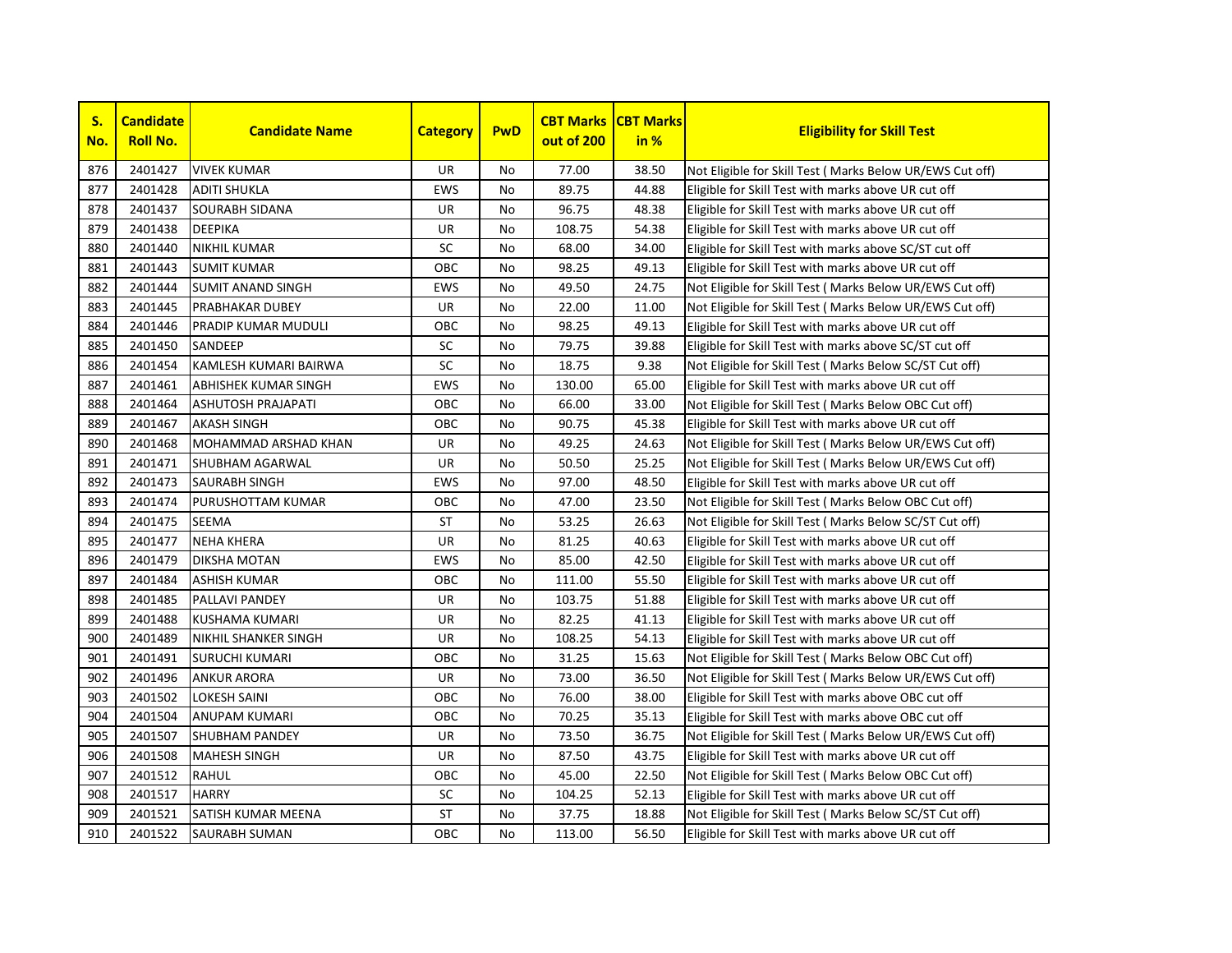

| S.<br>No. | <b>Candidate</b><br><b>Roll No.</b> | <b>Candidate Name</b>       | <b>Category</b> | <b>PwD</b> | <b>CBT Marks</b><br>out of 200 | <b>CBT Marks</b><br>in % | <b>Eligibility for Skill Test</b>                         |
|-----------|-------------------------------------|-----------------------------|-----------------|------------|--------------------------------|--------------------------|-----------------------------------------------------------|
| 911       | 2401523                             | <b>PRAVEEN KUMAR</b>        | <b>SC</b>       | No         | 119.25                         | 59.63                    | Eligible for Skill Test with marks above UR cut off       |
| 912       | 2401528                             | <b>SHANTI LAL VISHNOI</b>   | <b>UR</b>       | <b>No</b>  | 111.25                         | 55.63                    | Eligible for Skill Test with marks above UR cut off       |
| 913       | 2401534                             | <b>SIMRAN</b>               | UR              | No         | 107.75                         | 53.88                    | Eligible for Skill Test with marks above UR cut off       |
| 914       | 2401535                             | <b>DEEPAK MUTNEJA</b>       | UR              | <b>No</b>  | 81.50                          | 40.75                    | Eligible for Skill Test with marks above UR cut off       |
| 915       | 2401536                             | <b>SATYAM VERMA</b>         | OBC             | <b>No</b>  | 124.00                         | 62.00                    | Eligible for Skill Test with marks above UR cut off       |
| 916       | 2401543                             | PRIYANKA RANA               | <b>UR</b>       | <b>No</b>  | 88.75                          | 44.38                    | Eligible for Skill Test with marks above UR cut off       |
| 917       | 2401544                             | <b>SATYAM KUMAR OJHA</b>    | <b>UR</b>       | <b>No</b>  | 42.50                          | 21.25                    | Not Eligible for Skill Test ( Marks Below UR/EWS Cut off) |
| 918       | 2401547                             | <b>KOMAL SONKER</b>         | SC              | <b>No</b>  | 63.75                          | 31.88                    | Eligible for Skill Test with marks above SC/ST cut off    |
| 919       | 2401550                             | <b>GEETIKA RAWAL</b>        | UR              | No         | 83.00                          | 41.50                    | Eligible for Skill Test with marks above UR cut off       |
| 920       | 2401555                             | <b>KHUSHBOO PATEL</b>       | OBC             | <b>No</b>  | 55.50                          | 27.75                    | Not Eligible for Skill Test ( Marks Below OBC Cut off)    |
| 921       | 2401557                             | <b>CHITRA KALA</b>          | UR              | No         | 71.50                          | 35.75                    | Not Eligible for Skill Test ( Marks Below UR/EWS Cut off) |
| 922       | 2401558                             | <b>BABITA</b>               | OBC             | No         | 81.00                          | 40.50                    | Eligible for Skill Test with marks above UR cut off       |
| 923       | 2401559                             | <b>VIJENDRA MUMAR</b>       | OBC             | No         | 96.50                          | 48.25                    | Eligible for Skill Test with marks above UR cut off       |
| 924       | 2401560                             | <b>VISHAL SINGH</b>         | UR              | <b>No</b>  | 133.50                         | 66.75                    | Eligible for Skill Test with marks above UR cut off       |
| 925       | 2401563                             | <b>HIMANSHU DABI</b>        | ST              | No         | 42.50                          | 21.25                    | Not Eligible for Skill Test (Marks Below SC/ST Cut off)   |
| 926       | 2401566                             | <b>AASTHA RAIGAR</b>        | SC              | No         | 68.50                          | 34.25                    | Eligible for Skill Test with marks above SC/ST cut off    |
| 927       | 2401570                             | <b>AJAY SINGH</b>           | SC              | No         | 107.25                         | 53.63                    | Eligible for Skill Test with marks above UR cut off       |
| 928       | 2401574                             | <b>DEEPU KUMAR SINGH</b>    | OBC             | No         | 94.50                          | 47.25                    | Eligible for Skill Test with marks above UR cut off       |
| 929       | 2401579                             | <b>RISHABH SHUKLA</b>       | <b>EWS</b>      | <b>No</b>  | 89.25                          | 44.63                    | Eligible for Skill Test with marks above UR cut off       |
| 930       | 2401582                             | <b>GOKUL</b>                | OBC             | <b>No</b>  | 119.00                         | 59.50                    | Eligible for Skill Test with marks above UR cut off       |
| 931       | 2401583                             | <b>SHIVANI</b>              | UR              | No         | 68.75                          | 34.38                    | Not Eligible for Skill Test ( Marks Below UR/EWS Cut off) |
| 932       | 2401585                             | RAJNI KUMARI                | OBC             | <b>No</b>  | 106.00                         | 53.00                    | Eligible for Skill Test with marks above UR cut off       |
| 933       | 2401586                             | <b>DIVYANSHI TIWARI</b>     | UR              | No         | 66.25                          | 33.13                    | Not Eligible for Skill Test (Marks Below UR/EWS Cut off)  |
| 934       | 2401589                             | <b>GAURAV BANSAL</b>        | UR              | <b>No</b>  | 88.25                          | 44.13                    | Eligible for Skill Test with marks above UR cut off       |
| 935       | 2401597                             | <b>MANKHUSH MEENA</b>       | <b>ST</b>       | <b>No</b>  | 51.00                          | 25.50                    | Not Eligible for Skill Test (Marks Below SC/ST Cut off)   |
| 936       | 2401598                             | <b>SUJEET YADAV</b>         | UR              | <b>No</b>  | 57.75                          | 28.88                    | Not Eligible for Skill Test (Marks Below UR/EWS Cut off)  |
| 937       | 2401601                             | <b>NIRJHAR MANDAL</b>       | <b>SC</b>       | <b>No</b>  | 106.00                         | 53.00                    | Eligible for Skill Test with marks above UR cut off       |
| 938       | 2401602                             | POONAM                      | UR              | <b>No</b>  | 62.25                          | 31.13                    | Not Eligible for Skill Test ( Marks Below UR/EWS Cut off) |
| 939       | 2401603                             | <b>SUMAN</b>                | SC              | No         | 69.00                          | 34.50                    | Eligible for Skill Test with marks above SC/ST cut off    |
| 940       | 2401612                             | <b>CHANDER MAULI MISHRA</b> | UR              | <b>No</b>  | 103.00                         | 51.50                    | Eligible for Skill Test with marks above UR cut off       |
| 941       | 2401615                             | <b>KAVIRAJ</b>              | SC              | No         | 91.50                          | 45.75                    | Eligible for Skill Test with marks above UR cut off       |
| 942       | 2401618                             | <b>VAISHALI</b>             | OBC             | <b>No</b>  | 105.50                         | 52.75                    | Eligible for Skill Test with marks above UR cut off       |
| 943       | 2401623                             | PIYUSH KUMAR SHARMA         | <b>UR</b>       | No         | 120.00                         | 60.00                    | Eligible for Skill Test with marks above UR cut off       |
| 944       | 2401627                             | <b>SWATI NEGI</b>           | UR              | No         | 112.50                         | 56.25                    | Eligible for Skill Test with marks above UR cut off       |
| 945       | 2401629                             | <b>JYOTI</b>                | UR              | No         | 101.75                         | 50.88                    | Eligible for Skill Test with marks above UR cut off       |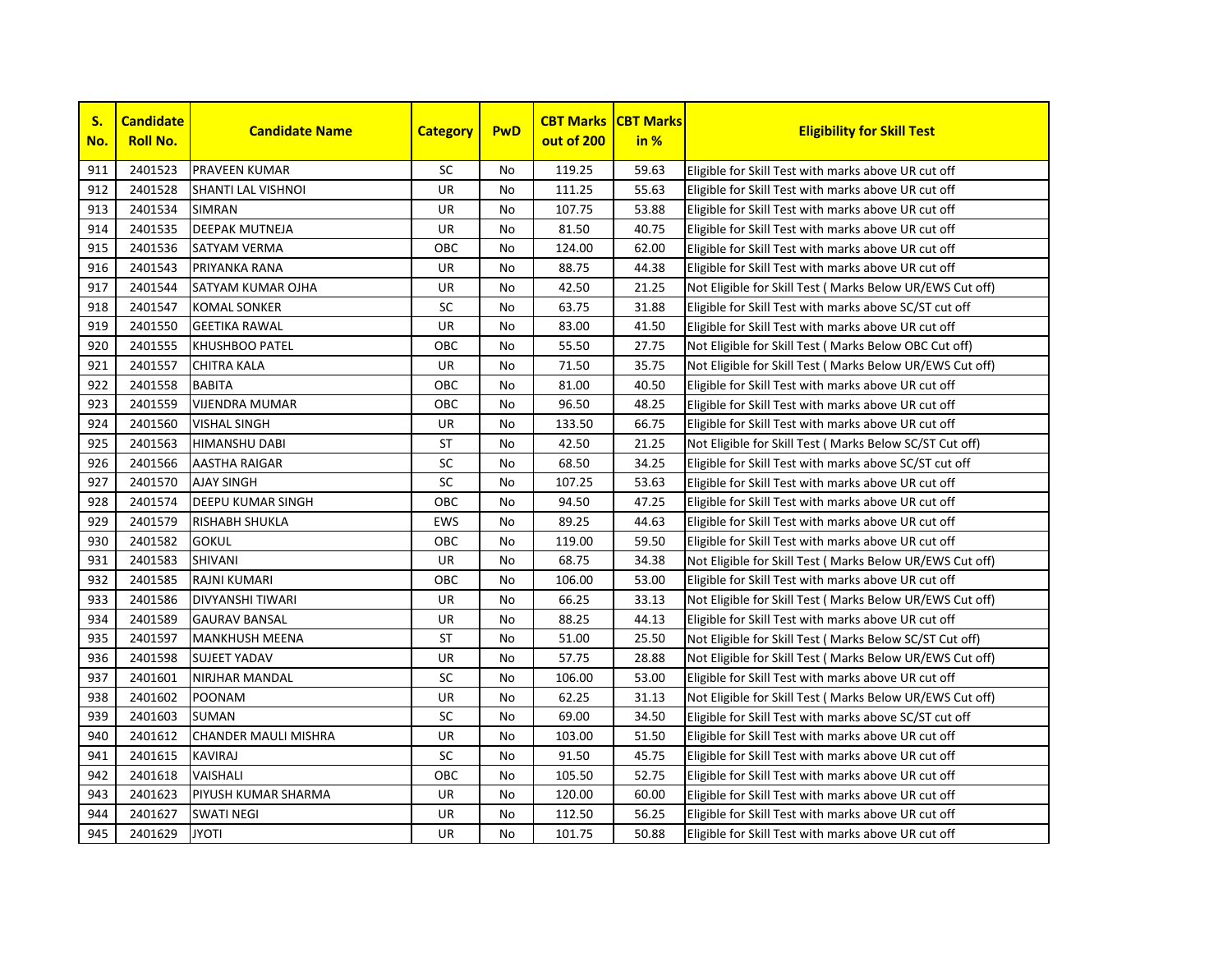

| S.<br>No. | <b>Candidate</b><br><b>Roll No.</b> | <b>Candidate Name</b>       | <b>Category</b> | <b>PwD</b> | <b>CBT Marks</b><br>out of 200 | <b>CBT Marks</b><br>in % | <b>Eligibility for Skill Test</b>                         |
|-----------|-------------------------------------|-----------------------------|-----------------|------------|--------------------------------|--------------------------|-----------------------------------------------------------|
| 946       | 2401631                             | <b>VISHWAJEET KUMAR</b>     | OBC             | No         | 58.25                          | 29.13                    | Not Eligible for Skill Test (Marks Below OBC Cut off)     |
| 947       | 2401633                             | <b>SATYAM SINGH</b>         | <b>UR</b>       | <b>No</b>  | 141.25                         | 70.63                    | Eligible for Skill Test with marks above UR cut off       |
| 948       | 2401635                             | PRIYANKA                    | SC              | No         | 41.75                          | 20.88                    | Not Eligible for Skill Test ( Marks Below SC/ST Cut off)  |
| 949       | 2401639                             | <b>ANJANA KUMARI</b>        | SC              | <b>No</b>  | 86.00                          | 43.00                    | Eligible for Skill Test with marks above UR cut off       |
| 950       | 2401643                             | PRASHANT BHARDWAJ           | UR              | <b>No</b>  | 79.50                          | 39.75                    | Not Eligible for Skill Test ( Marks Below UR/EWS Cut off) |
| 951       | 2401644                             | <b>AJAY KUMAR SAINI</b>     | OBC             | <b>No</b>  | 104.25                         | 52.13                    | Eligible for Skill Test with marks above UR cut off       |
| 952       | 2401646                             | <b>VIKAS MEENA</b>          | <b>ST</b>       | <b>No</b>  | 61.75                          | 30.88                    | Eligible for Skill Test with marks above SC/ST cut off    |
| 953       | 2401647                             | <b>AMBIKA BISHT</b>         | <b>UR</b>       | <b>No</b>  | 112.50                         | 56.25                    | Eligible for Skill Test with marks above UR cut off       |
| 954       | 2401649                             | <b>ROHIT KUMAR</b>          | OBC             | No         | 135.75                         | 67.88                    | Eligible for Skill Test with marks above UR cut off       |
| 955       | 2401655                             | <b>MAHESH SINGH BISHT</b>   | UR              | <b>No</b>  | 86.25                          | 43.13                    | Eligible for Skill Test with marks above UR cut off       |
| 956       | 2401656                             | <b>DISHANT</b>              | SC              | No         | 97.00                          | 48.50                    | Eligible for Skill Test with marks above UR cut off       |
| 957       | 2401657                             | <b>RISHIKA KAUSHIK</b>      | <b>EWS</b>      | No         | 50.25                          | 25.13                    | Not Eligible for Skill Test (Marks Below UR/EWS Cut off)  |
| 958       | 2401658                             | <b>RUCHIKA SHARMA</b>       | UR              | No         | 33.75                          | 16.88                    | Not Eligible for Skill Test (Marks Below UR/EWS Cut off)  |
| 959       | 2401660                             | <b>ABHAY KUMAR GAUTAM</b>   | UR              | <b>No</b>  | 117.00                         | 58.50                    | Eligible for Skill Test with marks above UR cut off       |
| 960       | 2401661                             | <b>KRISHNAPRATHEEK V R</b>  | ОВС             | No         | 91.50                          | 45.75                    | Eligible for Skill Test with marks above UR cut off       |
| 961       | 2401664                             | <b>GAURAV KUMAR PANDEY</b>  | <b>EWS</b>      | No         | 127.25                         | 63.63                    | Eligible for Skill Test with marks above UR cut off       |
| 962       | 2401665                             | MD AHTESHAM PARYEZUL HUQUE  | UR              | No         | 88.00                          | 44.00                    | Eligible for Skill Test with marks above UR cut off       |
| 963       | 2401667                             | <b>VIVEK SARKAR</b>         | UR              | No         | 111.25                         | 55.63                    | Eligible for Skill Test with marks above UR cut off       |
| 964       | 2401668                             | PANKAJ KUNAR SAGAR          | SC              | <b>No</b>  | 65.50                          | 32.75                    | Eligible for Skill Test with marks above SC/ST cut off    |
| 965       | 2401678                             | <b>KULDEEP SINGH GURJAR</b> | OBC             | <b>No</b>  | 77.50                          | 38.75                    | Eligible for Skill Test with marks above OBC cut off      |
| 966       | 2401679                             | <b>GITIKA</b>               | $\sf SC$        | No         | 63.50                          | 31.75                    | Eligible for Skill Test with marks above SC/ST cut off    |
| 967       | 2401680                             | ANSHUMAN SHARMA             | UR              | <b>No</b>  | 75.50                          | 37.75                    | Not Eligible for Skill Test ( Marks Below UR/EWS Cut off) |
| 968       | 2401682                             | <b>SHREYA JHA</b>           | UR              | No         | 47.75                          | 23.88                    | Not Eligible for Skill Test (Marks Below UR/EWS Cut off)  |
| 969       | 2401684                             | <b>KIRAN NAILWAL</b>        | UR              | <b>No</b>  | 106.75                         | 53.38                    | Eligible for Skill Test with marks above UR cut off       |
| 970       | 2401687                             | SHEETAL                     | UR              | <b>No</b>  | 58.50                          | 29.25                    | Not Eligible for Skill Test (Marks Below UR/EWS Cut off)  |
| 971       | 2401689                             | <b>JYOTI YADAV</b>          | OBC             | <b>No</b>  | 92.50                          | 46.25                    | Eligible for Skill Test with marks above UR cut off       |
| 972       | 2401691                             | <b>SUBHAM TOMAR</b>         | OBC             | <b>No</b>  | 75.75                          | 37.88                    | Eligible for Skill Test with marks above OBC cut off      |
| 973       | 2401696                             | <b>ROHIT ALORIA</b>         | SC              | <b>No</b>  | 63.75                          | 31.88                    | Eligible for Skill Test with marks above SC/ST cut off    |
| 974       | 2401703                             | <b>AJAY</b>                 | SC              | No         | 78.75                          | 39.38                    | Eligible for Skill Test with marks above SC/ST cut off    |
| 975       | 2401706                             | PALAK SHARMA                | UR              | <b>No</b>  | 140.00                         | 70.00                    | Eligible for Skill Test with marks above UR cut off       |
| 976       | 2401707                             | <b>GOPAL</b>                | OBC             | No         | 61.00                          | 30.50                    | Not Eligible for Skill Test ( Marks Below OBC Cut off)    |
| 977       | 2401716                             | <b>MONIKA UPADHYAY</b>      | <b>UR</b>       | <b>No</b>  | 100.75                         | 50.38                    | Eligible for Skill Test with marks above UR cut off       |
| 978       | 2401717                             | <b>MUKESH CHAND SAHU</b>    | OBC             | No         | 61.50                          | 30.75                    | Not Eligible for Skill Test (Marks Below OBC Cut off)     |
| 979       | 2401718                             | <b>SHWETA TOMAR</b>         | UR              | No         | 41.50                          | 20.75                    | Not Eligible for Skill Test (Marks Below UR/EWS Cut off)  |
| 980       | 2401720                             | POOJA JHA                   | UR              | No         | 98.00                          | 49.00                    | Eligible for Skill Test with marks above UR cut off       |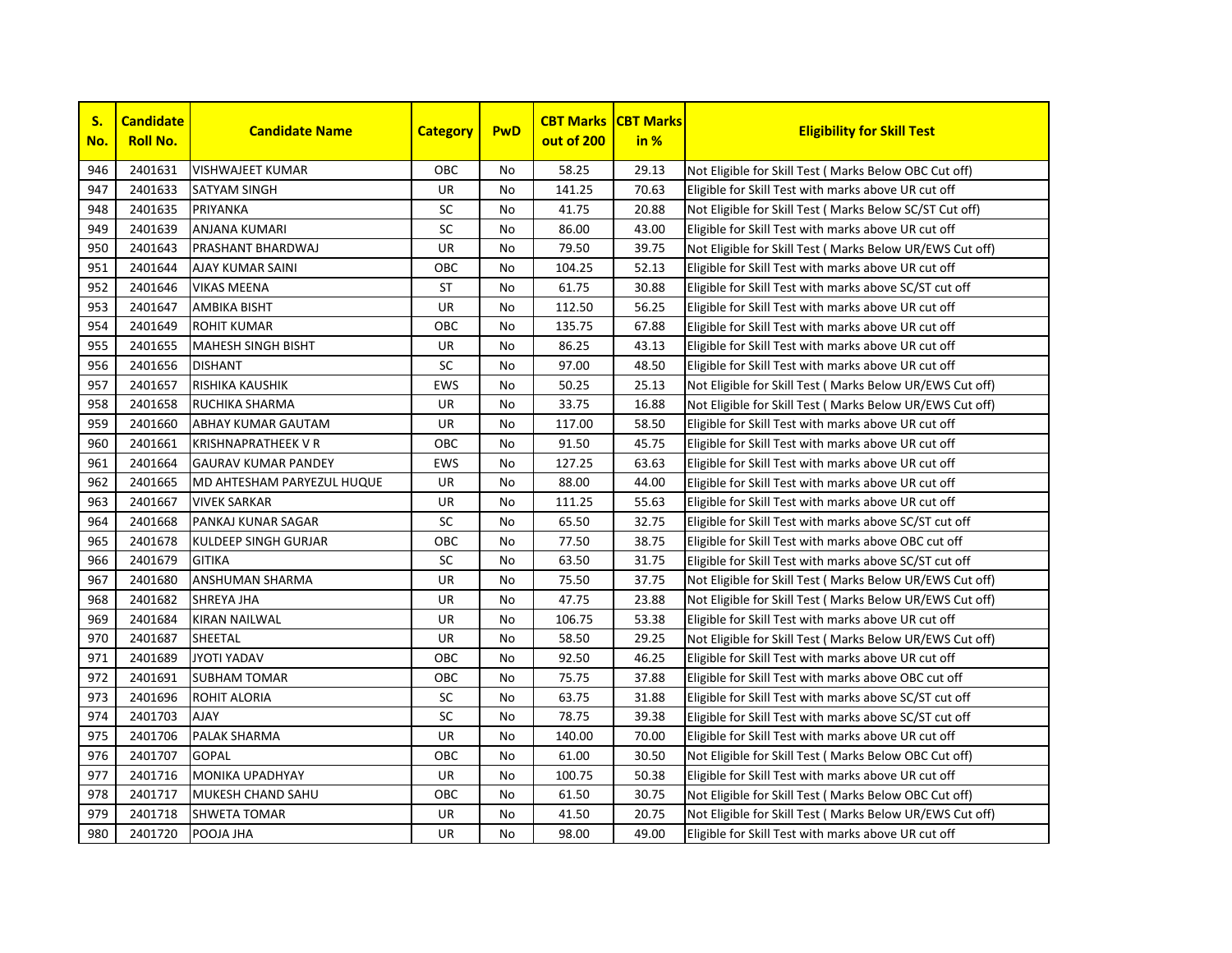

| S.<br>No. | <b>Candidate</b><br><b>Roll No.</b> | <b>Candidate Name</b>       | <b>Category</b> | <b>PwD</b> | <b>CBT Marks</b><br>out of 200 | <b>CBT Marks</b><br>in % | <b>Eligibility for Skill Test</b>                         |
|-----------|-------------------------------------|-----------------------------|-----------------|------------|--------------------------------|--------------------------|-----------------------------------------------------------|
| 981       | 2401723                             | <b>RAHUL MEENA</b>          | ST              | No         | 73.00                          | 36.50                    | Eligible for Skill Test with marks above SC/ST cut off    |
| 982       | 2401724                             | <b>KARAN</b>                | <b>SC</b>       | No         | 45.25                          | 22.63                    | Not Eligible for Skill Test ( Marks Below SC/ST Cut off)  |
| 983       | 2401729                             | <b>PRADEEP KUMAR</b>        | <b>SC</b>       | No         | 61.25                          | 30.63                    | Eligible for Skill Test with marks above SC/ST cut off    |
| 984       | 2401730                             | <b>RAJAT</b>                | OBC             | No         | 81.25                          | 40.63                    | Eligible for Skill Test with marks above UR cut off       |
| 985       | 2401733                             | <b>MONIKA PANDEY</b>        | UR              | No         | 75.75                          | 37.88                    | Not Eligible for Skill Test ( Marks Below UR/EWS Cut off) |
| 986       | 2401736                             | <b>CHIRAG BELANI</b>        | <b>EWS</b>      | No         | 62.00                          | 31.00                    | Not Eligible for Skill Test ( Marks Below UR/EWS Cut off) |
| 987       | 2401740                             | <b>VISHAL CHANDEL</b>       | SC              | No         | 80.50                          | 40.25                    | Eligible for Skill Test with marks above UR cut off       |
| 988       | 2401742                             | <b>HEMANT KUMAR CHAUHAN</b> | SC              | No         | 98.50                          | 49.25                    | Eligible for Skill Test with marks above UR cut off       |
| 989       | 2401746                             | <b>BHAGYASHREE</b>          | SC              | No         | 74.00                          | 37.00                    | Eligible for Skill Test with marks above SC/ST cut off    |
| 990       | 2401747                             | <b>JAHNAVI</b>              | SC              | No         | 59.00                          | 29.50                    | Not Eligible for Skill Test (Marks Below SC/ST Cut off)   |
| 991       | 2401752                             | <b>ANJILIKA KUMARI</b>      | ОВС             | No         | 73.50                          | 36.75                    | Eligible for Skill Test with marks above OBC cut off      |
| 992       | 2401754                             | <b>HIMANSHU KOSHTA</b>      | OBC             | No         | 89.75                          | 44.88                    | Eligible for Skill Test with marks above UR cut off       |
| 993       | 2401758                             | WAHANE GAUTAM LAKSHMAN      | SC              | No         | 77.50                          | 38.75                    | Eligible for Skill Test with marks above SC/ST cut off    |
| 994       | 2401765                             | PRAGYA OJHA                 | UR              | No         | 83.25                          | 41.63                    | Eligible for Skill Test with marks above UR cut off       |
| 995       | 2401771                             | <b>JAY PRAKASH YADAV</b>    | UR              | No         | 87.75                          | 43.88                    | Eligible for Skill Test with marks above UR cut off       |
| 996       | 2401776                             | <b>DEEPAK SINGH NEGI</b>    | UR              | No         | 117.50                         | 58.75                    | Eligible for Skill Test with marks above UR cut off       |
| 997       | 2401777                             | <b>HARISH KUMAR</b>         | SC              | No         | 103.75                         | 51.88                    | Eligible for Skill Test with marks above UR cut off       |
| 998       | 2401780                             | NIRMALA KUMARI              | OBC             | <b>No</b>  | 79.50                          | 39.75                    | Eligible for Skill Test with marks above OBC cut off      |
| 999       | 2401787                             | SHABAHAT HUSSAIN            | UR              | No         | 109.50                         | 54.75                    | Eligible for Skill Test with marks above UR cut off       |
| 1000      | 2401795                             | LOKESH KUMAR ARYA           | SC              | No         | 46.75                          | 23.38                    | Not Eligible for Skill Test ( Marks Below SC/ST Cut off)  |
| 1001      | 2401796                             | ALOK KUMAR PANDEY           | <b>EWS</b>      | No         | 88.75                          | 44.38                    | Eligible for Skill Test with marks above UR cut off       |
| 1002      | 2401798                             | <b>PARVESH KUMAR SINGH</b>  | SC              | No         | 108.00                         | 54.00                    | Eligible for Skill Test with marks above UR cut off       |
| 1003      | 2401800                             | <b>MAUSAM KUMARI</b>        | ОВС             | No         | 133.25                         | 66.63                    | Eligible for Skill Test with marks above UR cut off       |
| 1004      | 2401808                             | <b>SONU KUMAR</b>           | ОВС             | No         | 56.25                          | 28.13                    | Not Eligible for Skill Test ( Marks Below OBC Cut off)    |
| 1005      | 2401814                             | AAKIB ANSARI                | OBC             | No         | 100.75                         | 50.38                    | Eligible for Skill Test with marks above UR cut off       |
| 1006      | 2401815                             | <b>PIYUSH KUMAR</b>         | OBC             | No         | 77.00                          | 38.50                    | Eligible for Skill Test with marks above OBC cut off      |
| 1007      | 2401818                             | ANJALI HARSH                | UR              | No         | 59.50                          | 29.75                    | Not Eligible for Skill Test ( Marks Below UR/EWS Cut off) |
| 1008      | 2401821                             | ANJALI RANI GAUTAM          | UR              | No         | 75.50                          | 37.75                    | Not Eligible for Skill Test ( Marks Below UR/EWS Cut off) |
| 1009      | 2401824                             | <b>BHAGWAT PRASAD MEENA</b> | <b>ST</b>       | No         | 63.00                          | 31.50                    | Eligible for Skill Test with marks above SC/ST cut off    |
| 1010      | 2401827                             | <b>BISHNU PRASAD SWAIN</b>  | OBC             | No         | 68.75                          | 34.38                    | Not Eligible for Skill Test ( Marks Below OBC Cut off)    |
| 1011      | 2401829                             | PRASHANT KUMAR JAISWAL      | OBC             | No         | 108.50                         | 54.25                    | Eligible for Skill Test with marks above UR cut off       |
| 1012      | 2401833                             | PREETI KUMARI               | OBC             | No         | 92.75                          | 46.38                    | Eligible for Skill Test with marks above UR cut off       |
| 1013      | 2401837                             | <b>RUPENDRA KUMAR</b>       | OBC             | No         | 119.00                         | 59.50                    | Eligible for Skill Test with marks above UR cut off       |
| 1014      | 2401842                             | <b>SHWETA PAL</b>           | овс             | No         | 60.75                          | 30.38                    | Not Eligible for Skill Test (Marks Below OBC Cut off)     |
| 1015      | 2401852                             | <b>HEMANT KUMAR</b>         | SC              | No         | 116.00                         | 58.00                    | Eligible for Skill Test with marks above UR cut off       |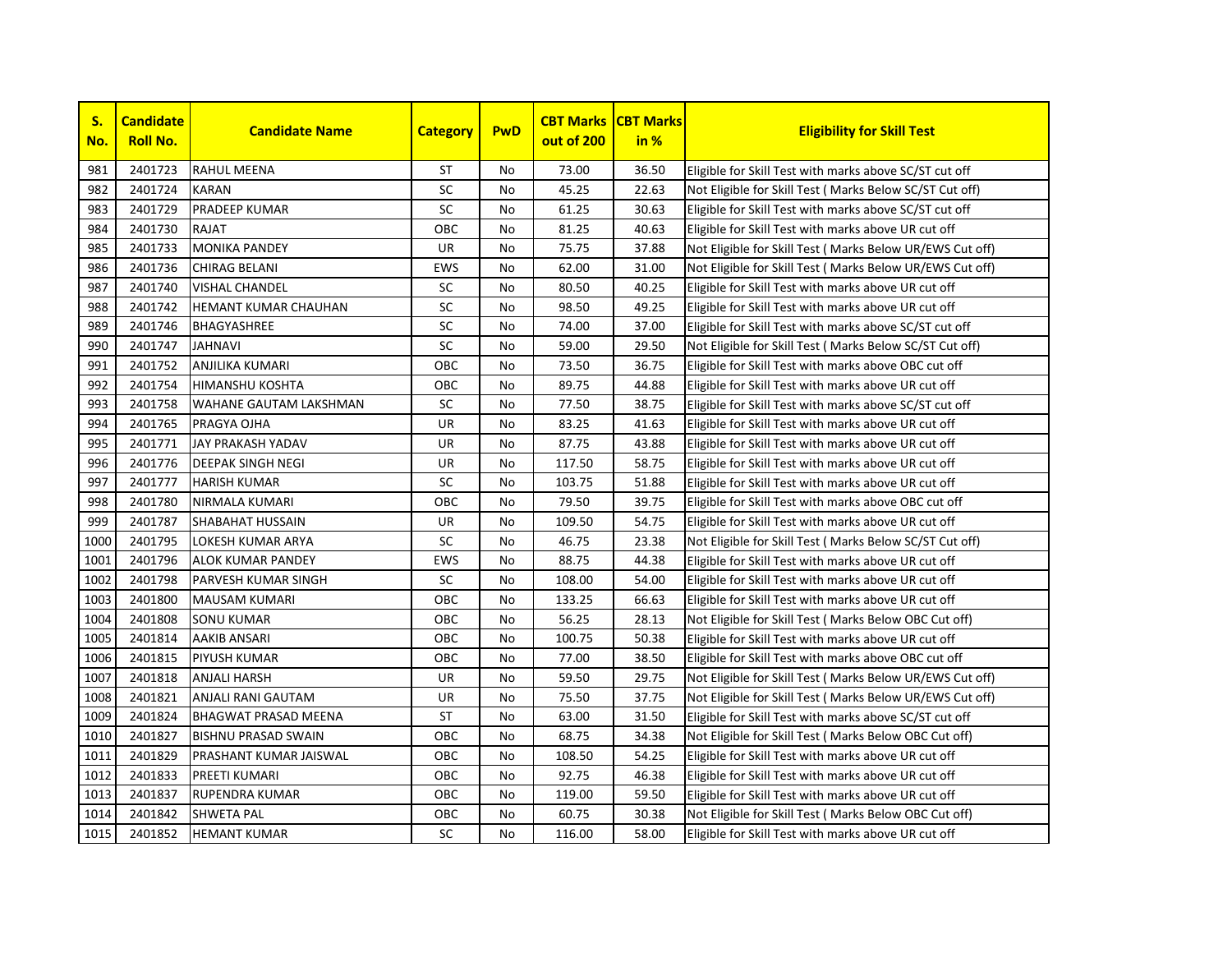

| S.<br>No. | <b>Candidate</b><br><b>Roll No.</b> | <b>Candidate Name</b>        | <b>Category</b> | <b>PwD</b> | <b>CBT Marks</b><br>out of 200 | <b>CBT Marks</b><br>in % | <b>Eligibility for Skill Test</b>                         |
|-----------|-------------------------------------|------------------------------|-----------------|------------|--------------------------------|--------------------------|-----------------------------------------------------------|
| 1016      | 2401862                             | <b>SUNIL PRAJAPAT</b>        | OBC             | No         | 84.75                          | 42.38                    | Eligible for Skill Test with marks above UR cut off       |
| 1017      | 2401864                             | <b>GAGAN SEHRA</b>           | <b>ST</b>       | <b>No</b>  | 82.00                          | 41.00                    | Eligible for Skill Test with marks above UR cut off       |
| 1018      | 2401865                             | <b>SUMIT BINJOLA</b>         | UR              | No         | 78.50                          | 39.25                    | Not Eligible for Skill Test (Marks Below UR/EWS Cut off)  |
| 1019      | 2401866                             | <b>SOUVIK MAITY</b>          | UR              | No         | 114.75                         | 57.38                    | Eligible for Skill Test with marks above UR cut off       |
| 1020      | 2401871                             | SAURABH KANOUJIA             | SC              | No         | 115.75                         | 57.88                    | Eligible for Skill Test with marks above UR cut off       |
| 1021      | 2401873                             | <b>ANKIT MEHRA</b>           | SC              | <b>No</b>  | 83.75                          | 41.88                    | Eligible for Skill Test with marks above UR cut off       |
| 1022      | 2401874                             | <b>SUBHASH MEHTA</b>         | <b>UR</b>       | <b>No</b>  | 60.25                          | 30.13                    | Not Eligible for Skill Test ( Marks Below UR/EWS Cut off) |
| 1023      | 2401875                             | <b>ANJALI SRIVASTAVA</b>     | <b>UR</b>       | <b>No</b>  | 63.00                          | 31.50                    | Not Eligible for Skill Test (Marks Below UR/EWS Cut off)  |
| 1024      | 2401879                             | <b>DIKSHA AGNIHOTRI</b>      | <b>UR</b>       | <b>No</b>  | 63.75                          | 31.88                    | Not Eligible for Skill Test (Marks Below UR/EWS Cut off)  |
| 1025      | 2401881                             | <b>VARUN BEHAL</b>           | SC              | No         | 96.50                          | 48.25                    | Eligible for Skill Test with marks above UR cut off       |
| 1026      | 2401883                             | MUKUL CHAUHAN                | UR              | No         | 84.00                          | 42.00                    | Eligible for Skill Test with marks above UR cut off       |
| 1027      | 2401888                             | SHEFALI YADAV                | OBC             | <b>No</b>  | 107.25                         | 53.63                    | Eligible for Skill Test with marks above UR cut off       |
| 1028      | 2401889                             | VISHWAJEET VERMA             | OBC             | No         | 110.25                         | 55.13                    | Eligible for Skill Test with marks above UR cut off       |
| 1029      | 2401890                             | <b>ANJANI KUMAR</b>          | OBC             | <b>No</b>  | 51.75                          | 25.88                    | Not Eligible for Skill Test (Marks Below OBC Cut off)     |
| 1030      | 2401892                             | <b>RAHUL</b>                 | $\sf SC$        | <b>No</b>  | 36.25                          | 18.13                    | Not Eligible for Skill Test ( Marks Below SC/ST Cut off)  |
| 1031      | 2401894                             | <b>WAGHMARE PRATIK VIJAY</b> | SC              | No         | 73.50                          | 36.75                    | Eligible for Skill Test with marks above SC/ST cut off    |
| 1032      | 2401896                             | <b>ANKIT KUMAR</b>           | OBC             | No         | 82.75                          | 41.38                    | Eligible for Skill Test with marks above UR cut off       |
| 1033      | 2401897                             | <b>VISHRAM MEENA</b>         | ST              | No         | 53.75                          | 26.88                    | Not Eligible for Skill Test ( Marks Below SC/ST Cut off)  |
| 1034      | 2401899                             | SAMEER                       | UR              | No         | 51.50                          | 25.75                    | Not Eligible for Skill Test (Marks Below UR/EWS Cut off)  |
| 1035      | 2401900                             | <b>JYOTI KAUSHIK</b>         | <b>UR</b>       | <b>No</b>  | 89.25                          | 44.63                    | Eligible for Skill Test with marks above UR cut off       |
| 1036      | 2401905                             | PRIYANKA SAHU                | OBC             | <b>No</b>  | 83.00                          | 41.50                    | Eligible for Skill Test with marks above UR cut off       |
| 1037      | 2401909                             | <b>UMANG</b>                 | SC              | No         | 88.50                          | 44.25                    | Eligible for Skill Test with marks above UR cut off       |
| 1038      | 2401911                             | <b>ARTI KUMARI</b>           | OBC             | No         | 82.00                          | 41.00                    | Eligible for Skill Test with marks above UR cut off       |
| 1039      | 2401914                             | SAURABH PRAKASH              | SC              | No         | 116.25                         | 58.13                    | Eligible for Skill Test with marks above UR cut off       |
| 1040      | 2401915                             | <b>SURENDRA GURJAR</b>       | OBC             | No         | 58.25                          | 29.13                    | Not Eligible for Skill Test ( Marks Below OBC Cut off)    |
| 1041      | 2401918                             | RAHUL                        | <b>UR</b>       | No         | 107.25                         | 53.63                    | Eligible for Skill Test with marks above UR cut off       |
| 1042      | 2401919                             | SAURABH KUMAR SINGH          | <b>UR</b>       | <b>No</b>  | 102.75                         | 51.38                    | Eligible for Skill Test with marks above UR cut off       |
| 1043      | 2401920                             | AJEET SINGH                  | OBC             | No         | 61.50                          | 30.75                    | Not Eligible for Skill Test ( Marks Below OBC Cut off)    |
| 1044      | 2401923                             | <b>NEETU SINGH</b>           | UR              | No         | 67.50                          | 33.75                    | Not Eligible for Skill Test ( Marks Below UR/EWS Cut off) |
| 1045      | 2401924                             | <b>VIPIN RAY</b>             | OBC             | No         | 48.00                          | 24.00                    | Not Eligible for Skill Test ( Marks Below OBC Cut off)    |
| 1046      | 2401936                             | KAPOOR SINGH KAITHWAR        | SC              | <b>No</b>  | 94.00                          | 47.00                    | Eligible for Skill Test with marks above UR cut off       |
| 1047      | 2401939                             | <b>SHEETAL</b>               | <b>UR</b>       | <b>No</b>  | 65.50                          | 32.75                    | Not Eligible for Skill Test (Marks Below UR/EWS Cut off)  |
| 1048      | 2401940                             | SHENDRE SHUBHAM NANDU        | SC              | <b>No</b>  | 58.75                          | 29.38                    | Not Eligible for Skill Test (Marks Below SC/ST Cut off)   |
| 1049      | 2401941                             | <b>ZUBER KHAN</b>            | UR              | No         | 68.50                          | 34.25                    | Not Eligible for Skill Test ( Marks Below UR/EWS Cut off) |
| 1050      | 2401944                             | <b>VEERESH SINGH</b>         | UR              | No         | 2.75                           | 1.38                     | Not Eligible for Skill Test (Marks Below UR/EWS Cut off)  |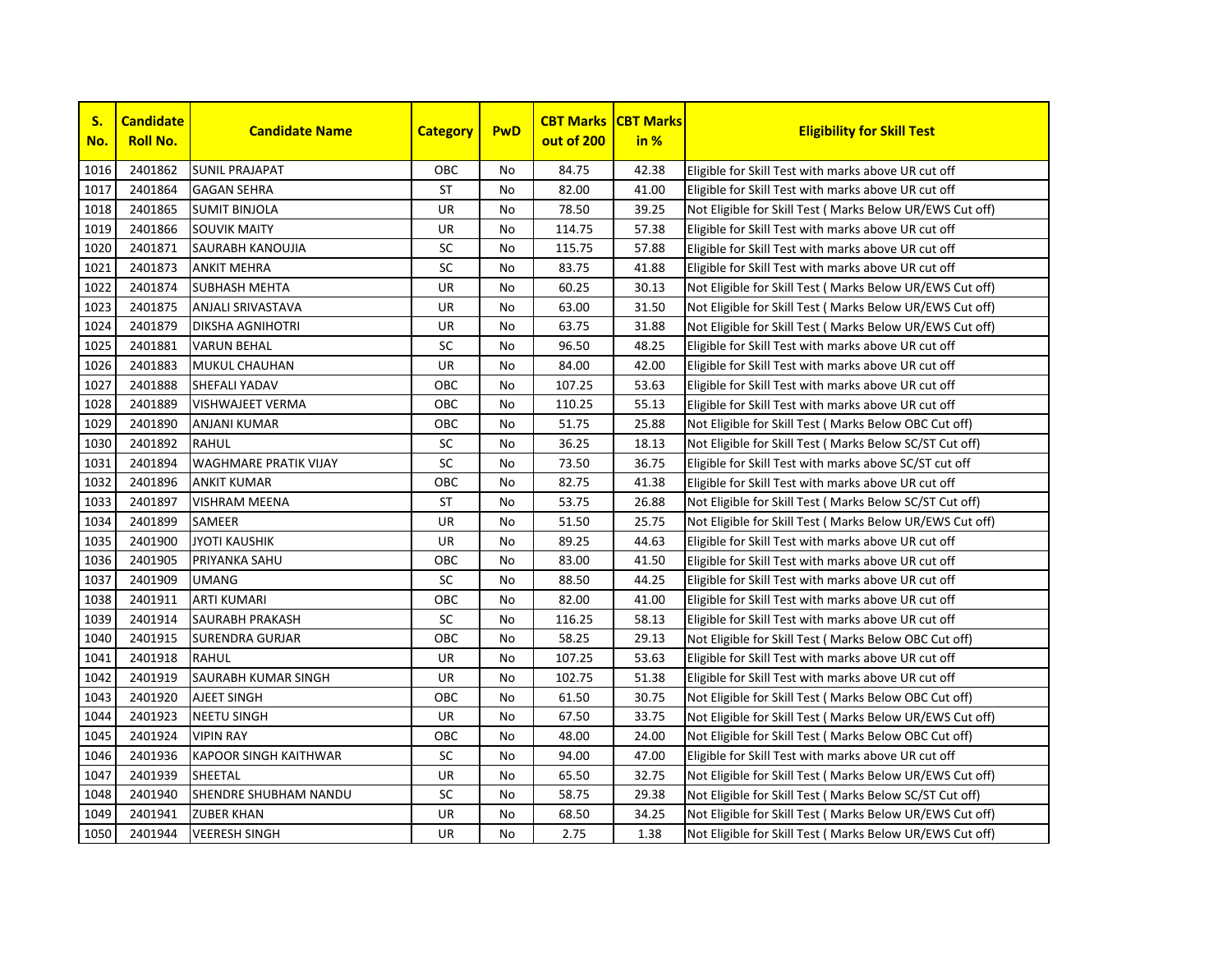

| S.<br>No. | <b>Candidate</b><br><b>Roll No.</b> | <b>Candidate Name</b>     | <b>Category</b> | <b>PwD</b> | <b>CBT Marks</b><br>out of 200 | <b>CBT Marks</b><br>in % | <b>Eligibility for Skill Test</b>                         |
|-----------|-------------------------------------|---------------------------|-----------------|------------|--------------------------------|--------------------------|-----------------------------------------------------------|
| 1051      | 2401945                             | <b>ANURAG JAISWAL</b>     | OBC             | No         | 93.00                          | 46.50                    | Eligible for Skill Test with marks above UR cut off       |
| 1052      | 2401947                             | <b>PAWAN KUMAR GUPTA</b>  | <b>UR</b>       | <b>No</b>  | 48.75                          | 24.38                    | Not Eligible for Skill Test (Marks Below UR/EWS Cut off)  |
| 1053      | 2401948                             | K M ARSHUL MUBEEN         | UR              | No         | 87.00                          | 43.50                    | Eligible for Skill Test with marks above UR cut off       |
| 1054      | 2401949                             | <b>VANDANA</b>            | ST              | <b>No</b>  | 81.00                          | 40.50                    | Eligible for Skill Test with marks above UR cut off       |
| 1055      | 2401951                             | <b>GIRRAJ PAL</b>         | OBC             | <b>No</b>  | 80.00                          | 40.00                    | Eligible for Skill Test with marks above UR cut off       |
| 1056      | 2401952                             | <b>MANISH KUMAR MEENA</b> | <b>ST</b>       | <b>No</b>  | 75.25                          | 37.63                    | Eligible for Skill Test with marks above SC/ST cut off    |
| 1057      | 2401953                             | <b>VIKRAM SINGH</b>       | <b>UR</b>       | <b>No</b>  | 67.75                          | 33.88                    | Not Eligible for Skill Test ( Marks Below UR/EWS Cut off) |
| 1058      | 2401960                             | <b>NAVEEN KUMAR</b>       | OBC             | <b>No</b>  | 61.25                          | 30.63                    | Not Eligible for Skill Test ( Marks Below OBC Cut off)    |
| 1059      | 2401961                             | <b>ASHUTOSH PANDEY</b>    | UR              | No         | 77.75                          | 38.88                    | Not Eligible for Skill Test (Marks Below UR/EWS Cut off)  |
| 1060      | 2401963                             | <b>NIDHI BHARTI</b>       | OBC             | <b>No</b>  | 52.25                          | 26.13                    | Not Eligible for Skill Test ( Marks Below OBC Cut off)    |
| 1061      | 2401965                             | <b>ANJALI KHANSLI</b>     | UR              | No         | 89.25                          | 44.63                    | Eligible for Skill Test with marks above UR cut off       |
| 1062      | 2401968                             | <b>AFSANA</b>             | UR              | No         | 97.50                          | 48.75                    | Eligible for Skill Test with marks above UR cut off       |
| 1063      | 2401971                             | <b>RAKESH MEENA</b>       | ST              | No         | 118.50                         | 59.25                    | Eligible for Skill Test with marks above UR cut off       |
| 1064      | 2401975                             | <b>AJAY KUMAR</b>         | SC              | <b>No</b>  | 73.50                          | 36.75                    | Eligible for Skill Test with marks above SC/ST cut off    |
| 1065      | 2401976                             | <b>VIKAS</b>              | UR              | No         | 96.00                          | 48.00                    | Eligible for Skill Test with marks above UR cut off       |
| 1066      | 2401978                             | <b>CHANDNI KUMARI</b>     | <b>EWS</b>      | No         | 70.00                          | 35.00                    | Not Eligible for Skill Test ( Marks Below UR/EWS Cut off) |
| 1067      | 2401983                             | <b>DEVENDRA KUMAR</b>     | OBC             | No         | 128.00                         | 64.00                    | Eligible for Skill Test with marks above UR cut off       |
| 1068      | 2401985                             | <b>SHEETAL</b>            | UR              | No         | 87.25                          | 43.63                    | Eligible for Skill Test with marks above UR cut off       |
| 1069      | 2401986                             | <b>NAVIN GUPTA</b>        | OBC             | <b>No</b>  | 100.00                         | 50.00                    | Eligible for Skill Test with marks above UR cut off       |
| 1070      | 2401988                             | <b>MOHIT KUMAR BAIRWA</b> | SC              | <b>No</b>  | 92.25                          | 46.13                    | Eligible for Skill Test with marks above UR cut off       |
| 1071      | 2401989                             | SOMKUWAR RAVI KRUSHINATH  | SC              | No         | 109.75                         | 54.88                    | Eligible for Skill Test with marks above UR cut off       |
| 1072      | 2401993                             | <b>VISHAL SHRIVASTAVA</b> | <b>EWS</b>      | <b>No</b>  | 118.00                         | 59.00                    | Eligible for Skill Test with marks above UR cut off       |
| 1073      | 2402000                             | <b>PREETI SAWAN</b>       | SC              | No         | 95.00                          | 47.50                    | Eligible for Skill Test with marks above UR cut off       |
| 1074      | 2402001                             | <b>SONU KUMAR</b>         | OBC             | <b>No</b>  | 26.25                          | 13.13                    | Not Eligible for Skill Test (Marks Below OBC Cut off)     |
| 1075      | 2402002                             | <b>AYUSH TRIPATHI</b>     | UR              | <b>No</b>  | 94.75                          | 47.38                    | Eligible for Skill Test with marks above UR cut off       |
| 1076      | 2402009                             | AKASH KUMAR SHARMA        | UR              | <b>No</b>  | 66.00                          | 33.00                    | Not Eligible for Skill Test (Marks Below UR/EWS Cut off)  |
| 1077      | 2402010                             | SUSHMA YADAV              | OBC             | <b>No</b>  | 62.75                          | 31.38                    | Not Eligible for Skill Test (Marks Below OBC Cut off)     |
| 1078      | 2402011                             | <b>ISHANT</b>             | <b>EWS</b>      | <b>No</b>  | 64.25                          | 32.13                    | Not Eligible for Skill Test ( Marks Below UR/EWS Cut off) |
| 1079      | 2402017                             | <b>SUBODH KUMAR</b>       | SC              | No         | 69.75                          | 34.88                    | Eligible for Skill Test with marks above SC/ST cut off    |
| 1080      | 2402020                             | <b>RITA VOHRA</b>         | OBC             | <b>No</b>  | 91.75                          | 45.88                    | Eligible for Skill Test with marks above UR cut off       |
| 1081      | 2402022                             | <b>RISHABH SONI</b>       | OBC             | No         | 74.00                          | 37.00                    | Eligible for Skill Test with marks above OBC cut off      |
| 1082      | 2402023                             | <b>MANISH</b>             | OBC             | <b>No</b>  | 71.25                          | 35.63                    | Eligible for Skill Test with marks above OBC cut off      |
| 1083      | 2402024                             | MINTOO LAL MEENA          | <b>ST</b>       | No         | 63.50                          | 31.75                    | Eligible for Skill Test with marks above SC/ST cut off    |
| 1084      | 2402026                             | <b>VATAN SHRIVASTAV</b>   | UR              | No         | 90.25                          | 45.13                    | Eligible for Skill Test with marks above UR cut off       |
| 1085      | 2402034                             | PRIYANKA KUMARI           | OBC             | No         | 34.50                          | 17.25                    | Not Eligible for Skill Test (Marks Below OBC Cut off)     |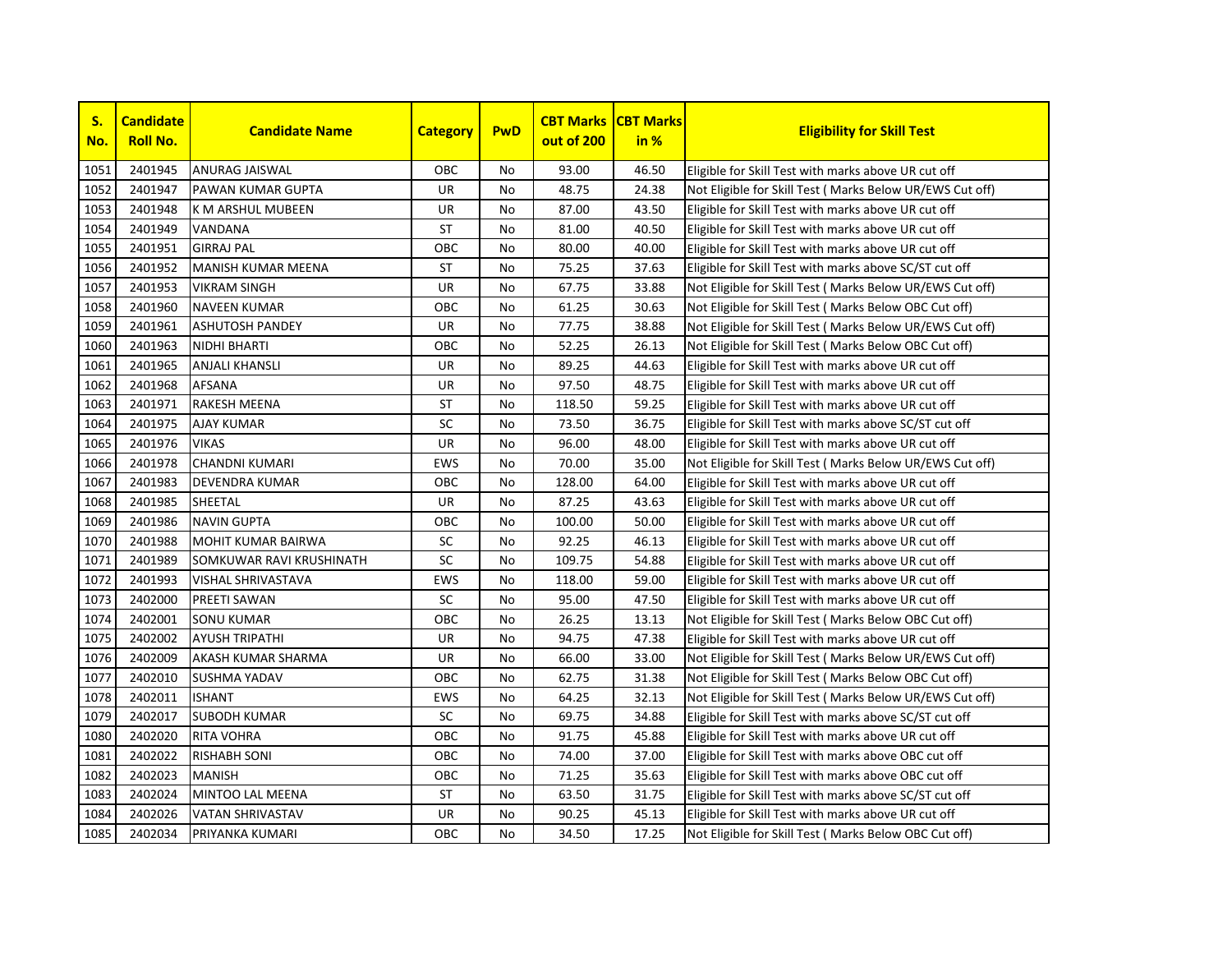

| S.<br>No. | <b>Candidate</b><br><b>Roll No.</b> | <b>Candidate Name</b>     | <b>Category</b> | <b>PwD</b> | <b>CBT Marks</b><br>out of 200 | <b>CBT Marks</b><br>in % | <b>Eligibility for Skill Test</b>                         |
|-----------|-------------------------------------|---------------------------|-----------------|------------|--------------------------------|--------------------------|-----------------------------------------------------------|
| 1086      | 2402037                             | <b>NIKITA</b>             | ОВС             | No         | 92.75                          | 46.38                    | Eligible for Skill Test with marks above UR cut off       |
| 1087      | 2402038                             | ROHIT KUMAR JHA           | UR              | <b>No</b>  | 125.25                         | 62.63                    | Eligible for Skill Test with marks above UR cut off       |
| 1088      | 2402039                             | SANJAY KUMAR              | SC              | No         | 62.50                          | 31.25                    | Eligible for Skill Test with marks above SC/ST cut off    |
| 1089      | 2402043                             | <b>RAHUL RAJ</b>          | OBC             | <b>No</b>  | 39.50                          | 19.75                    | Not Eligible for Skill Test ( Marks Below OBC Cut off)    |
| 1090      | 2402044                             | <b>NITISH KUMAR</b>       | OBC             | <b>No</b>  | 94.50                          | 47.25                    | Eligible for Skill Test with marks above UR cut off       |
| 1091      | 2402045                             | RAGHUNAYAK KUMAR          | OBC             | <b>No</b>  | 116.50                         | 58.25                    | Eligible for Skill Test with marks above UR cut off       |
| 1092      | 2402046                             | POONAM KUMARI             | UR              | <b>No</b>  | 65.00                          | 32.50                    | Not Eligible for Skill Test ( Marks Below UR/EWS Cut off) |
| 1093      | 2402048                             | <b>DURGESH NANDAN</b>     | UR              | No         | 85.25                          | 42.63                    | Eligible for Skill Test with marks above UR cut off       |
| 1094      | 2402049                             | <b>RUPA KUMARI</b>        | ОВС             | No         | 48.25                          | 24.13                    | Not Eligible for Skill Test ( Marks Below OBC Cut off)    |
| 1095      | 2402052                             | <b>VISHAL SINGH</b>       | SC              | No         | 51.75                          | 25.88                    | Not Eligible for Skill Test (Marks Below SC/ST Cut off)   |
| 1096      | 2402056                             | <b>GITA DEVI</b>          | UR              | <b>No</b>  | 106.50                         | 53.25                    | Eligible for Skill Test with marks above UR cut off       |
| 1097      | 2402058                             | <b>ROHIT KUMAR</b>        | ОВС             | <b>No</b>  | 114.00                         | 57.00                    | Eligible for Skill Test with marks above UR cut off       |
| 1098      | 2402059                             | <b>UTPAL DUTTA</b>        | OBC             | No         | 88.25                          | 44.13                    | Eligible for Skill Test with marks above UR cut off       |
| 1099      | 2402060                             | YATENDER SINGH            | ОВС             | No         | 123.50                         | 61.75                    | Eligible for Skill Test with marks above UR cut off       |
| 1100      | 2402063                             | <b>RITU</b>               | UR              | No         | 111.75                         | 55.88                    | Eligible for Skill Test with marks above UR cut off       |
| 1101      | 2402064                             | <b>NITU KUMARI</b>        | OBC             | <b>No</b>  | 70.25                          | 35.13                    | Eligible for Skill Test with marks above OBC cut off      |
| 1102      | 2402065                             | <b>MAYANK MAKHIJA</b>     | UR              | <b>No</b>  | 67.50                          | 33.75                    | Not Eligible for Skill Test ( Marks Below UR/EWS Cut off) |
| 1103      | 2402070                             | <b>JITIN</b>              | SC              | <b>No</b>  | 123.50                         | 61.75                    | Eligible for Skill Test with marks above UR cut off       |
| 1104      | 2402079                             | <b>SIKANDER YADAV</b>     | OBC             | No         | 126.50                         | 63.25                    | Eligible for Skill Test with marks above UR cut off       |
| 1105      | 2402080                             | ANKIT KULSHRESTHA         | UR              | No         | 97.00                          | 48.50                    | Eligible for Skill Test with marks above UR cut off       |
| 1106      | 2402082                             | POOJA BISHT               | UR              | No         | 92.00                          | 46.00                    | Eligible for Skill Test with marks above UR cut off       |
| 1107      | 2402083                             | <b>DOLLY</b>              | ОВС             | No         | 59.00                          | 29.50                    | Not Eligible for Skill Test ( Marks Below OBC Cut off)    |
| 1108      | 2402085                             | <b>MONIKA NAAGAR</b>      | SC              | No         | 64.50                          | 32.25                    | Eligible for Skill Test with marks above SC/ST cut off    |
| 1109      | 2402087                             | <b>ATUL KUMAR</b>         | SC              | No         | 81.75                          | 40.88                    | Eligible for Skill Test with marks above UR cut off       |
| 1110      | 2402090                             | <b>PRABHJIT KAUR</b>      | UR              | No         | 57.50                          | 28.75                    | Not Eligible for Skill Test ( Marks Below UR/EWS Cut off) |
| 1111      | 2402093                             | <b>ROHIT GARG</b>         | UR              | No         | 86.25                          | 43.13                    | Eligible for Skill Test with marks above UR cut off       |
| 1112      | 2402094                             | DEEPANSHU                 | UR              | No         | 79.50                          | 39.75                    | Not Eligible for Skill Test (Marks Below UR/EWS Cut off)  |
| 1113      | 2402096                             | HARIKESH KUMAR KESHARWANI | UR              | No         | 54.25                          | 27.13                    | Not Eligible for Skill Test (Marks Below UR/EWS Cut off)  |
| 1114      | 2402101                             | <b>JITENDRA SAHU</b>      | OBC             | No         | 69.25                          | 34.63                    | Not Eligible for Skill Test (Marks Below OBC Cut off)     |
| 1115      | 2402102                             | <b>CHANCHAL BHAGOUR</b>   | <b>UR</b>       | No         | 88.25                          | 44.13                    | Eligible for Skill Test with marks above UR cut off       |
| 1116      | 2402104                             | <b>NIKHIL SAGAR</b>       | SC              | No         | 84.75                          | 42.38                    | Eligible for Skill Test with marks above UR cut off       |
| 1117      | 2402109                             | <b>VIKASH POONIA</b>      | ОВС             | No         | 95.25                          | 47.63                    | Eligible for Skill Test with marks above UR cut off       |
| 1118      | 2402114                             | POONAM                    | UR              | No         | 113.75                         | 56.88                    | Eligible for Skill Test with marks above UR cut off       |
| 1119      | 2402118                             | <b>LALIT VERMA</b>        | ОВС             | No         | 125.75                         | 62.88                    | Eligible for Skill Test with marks above UR cut off       |
| 1120      | 2402126                             | <b>GANESH CHAND</b>       | <b>SC</b>       | No         | 111.50                         | 55.75                    | Eligible for Skill Test with marks above UR cut off       |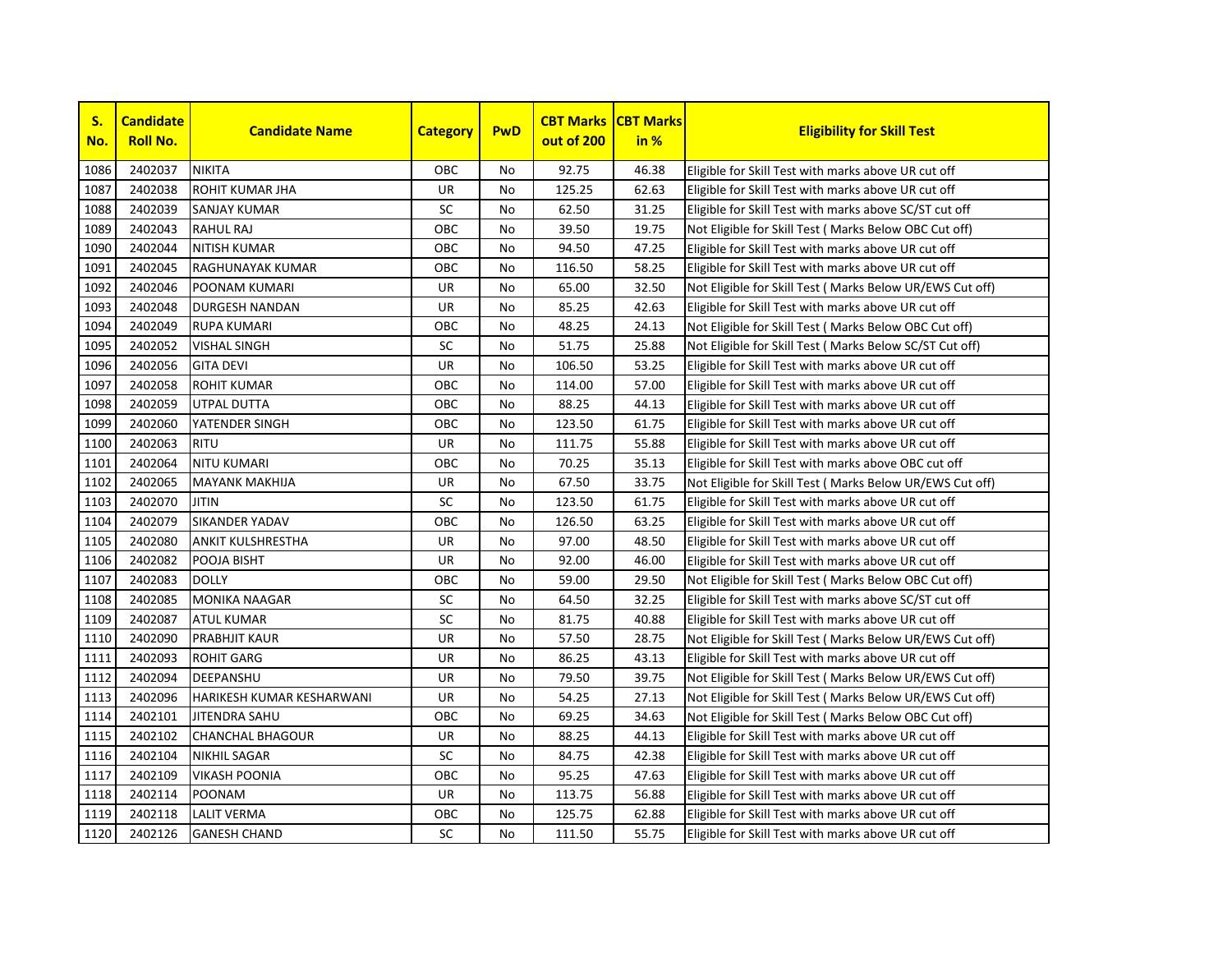

| S.<br>No. | <b>Candidate</b><br><b>Roll No.</b> | <b>Candidate Name</b>        | <b>Category</b> | <b>PwD</b> | <b>CBT Marks</b><br>out of 200 | <b>CBT Marks</b><br>in % | <b>Eligibility for Skill Test</b>                         |
|-----------|-------------------------------------|------------------------------|-----------------|------------|--------------------------------|--------------------------|-----------------------------------------------------------|
| 1121      | 2402127                             | <b>RAJESH CHAUDHARY</b>      | SC              | No         | 78.75                          | 39.38                    | Eligible for Skill Test with marks above SC/ST cut off    |
| 1122      | 2402129                             | RAJHANS KUMAR KANAUJIYA      | SC              | <b>No</b>  | 29.50                          | 14.75                    | Not Eligible for Skill Test (Marks Below SC/ST Cut off)   |
| 1123      | 2402130                             | <b>GAURAV GUPTA</b>          | UR              | No         | 117.25                         | 58.63                    | Eligible for Skill Test with marks above UR cut off       |
| 1124      | 2402131                             | SHAILENDRA KUMAR SAINI       | ОВС             | <b>No</b>  | 68.00                          | 34.00                    | Not Eligible for Skill Test (Marks Below OBC Cut off)     |
| 1125      | 2402132                             | <b>MAHESH KUMAR</b>          | UR              | <b>No</b>  | 60.00                          | 30.00                    | Not Eligible for Skill Test ( Marks Below UR/EWS Cut off) |
| 1126      | 2402135                             | <b>VIKAS HORO</b>            | <b>ST</b>       | <b>No</b>  | 62.00                          | 31.00                    | Eligible for Skill Test with marks above SC/ST cut off    |
| 1127      | 2402138                             | <b>SURENDRA PATHAK</b>       | UR              | <b>No</b>  | 54.25                          | 27.13                    | Not Eligible for Skill Test ( Marks Below UR/EWS Cut off) |
| 1128      | 2402143                             | PALLAVI KUMARI               | <b>EWS</b>      | <b>No</b>  | 98.00                          | 49.00                    | Eligible for Skill Test with marks above UR cut off       |
| 1129      | 2402144                             | <b>AMIT KUMAR</b>            | ОВС             | No         | 102.50                         | 51.25                    | Eligible for Skill Test with marks above UR cut off       |
| 1130      | 2402145                             | RAHUL                        | UR              | <b>No</b>  | 98.50                          | 49.25                    | Eligible for Skill Test with marks above UR cut off       |
| 1131      | 2402147                             | <b>HIMANI WADHWA</b>         | UR              | <b>No</b>  | 84.50                          | 42.25                    | Eligible for Skill Test with marks above UR cut off       |
| 1132      | 2402148                             | <b>BABY SHARMA</b>           | UR              | <b>No</b>  | 83.75                          | 41.88                    | Eligible for Skill Test with marks above UR cut off       |
| 1133      | 2402149                             | <b>SATYANARAYAN GUPTA</b>    | ОВС             | <b>No</b>  | 38.75                          | 19.38                    | Not Eligible for Skill Test (Marks Below OBC Cut off)     |
| 1134      | 2402155                             | <b>ROHIT PURI</b>            | UR              | <b>No</b>  | 97.75                          | 48.88                    | Eligible for Skill Test with marks above UR cut off       |
| 1135      | 2402156                             | <b>SHIVAM YADAV</b>          | ОВС             | No         | 79.25                          | 39.63                    | Eligible for Skill Test with marks above OBC cut off      |
| 1136      | 2402158                             | <b>SHAMBHU KUMAR</b>         | OBC             | No         | 77.25                          | 38.63                    | Eligible for Skill Test with marks above OBC cut off      |
| 1137      | 2402159                             | <b>DHANJEET KUMAR</b>        | UR              | <b>No</b>  | 104.50                         | 52.25                    | Eligible for Skill Test with marks above UR cut off       |
| 1138      | 2402160                             | <b>ANKIT KUMAR</b>           | SC              | No         | 80.25                          | 40.13                    | Eligible for Skill Test with marks above UR cut off       |
| 1139      | 2402163                             | <b>ARAY VIVEK KUMAR</b>      | OBC             | <b>No</b>  | 71.75                          | 35.88                    | Eligible for Skill Test with marks above OBC cut off      |
| 1140      | 2402164                             | <b>SIMRAN KAUR</b>           | SC              | <b>No</b>  | 70.75                          | 35.38                    | Eligible for Skill Test with marks above SC/ST cut off    |
| 1141      | 2402166                             | <b>ANUJ KUMAR</b>            | SC              | No         | 91.25                          | 45.63                    | Eligible for Skill Test with marks above UR cut off       |
| 1142      | 2402167                             | <b>ANISH KUMAR</b>           | OBC             | No         | 16.00                          | 8.00                     | Not Eligible for Skill Test ( Marks Below OBC Cut off)    |
| 1143      | 2402169                             | <b>HARSHVARDHAN</b>          | <b>EWS</b>      | No         | 72.50                          | 36.25                    | Not Eligible for Skill Test ( Marks Below UR/EWS Cut off) |
| 1144      | 2402174                             | <b>GEETA BISHT</b>           | UR              | <b>No</b>  | 107.00                         | 53.50                    | Eligible for Skill Test with marks above UR cut off       |
| 1145      | 2402182                             | <b>KALAKTER SINGH SONKER</b> | SC              | <b>No</b>  | 89.00                          | 44.50                    | Eligible for Skill Test with marks above UR cut off       |
| 1146      | 2402183                             | <b>PRADEEP KUMAR</b>         | UR              | <b>No</b>  | 106.25                         | 53.13                    | Eligible for Skill Test with marks above UR cut off       |
| 1147      | 2402186                             | <b>AMAR GUPTA</b>            | EWS             | <b>No</b>  | 83.75                          | 41.88                    | Eligible for Skill Test with marks above UR cut off       |
| 1148      | 2402193                             | <b>GULSHAN</b>               | <b>EWS</b>      | <b>No</b>  | 82.00                          | 41.00                    | Eligible for Skill Test with marks above UR cut off       |
| 1149      | 2402194                             | <b>ABHISHEK ADHIKARI</b>     | UR              | No         | 108.00                         | 54.00                    | Eligible for Skill Test with marks above UR cut off       |
| 1150      | 2402200                             | <b>RAHUL ARYA</b>            | UR              | No         | 100.75                         | 50.38                    | Eligible for Skill Test with marks above UR cut off       |
| 1151      | 2402203                             | SHUBHAM KUMAR SRIVASTAV      | UR              | No         | 102.75                         | 51.38                    | Eligible for Skill Test with marks above UR cut off       |
| 1152      | 2402208                             | <b>ANOOP KUMAR GUPTA</b>     | UR              | <b>No</b>  | 121.75                         | 60.88                    | Eligible for Skill Test with marks above UR cut off       |
| 1153      | 2402211                             | <b>KAMAL</b>                 | UR              | <b>No</b>  | 111.25                         | 55.63                    | Eligible for Skill Test with marks above UR cut off       |
| 1154      | 2402213                             | <b>SONU KUMAR</b>            | ОВС             | No         | 89.50                          | 44.75                    | Eligible for Skill Test with marks above UR cut off       |
| 1155      | 2402215                             | <b>AKASH SAINI</b>           | OBC             | No         | 93.75                          | 46.88                    | Eligible for Skill Test with marks above UR cut off       |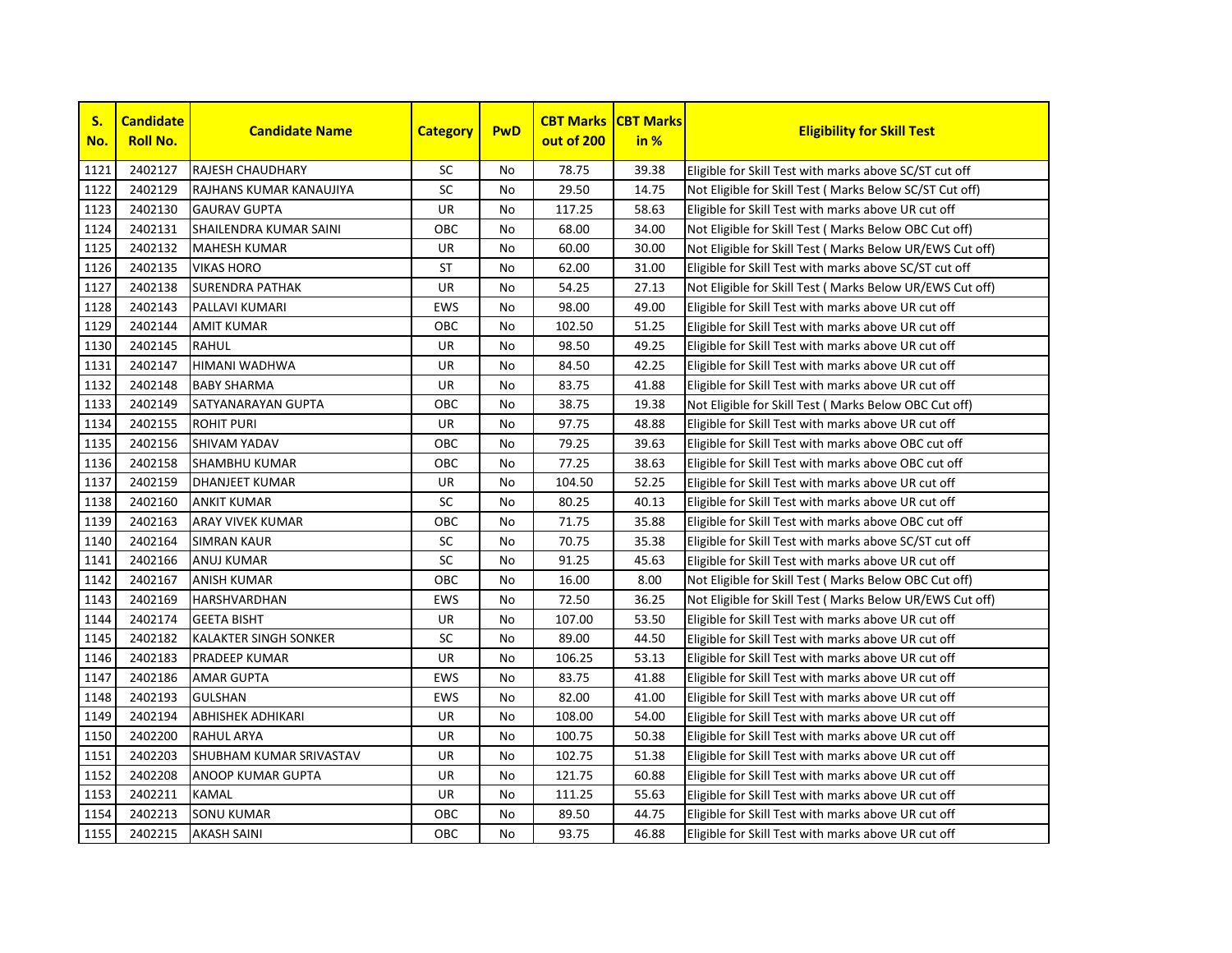

| S.<br>No. | <b>Candidate</b><br><b>Roll No.</b> | <b>Candidate Name</b>      | <b>Category</b> | <b>PwD</b> | <b>CBT Marks</b><br>out of 200 | <b>CBT Marks</b><br>in % | <b>Eligibility for Skill Test</b>                         |
|-----------|-------------------------------------|----------------------------|-----------------|------------|--------------------------------|--------------------------|-----------------------------------------------------------|
| 1156      | 2402221                             | AVINASH CHANDRA SHUKLA     | <b>UR</b>       | No         | 96.75                          | 48.38                    | Eligible for Skill Test with marks above UR cut off       |
| 1157      | 2402224                             | <b>RAHUL GUPTA</b>         | OBC             | No.        | 78.25                          | 39.13                    | Eligible for Skill Test with marks above OBC cut off      |
| 1158      | 2402227                             | <b>DEVVARAT</b>            | UR              | No.        | 119.75                         | 59.88                    | Eligible for Skill Test with marks above UR cut off       |
| 1159      | 2402229                             | <b>RANJANA</b>             | <b>ST</b>       | No         | 49.00                          | 24.50                    | Not Eligible for Skill Test (Marks Below SC/ST Cut off)   |
| 1160      | 2402234                             | <b>VIKASH</b>              | <b>EWS</b>      | No         | 71.50                          | 35.75                    | Not Eligible for Skill Test ( Marks Below UR/EWS Cut off) |
| 1161      | 2402235                             | <b>NEETU PAL</b>           | OBC             | No         | 52.25                          | 26.13                    | Not Eligible for Skill Test ( Marks Below OBC Cut off)    |
| 1162      | 2402236                             | <b>PRATEEK TRIPATHI</b>    | <b>EWS</b>      | No.        | 73.75                          | 36.88                    | Not Eligible for Skill Test ( Marks Below UR/EWS Cut off) |
| 1163      | 2402237                             | <b>MADHUR SHAKYA</b>       | OBC             | No         | 104.25                         | 52.13                    | Eligible for Skill Test with marks above UR cut off       |
| 1164      | 2402238                             | <b>MUNNI LAL</b>           | OBC             | No.        | 82.25                          | 41.13                    | Eligible for Skill Test with marks above UR cut off       |
| 1165      | 2402240                             | <b>DEEPALI</b>             | OBC             | No         | 84.00                          | 42.00                    | Eligible for Skill Test with marks above UR cut off       |
| 1166      | 2402242                             | <b>RANI KUMARI</b>         | OBC             | No.        | 21.25                          | 10.63                    | Not Eligible for Skill Test ( Marks Below OBC Cut off)    |
| 1167      | 2402243                             | <b>SHIVANGI UTKARSH</b>    | OBC             | No         | 132.25                         | 66.13                    | Eligible for Skill Test with marks above UR cut off       |
| 1168      | 2402244                             | <b>RITIK KESHARWANI</b>    | UR              | No         | 81.25                          | 40.63                    | Eligible for Skill Test with marks above UR cut off       |
| 1169      | 2402246                             | PIYUSH SHRIVASTAVA         | UR              | No         | 101.25                         | 50.63                    | Eligible for Skill Test with marks above UR cut off       |
| 1170      | 2402248                             | SHARAD SWAROOP SRIVASTAVA  | UR              | No         | 120.00                         | 60.00                    | Eligible for Skill Test with marks above UR cut off       |
| 1171      | 2402255                             | <b>ABHISHEK KOTHIYA</b>    | UR              | No.        | 10.00                          | 5.00                     | Not Eligible for Skill Test ( Marks Below UR/EWS Cut off) |
| 1172      | 2402256                             | <b>GAURAV KOTHARI</b>      | UR              | No.        | 82.00                          | 41.00                    | Eligible for Skill Test with marks above UR cut off       |
| 1173      | 2402259                             | PARKASH MAURYA             | OBC             | <b>No</b>  | 80.25                          | 40.13                    | Eligible for Skill Test with marks above UR cut off       |
| 1174      | 2402260                             | <b>RITU RAJ</b>            | SC              | No         | 91.50                          | 45.75                    | Eligible for Skill Test with marks above UR cut off       |
| 1175      | 2402262                             | <b>HEENA RANI</b>          | UR              | No         | 82.50                          | 41.25                    | Eligible for Skill Test with marks above UR cut off       |
| 1176      | 2402267                             | <b>MOUSUMI BHADURI</b>     | <b>UR</b>       | No         | 91.50                          | 45.75                    | Eligible for Skill Test with marks above UR cut off       |
| 1177      | 2402268                             | KHARAT SEEMA MADHAV        | SC              | No         | 45.25                          | 22.63                    | Not Eligible for Skill Test (Marks Below SC/ST Cut off)   |
| 1178      | 2402270                             | AKHILESH KUMAR GUPTA       | OBC             | No         | 99.50                          | 49.75                    | Eligible for Skill Test with marks above UR cut off       |
| 1179      | 2402271                             | <b>SHUBHAM MISHRA</b>      | <b>EWS</b>      | No         | 99.00                          | 49.50                    | Eligible for Skill Test with marks above UR cut off       |
| 1180      | 2402276                             | <b>SANJEEV RANJAN</b>      | OBC             | No.        | 61.00                          | 30.50                    | Not Eligible for Skill Test (Marks Below OBC Cut off)     |
| 1181      | 2402280                             | <b>MANOJ KUMAR</b>         | SC              | No         | 50.25                          | 25.13                    | Not Eligible for Skill Test (Marks Below SC/ST Cut off)   |
| 1182      | 2402289                             | <b>KARIN</b>               | UR              | No         | 75.75                          | 37.88                    | Not Eligible for Skill Test ( Marks Below UR/EWS Cut off) |
| 1183      | 2402292                             | <b>TOKALA RAJEEV KUMAR</b> | SC              | No         | 83.75                          | 41.88                    | Eligible for Skill Test with marks above UR cut off       |
| 1184      | 2402293                             | <b>DEEPAK SHARMA</b>       | UR              | No         | 85.25                          | 42.63                    | Eligible for Skill Test with marks above UR cut off       |
| 1185      | 2402298                             | <b>CHANKY</b>              | UR              | No         | 117.00                         | 58.50                    | Eligible for Skill Test with marks above UR cut off       |
| 1186      | 2402301                             | SANDEEP KUMAR RAGHAV       | UR              | No.        | 107.50                         | 53.75                    | Eligible for Skill Test with marks above UR cut off       |
| 1187      | 2402303                             | <b>RAHUL VASHISHTHA</b>    | <b>UR</b>       | No         | 47.00                          | 23.50                    | Not Eligible for Skill Test ( Marks Below UR/EWS Cut off) |
| 1188      | 2402305                             | <b>GAGAN KUMAR</b>         | EWS             | No         | 112.25                         | 56.13                    | Eligible for Skill Test with marks above UR cut off       |
| 1189      | 2402306                             | ANAND KUSHWAHA             | OBC             | No         | 82.50                          | 41.25                    | Eligible for Skill Test with marks above UR cut off       |
| 1190      | 2402307                             | <b>PRANSHU KUSHAWAHA</b>   | UR              | No         | 58.50                          | 29.25                    | Not Eligible for Skill Test (Marks Below UR/EWS Cut off)  |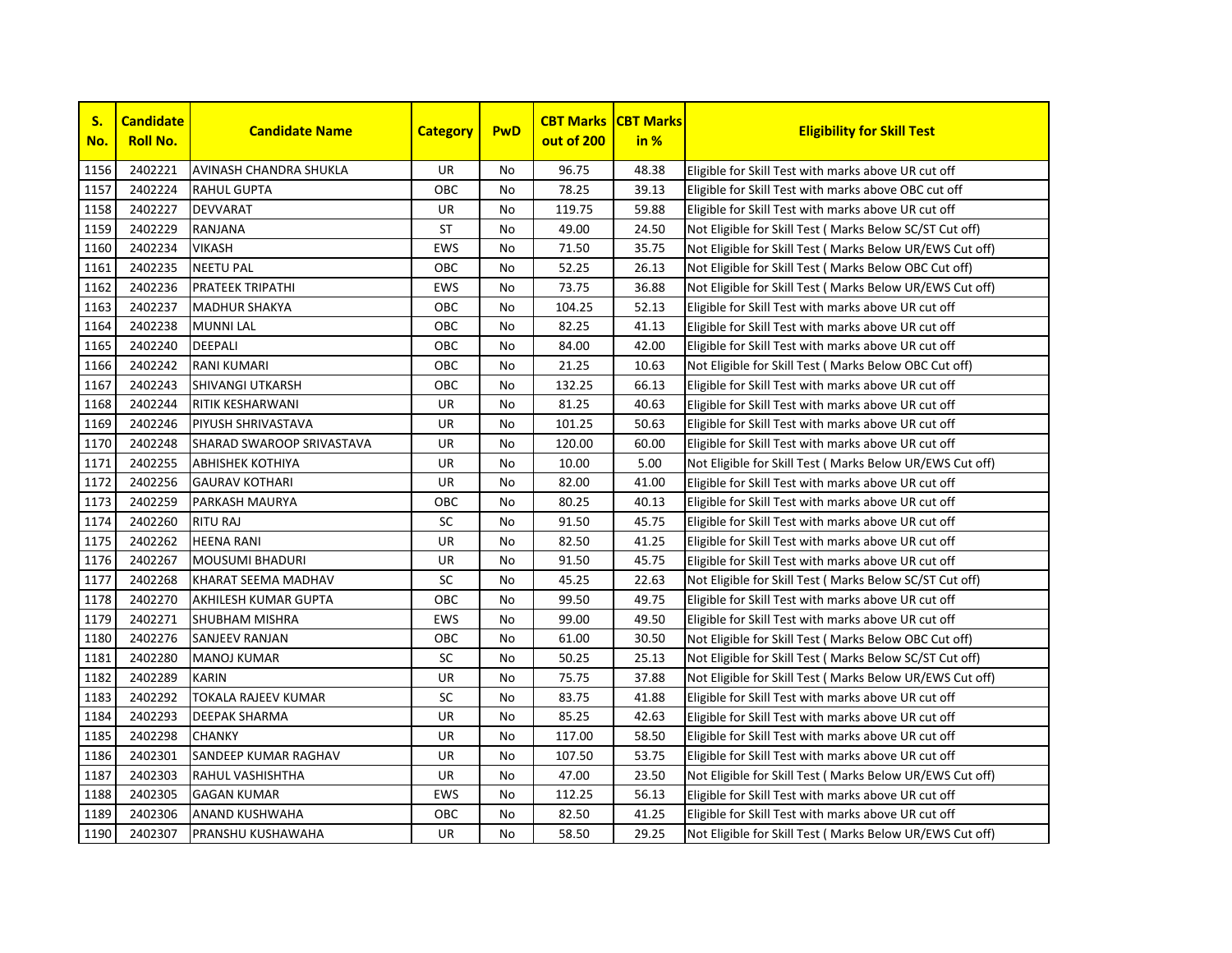

| S.<br>No. | <b>Candidate</b><br><b>Roll No.</b> | <b>Candidate Name</b>     | <b>Category</b> | <b>PwD</b> | <b>CBT Marks</b><br>out of 200 | <b>CBT Marks</b><br>in % | <b>Eligibility for Skill Test</b>                         |
|-----------|-------------------------------------|---------------------------|-----------------|------------|--------------------------------|--------------------------|-----------------------------------------------------------|
| 1191      | 2402308                             | DHARMENDRA LILADHAR DAHAT | <b>SC</b>       | No         | 43.50                          | 21.75                    | Not Eligible for Skill Test ( Marks Below SC/ST Cut off)  |
| 1192      | 2402309                             | KRUTI M VAISHNAV          | <b>EWS</b>      | No         | 102.50                         | 51.25                    | Eligible for Skill Test with marks above UR cut off       |
| 1193      | 2402310                             | <b>SHARASTI TIWARI</b>    | UR              | No         | 107.50                         | 53.75                    | Eligible for Skill Test with marks above UR cut off       |
| 1194      | 2402315                             | <b>AMAN SHARMA</b>        | UR              | No         | 78.00                          | 39.00                    | Not Eligible for Skill Test ( Marks Below UR/EWS Cut off) |
| 1195      | 2402316                             | <b>LALIT SINGH</b>        | UR              | No         | 118.50                         | 59.25                    | Eligible for Skill Test with marks above UR cut off       |
| 1196      | 2402319                             | <b>UJALA GOSWAMI</b>      | OBC             | <b>No</b>  | 51.75                          | 25.88                    | Not Eligible for Skill Test ( Marks Below OBC Cut off)    |
| 1197      | 2402323                             | <b>GHANSHYAM SAINI</b>    | OBC             | <b>No</b>  | 96.00                          | 48.00                    | Eligible for Skill Test with marks above UR cut off       |
| 1198      | 2402324                             | <b>MOHIT KUMAR GUPTA</b>  | UR              | No         | 115.00                         | 57.50                    | Eligible for Skill Test with marks above UR cut off       |
| 1199      | 2402334                             | YOGESH SAHU               | OBC             | No         | 31.00                          | 15.50                    | Not Eligible for Skill Test ( Marks Below OBC Cut off)    |
| 1200      | 2402338                             | <b>SAKSHI</b>             | UR              | No         | 79.75                          | 39.88                    | Not Eligible for Skill Test ( Marks Below UR/EWS Cut off) |
| 1201      | 2402339                             | <b>SANDEEP PAL</b>        | OBC             | <b>No</b>  | 80.25                          | 40.13                    | Eligible for Skill Test with marks above UR cut off       |
| 1202      | 2402340                             | <b>PANKAJ KUMAR</b>       | <b>SC</b>       | <b>No</b>  | 91.75                          | 45.88                    | Eligible for Skill Test with marks above UR cut off       |
| 1203      | 2402341                             | <b>SHRAVAN SINGH</b>      | <b>EWS</b>      | No         | 84.25                          | 42.13                    | Eligible for Skill Test with marks above UR cut off       |
| 1204      | 2402342                             | <b>JAYANT KUMAR</b>       | SC              | No         | 128.50                         | 64.25                    | Eligible for Skill Test with marks above UR cut off       |
| 1205      | 2402345                             | <b>YOGENDER</b>           | ОВС             | No         | 107.50                         | 53.75                    | Eligible for Skill Test with marks above UR cut off       |
| 1206      | 2402348                             | JATIN KUMAR WALIA         | UR              | <b>No</b>  | 116.50                         | 58.25                    | Eligible for Skill Test with marks above UR cut off       |
| 1207      | 2402350                             | <b>VINAY FALWARIA</b>     | <b>SC</b>       | <b>No</b>  | 88.00                          | 44.00                    | Eligible for Skill Test with marks above UR cut off       |
| 1208      | 2402352                             | KAUSHIK KARMAKAR          | UR              | No         | 148.00                         | 74.00                    | Eligible for Skill Test with marks above UR cut off       |
| 1209      | 2402360                             | <b>RAJESH KUMAR</b>       | ОВС             | No         | 52.25                          | 26.13                    | Not Eligible for Skill Test ( Marks Below OBC Cut off)    |
| 1210      | 2402363                             | <b>AJAY CHOUDHARY</b>     | OBC             | No         | 30.00                          | 15.00                    | Not Eligible for Skill Test ( Marks Below OBC Cut off)    |
| 1211      | 2402364                             | PRABHA KUMARI             | UR              | No         | 73.25                          | 36.63                    | Not Eligible for Skill Test ( Marks Below UR/EWS Cut off) |
| 1212      | 2402365                             | <b>SUJATA KUMARI</b>      | OBC             | No         | 111.50                         | 55.75                    | Eligible for Skill Test with marks above UR cut off       |
| 1213      | 2402368                             | <b>SHIVANI PATEL</b>      | ОВС             | No         | 92.50                          | 46.25                    | Eligible for Skill Test with marks above UR cut off       |
| 1214      | 2402370                             | <b>TANUJ SETHI</b>        | UR              | No         | 48.00                          | 24.00                    | Not Eligible for Skill Test (Marks Below UR/EWS Cut off)  |
| 1215      | 2402373                             | <b>NISHA MINA</b>         | ST              | No         | 46.50                          | 23.25                    | Not Eligible for Skill Test (Marks Below SC/ST Cut off)   |
| 1216      | 2402374                             | <b>ROHIT KUMAR SINGH</b>  | UR              | No         | 59.00                          | 29.50                    | Not Eligible for Skill Test ( Marks Below UR/EWS Cut off) |
| 1217      | 2402379                             | <b>RAVI KUMAR</b>         | OBC             | No         | 76.50                          | 38.25                    | Eligible for Skill Test with marks above OBC cut off      |
| 1218      | 2402380                             | <b>ARJUN SINGH</b>        | <b>SC</b>       | No         | 19.50                          | 9.75                     | Not Eligible for Skill Test ( Marks Below SC/ST Cut off)  |
| 1219      | 2402382                             | <b>ANKIT</b>              | UR              | No         | 117.25                         | 58.63                    | Eligible for Skill Test with marks above UR cut off       |
| 1220      | 2402386                             | <b>RUCHI RANI</b>         | UR              | No         | 51.75                          | 25.88                    | Not Eligible for Skill Test (Marks Below UR/EWS Cut off)  |
| 1221      | 2402387                             | <b>MADHU KUMARI</b>       | ОВС             | No         | 50.75                          | 25.38                    | Not Eligible for Skill Test ( Marks Below OBC Cut off)    |
| 1222      | 2402394                             | <b>REKHA MEENA</b>        | ST              | No         | 46.00                          | 23.00                    | Not Eligible for Skill Test (Marks Below SC/ST Cut off)   |
| 1223      | 2402395                             | <b>VIPIN KUMAR</b>        | <b>SC</b>       | <b>No</b>  | 123.75                         | 61.88                    | Eligible for Skill Test with marks above UR cut off       |
| 1224      | 2402399                             | <b>PRAVEEN KUMAR</b>      | ОВС             | No         | 98.50                          | 49.25                    | Eligible for Skill Test with marks above UR cut off       |
| 1225      | 2402400                             | <b>HIMJA TRIVEDI</b>      | UR              | No         | 127.25                         | 63.63                    | Eligible for Skill Test with marks above UR cut off       |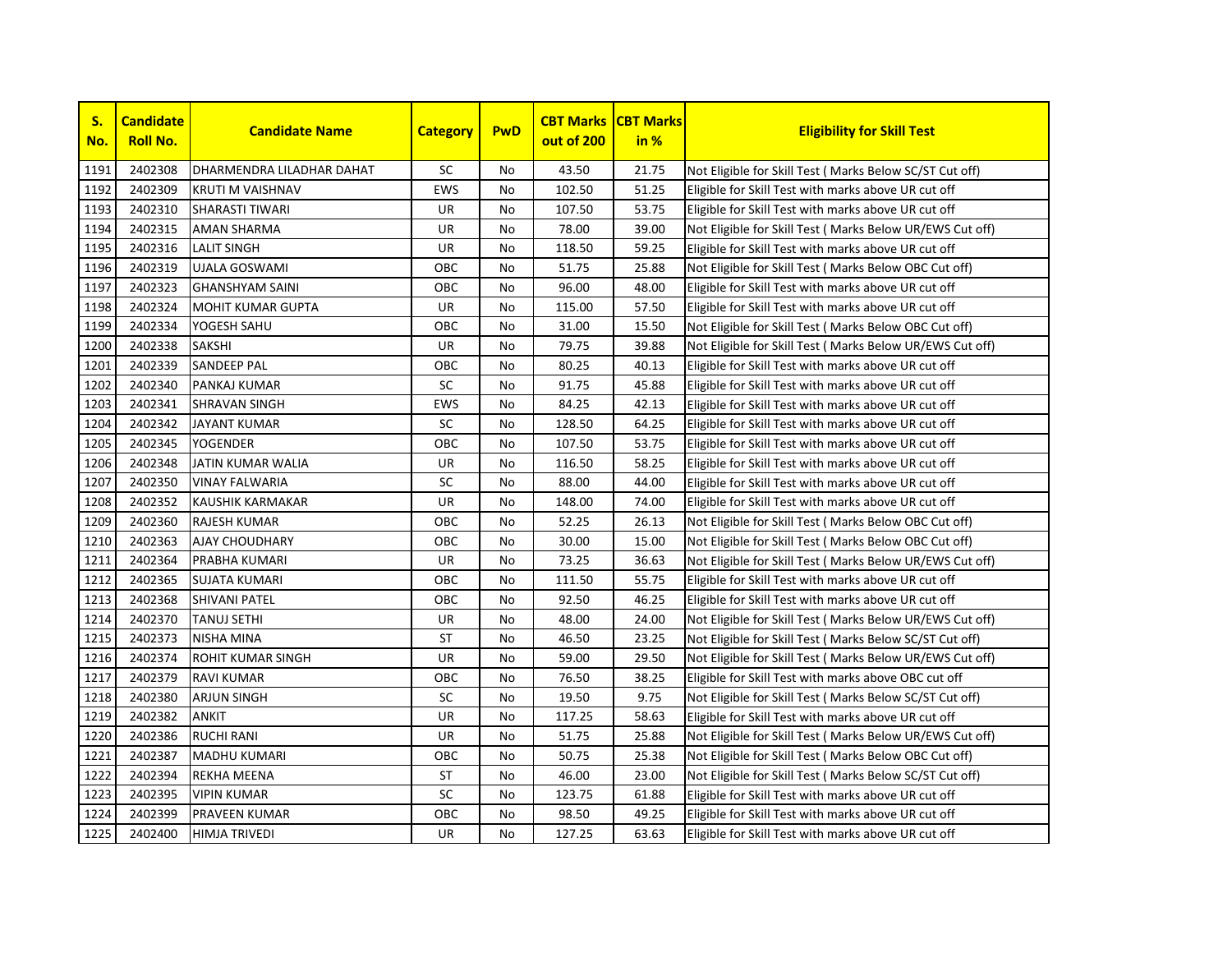

| S.<br>No. | <b>Candidate</b><br><b>Roll No.</b> | <b>Candidate Name</b>     | <b>Category</b> | <b>PwD</b> | <b>CBT Marks</b><br>out of 200 | <b>CBT Marks</b><br>in % | <b>Eligibility for Skill Test</b>                         |
|-----------|-------------------------------------|---------------------------|-----------------|------------|--------------------------------|--------------------------|-----------------------------------------------------------|
| 1226      | 2402401                             | <b>RUCHI SHUKLA</b>       | <b>UR</b>       | No         | 42.75                          | 21.38                    | Not Eligible for Skill Test (Marks Below UR/EWS Cut off)  |
| 1227      | 2402406                             | <b>RINKI</b>              | SC              | No.        | 79.00                          | 39.50                    | Eligible for Skill Test with marks above SC/ST cut off    |
| 1228      | 2402412                             | <b>MOHINI KUMARI</b>      | OBC             | No.        | 105.25                         | 52.63                    | Eligible for Skill Test with marks above UR cut off       |
| 1229      | 2402414                             | <b>GOPI CHAND</b>         | <b>ST</b>       | No.        | 98.25                          | 49.13                    | Eligible for Skill Test with marks above UR cut off       |
| 1230      | 2402415                             | <b>DEEPANSHU</b>          | OBC             | No         | 123.75                         | 61.88                    | Eligible for Skill Test with marks above UR cut off       |
| 1231      | 2402417                             | <b>VINAY SHARMA</b>       | UR              | No         | 105.50                         | 52.75                    | Eligible for Skill Test with marks above UR cut off       |
| 1232      | 2402421                             | <b>VIJAY PATEL</b>        | OBC             | No.        | 48.50                          | 24.25                    | Not Eligible for Skill Test ( Marks Below OBC Cut off)    |
| 1233      | 2402423                             | <b>NILESH RANJAN</b>      | OBC             | No         | 91.50                          | 45.75                    | Eligible for Skill Test with marks above UR cut off       |
| 1234      | 2402425                             | <b>HEMANT</b>             | OBC             | No.        | 117.25                         | 58.63                    | Eligible for Skill Test with marks above UR cut off       |
| 1235      | 2402427                             | <b>HEENA</b>              | SC              | No         | 41.25                          | 20.63                    | Not Eligible for Skill Test (Marks Below SC/ST Cut off)   |
| 1236      | 2402432                             | <b>VIJAY LAXMI</b>        | UR              | No.        | 81.25                          | 40.63                    | Eligible for Skill Test with marks above UR cut off       |
| 1237      | 2402435                             | <b>RAVI KUMAR</b>         | SC              | No         | 75.75                          | 37.88                    | Eligible for Skill Test with marks above SC/ST cut off    |
| 1238      | 2402436                             | <b>RAHUL RANA</b>         | UR              | No         | 91.25                          | 45.63                    | Eligible for Skill Test with marks above UR cut off       |
| 1239      | 2402437                             | <b>MANOJ KUMAR VERMA</b>  | OBC             | No         | 81.75                          | 40.88                    | Eligible for Skill Test with marks above UR cut off       |
| 1240      | 2402438                             | <b>SWEETY DASILA</b>      | UR              | No         | 102.75                         | 51.38                    | Eligible for Skill Test with marks above UR cut off       |
| 1241      | 2402442                             | <b>SHIVAM MISHRA</b>      | <b>EWS</b>      | No.        | 89.75                          | 44.88                    | Eligible for Skill Test with marks above UR cut off       |
| 1242      | 2402445                             | <b>POONAM RANI</b>        | OBC             | No.        | 94.25                          | 47.13                    | Eligible for Skill Test with marks above UR cut off       |
| 1243      | 2402450                             | <b>MOHINI</b>             | UR              | <b>No</b>  | 42.25                          | 21.13                    | Not Eligible for Skill Test ( Marks Below UR/EWS Cut off) |
| 1244      | 2402451                             | <b>PRMANSU SONI</b>       | OBC             | No         | 99.25                          | 49.63                    | Eligible for Skill Test with marks above UR cut off       |
| 1245      | 2402452                             | <b>ANJANI</b>             | OBC             | No         | 137.50                         | 68.75                    | Eligible for Skill Test with marks above UR cut off       |
| 1246      | 2402455                             | PRIYANKA DIXIT            | EWS             | No         | 81.50                          | 40.75                    | Eligible for Skill Test with marks above UR cut off       |
| 1247      | 2402458                             | <b>RAVI KUMAR</b>         | SC              | No         | 89.50                          | 44.75                    | Eligible for Skill Test with marks above UR cut off       |
| 1248      | 2402462                             | <b>BHUPENDER SINGH</b>    | UR              | No         | 48.00                          | 24.00                    | Not Eligible for Skill Test (Marks Below UR/EWS Cut off)  |
| 1249      | 2402463                             | <b>LALIT KUMAR</b>        | OBC             | No         | 34.00                          | 17.00                    | Not Eligible for Skill Test (Marks Below OBC Cut off)     |
| 1250      | 2402464                             | <b>PRADEEP KUMAR</b>      | SC              | No.        | 42.00                          | 21.00                    | Not Eligible for Skill Test (Marks Below SC/ST Cut off)   |
| 1251      | 2402468                             | <b>VIKASH KUMAR</b>       | ${\sf SC}$      | No         | 127.75                         | 63.88                    | Eligible for Skill Test with marks above UR cut off       |
| 1252      | 2402470                             | <b>KM GITA</b>            | OBC             | No         | 67.50                          | 33.75                    | Not Eligible for Skill Test (Marks Below OBC Cut off)     |
| 1253      | 2402473                             | <b>GYAN PRAKASH SINGH</b> | UR              | No         | 123.50                         | 61.75                    | Eligible for Skill Test with marks above UR cut off       |
| 1254      | 2402474                             | <b>MUDIT PARIHAR</b>      | <b>SC</b>       | No         | 21.00                          | 10.50                    | Not Eligible for Skill Test (Marks Below SC/ST Cut off)   |
| 1255      | 2402475                             | <b>DILIP TIWARI</b>       | <b>EWS</b>      | No         | 87.00                          | 43.50                    | Eligible for Skill Test with marks above UR cut off       |
| 1256      | 2402477                             | DAVENDER KUMAR WALIA      | SC              | No.        | 96.00                          | 48.00                    | Eligible for Skill Test with marks above UR cut off       |
| 1257      | 2402479                             | <b>ISHA</b>               | UR              | No         | 91.00                          | 45.50                    | Eligible for Skill Test with marks above UR cut off       |
| 1258      | 2402480                             | PARVATI KUMARI            | OBC             | No         | 86.50                          | 43.25                    | Eligible for Skill Test with marks above UR cut off       |
| 1259      | 2402486                             | PUSHPANJALI               | <b>SC</b>       | No         | 42.00                          | 21.00                    | Not Eligible for Skill Test (Marks Below SC/ST Cut off)   |
| 1260      | 2402487                             | <b>ANKUR SINGH</b>        | SC              | No         | 84.50                          | 42.25                    | Eligible for Skill Test with marks above UR cut off       |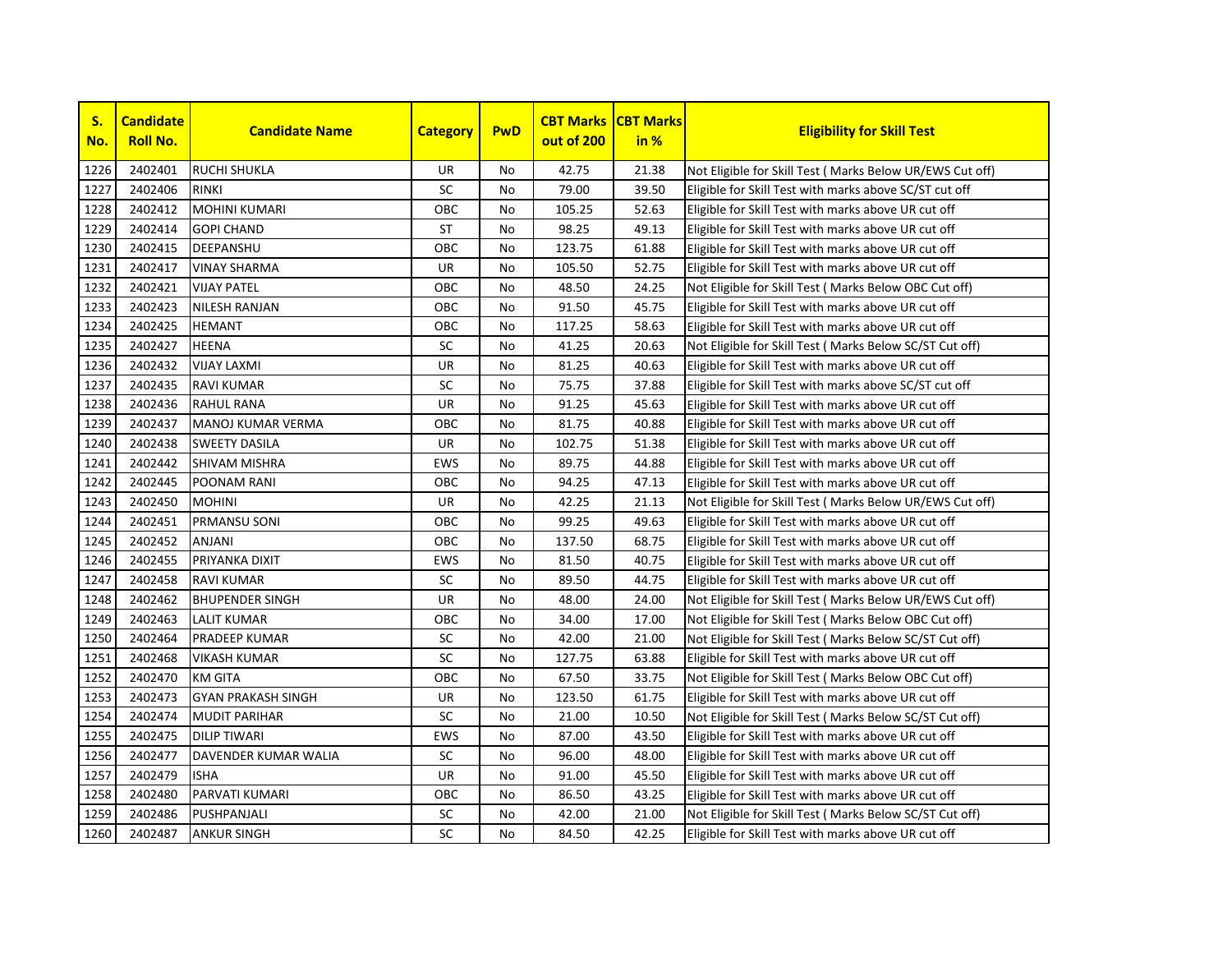

| S.<br>No. | <b>Candidate</b><br><b>Roll No.</b> | <b>Candidate Name</b>     | <b>Category</b> | <b>PwD</b> | <b>CBT Marks</b><br>out of 200 | <b>CBT Marks</b><br>in % | <b>Eligibility for Skill Test</b>                         |
|-----------|-------------------------------------|---------------------------|-----------------|------------|--------------------------------|--------------------------|-----------------------------------------------------------|
| 1261      | 2402490                             | <b>SONIA BHARTI</b>       | UR              | No         | 53.75                          | 26.88                    | Not Eligible for Skill Test (Marks Below UR/EWS Cut off)  |
| 1262      | 2402493                             | <b>RAJNI TIGGA</b>        | <b>ST</b>       | No.        | 64.00                          | 32.00                    | Eligible for Skill Test with marks above SC/ST cut off    |
| 1263      | 2402494                             | <b>SHIWANI NEGI</b>       | UR              | No         | 107.00                         | 53.50                    | Eligible for Skill Test with marks above UR cut off       |
| 1264      | 2402495                             | POONAM YADAV              | OBC             | No         | 54.25                          | 27.13                    | Not Eligible for Skill Test (Marks Below OBC Cut off)     |
| 1265      | 2402498                             | <b>RAJ KUMAR MARMIT</b>   | UR              | No         | 65.50                          | 32.75                    | Not Eligible for Skill Test ( Marks Below UR/EWS Cut off) |
| 1266      | 2402503                             | <b>SWETA</b>              | OBC             | No.        | 88.50                          | 44.25                    | Eligible for Skill Test with marks above UR cut off       |
| 1267      | 2402505                             | <b>BABLU YADAV</b>        | OBC             | No.        | 35.00                          | 17.50                    | Not Eligible for Skill Test ( Marks Below OBC Cut off)    |
| 1268      | 2402506                             | <b>ABHISHEK SABHARWAL</b> | <b>SC</b>       | <b>No</b>  | 71.25                          | 35.63                    | Eligible for Skill Test with marks above SC/ST cut off    |
| 1269      | 2402508                             | <b>SHASHIKANT</b>         | SC              | No         | 71.25                          | 35.63                    | Eligible for Skill Test with marks above SC/ST cut off    |
| 1270      | 2402509                             | <b>ABHISHEK SHARMA</b>    | UR              | No         | 115.50                         | 57.75                    | Eligible for Skill Test with marks above UR cut off       |
| 1271      | 2402512                             | <b>HARSHITA</b>           | SC              | No.        | 91.50                          | 45.75                    | Eligible for Skill Test with marks above UR cut off       |
| 1272      | 2402515                             | PANKAJ SINGH              | UR              | No.        | 45.75                          | 22.88                    | Not Eligible for Skill Test ( Marks Below UR/EWS Cut off) |
| 1273      | 2402516                             | <b>ADITYA ADHIKARI</b>    | UR              | No         | 110.00                         | 55.00                    | Eligible for Skill Test with marks above UR cut off       |
| 1274      | 2402524                             | <b>ROHIT KUMAR YADAV</b>  | OBC             | No.        | 90.75                          | 45.38                    | Eligible for Skill Test with marks above UR cut off       |
| 1275      | 2402526                             | <b>AVNEESH PAL</b>        | OBC             | No         | 110.25                         | 55.13                    | Eligible for Skill Test with marks above UR cut off       |
| 1276      | 2402528                             | <b>AASHI SHARMA</b>       | UR              | No         | 37.25                          | 18.63                    | Not Eligible for Skill Test ( Marks Below UR/EWS Cut off) |
| 1277      | 2402529                             | RAJEEV KUMAR MEENA        | <b>ST</b>       | No         | 52.75                          | 26.38                    | Not Eligible for Skill Test (Marks Below SC/ST Cut off)   |
| 1278      | 2402531                             | <b>ANJALI NEGI</b>        | UR              | No         | 67.00                          | 33.50                    | Not Eligible for Skill Test ( Marks Below UR/EWS Cut off) |
| 1279      | 2402533                             | <b>KM PRIYANKA</b>        | UR              | No.        | 85.00                          | 42.50                    | Eligible for Skill Test with marks above UR cut off       |
| 1280      | 2402542                             | <b>HEMANT KUMAR</b>       | OBC             | No.        | 87.50                          | 43.75                    | Eligible for Skill Test with marks above UR cut off       |
| 1281      | 2402543                             | <b>RAMIT</b>              | UR              | No         | 53.25                          | 26.63                    | Not Eligible for Skill Test ( Marks Below UR/EWS Cut off) |
| 1282      | 2402544                             | <b>MISHA BHARTI</b>       | OBC             | No         | 75.75                          | 37.88                    | Eligible for Skill Test with marks above OBC cut off      |
| 1283      | 2402548                             | RAKESH KUMAR MEENA        | ST              | No         | 15.75                          | 7.88                     | Not Eligible for Skill Test (Marks Below SC/ST Cut off)   |
| 1284      | 2402553                             | <b>AKSHTA TRIPATHI</b>    | UR              | No         | 92.00                          | 46.00                    | Eligible for Skill Test with marks above UR cut off       |
| 1285      | 2402554                             | <b>VIKRAM KUMAR NAYAK</b> | SC              | No.        | 98.25                          | 49.13                    | Eligible for Skill Test with marks above UR cut off       |
| 1286      | 2402562                             | <b>RAJAT KUMAR</b>        | UR              | No         | 74.00                          | 37.00                    | Not Eligible for Skill Test (Marks Below UR/EWS Cut off)  |
| 1287      | 2402564                             | <b>BHAWNA KACHHAWAHA</b>  | OBC             | No.        | 55.50                          | 27.75                    | Not Eligible for Skill Test (Marks Below OBC Cut off)     |
| 1288      | 2402565                             | <b>RENUKA SINGH</b>       | SC              | No         | 55.25                          | 27.63                    | Not Eligible for Skill Test ( Marks Below SC/ST Cut off)  |
| 1289      | 2402566                             | <b>SANDEEP KUMAR</b>      | OBC             | No         | 93.75                          | 46.88                    | Eligible for Skill Test with marks above UR cut off       |
| 1290      | 2402575                             | <b>AMIT KUMAR PANDEY</b>  | <b>EWS</b>      | No.        | 115.50                         | 57.75                    | Eligible for Skill Test with marks above UR cut off       |
| 1291      | 2402583                             | <b>EKTA KUMARI</b>        | OBC             | No         | 78.50                          | 39.25                    | Eligible for Skill Test with marks above OBC cut off      |
| 1292      | 2402585                             | <b>MAMTA</b>              | <b>UR</b>       | No         | 53.75                          | 26.88                    | Not Eligible for Skill Test (Marks Below UR/EWS Cut off)  |
| 1293      | 2402589                             | <b>VIKAS TYAGI</b>        | <b>UR</b>       | No         | 131.75                         | 65.88                    | Eligible for Skill Test with marks above UR cut off       |
| 1294      | 2402590                             | <b>KALESHWAR MAHTO</b>    | OBC             | No         | 103.25                         | 51.63                    | Eligible for Skill Test with marks above UR cut off       |
| 1295      | 2402591                             | <b>BRAHMANAND KAUSHIK</b> | UR              | No         | 89.00                          | 44.50                    | Eligible for Skill Test with marks above UR cut off       |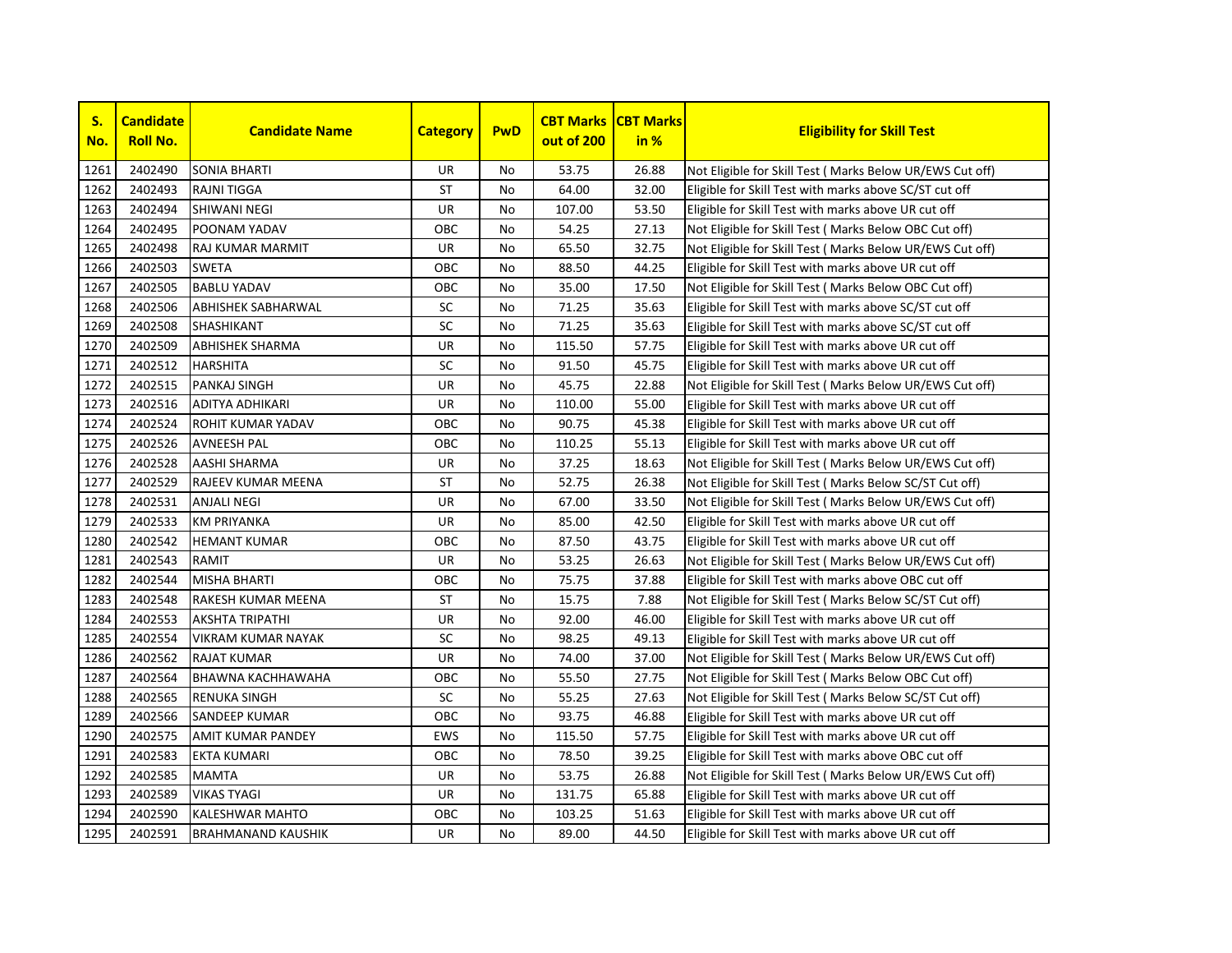

| S.<br>No. | <b>Candidate</b><br><b>Roll No.</b> | <b>Candidate Name</b>                | <b>Category</b> | <b>PwD</b> | <b>CBT Marks</b><br>out of 200 | <b>CBT Marks</b><br>in % | <b>Eligibility for Skill Test</b>                         |
|-----------|-------------------------------------|--------------------------------------|-----------------|------------|--------------------------------|--------------------------|-----------------------------------------------------------|
| 1296      | 2402592                             | <b>SAURABH GOYAL</b>                 | UR              | <b>No</b>  | 101.00                         | 50.50                    | Eligible for Skill Test with marks above UR cut off       |
| 1297      | 2402596                             | <b>VIPAN KUMAR</b>                   | SC              | No         | 66.50                          | 33.25                    | Eligible for Skill Test with marks above SC/ST cut off    |
| 1298      | 2402597                             | <b>SUNIL KUMAR</b>                   | ОВС             | No         | 9.75                           | 4.88                     | Not Eligible for Skill Test (Marks Below OBC Cut off)     |
| 1299      | 2402603                             | <b>NIRMAL</b>                        | ОВС             | No         | 77.50                          | 38.75                    | Eligible for Skill Test with marks above OBC cut off      |
| 1300      | 2402604                             | <b>GYAN BABU SHARMA</b>              | OBC             | No         | 108.75                         | 54.38                    | Eligible for Skill Test with marks above UR cut off       |
| 1301      | 2402605                             | <b>SUDEEP KUMAR</b>                  | SC              | No         | 84.00                          | 42.00                    | Eligible for Skill Test with marks above UR cut off       |
| 1302      | 2402606                             | <b>SNEHA SONI</b>                    | OBC             | No         | 92.25                          | 46.13                    | Eligible for Skill Test with marks above UR cut off       |
| 1303      | 2402610                             | <b>INDRA SHEKHAR SINGH BHADAURIA</b> | UR              | <b>No</b>  | 74.00                          | 37.00                    | Not Eligible for Skill Test ( Marks Below UR/EWS Cut off) |
| 1304      | 2402617                             | <b>RAHUL</b>                         | SC              | <b>No</b>  | 59.25                          | 29.63                    | Not Eligible for Skill Test ( Marks Below SC/ST Cut off)  |
| 1305      | 2402618                             | <b>PARUL SINGH</b>                   | <b>SC</b>       | <b>No</b>  | 43.25                          | 21.63                    | Not Eligible for Skill Test ( Marks Below SC/ST Cut off)  |
| 1306      | 2402620                             | <b>SHIVAM</b>                        | UR              | <b>No</b>  | 59.00                          | 29.50                    | Not Eligible for Skill Test ( Marks Below UR/EWS Cut off) |
| 1307      | 2402623                             | SHUBHENDU KUMAR SHUBHAM              | <b>EWS</b>      | No         | 80.00                          | 40.00                    | Eligible for Skill Test with marks above UR cut off       |
| 1308      | 2402629                             | <b>SHIPRA NARANG</b>                 | UR              | No         | 118.75                         | 59.38                    | Eligible for Skill Test with marks above UR cut off       |
| 1309      | 2402630                             | CHENNAVARJULA SAI KUMAR SHARMA       | <b>EWS</b>      | No.        | 80.00                          | 40.00                    | Eligible for Skill Test with marks above UR cut off       |
| 1310      | 2402633                             | <b>NISHA RANI</b>                    | SC              | No         | 94.00                          | 47.00                    | Eligible for Skill Test with marks above UR cut off       |
| 1311      | 2402635                             | <b>ANSHUL GAUTAM</b>                 | SC              | No         | 111.00                         | 55.50                    | Eligible for Skill Test with marks above UR cut off       |
| 1312      | 2402636                             | <b>ANISHA KUMARI</b>                 | ОВС             | No         | 54.25                          | 27.13                    | Not Eligible for Skill Test (Marks Below OBC Cut off)     |
| 1313      | 2402638                             | ABHISHEK PRATAP SINGH JADAUN         | <b>EWS</b>      | No         | 84.25                          | 42.13                    | Eligible for Skill Test with marks above UR cut off       |
| 1314      | 2402639                             | MINTOO KUMARI                        | UR              | <b>No</b>  | 89.50                          | 44.75                    | Eligible for Skill Test with marks above UR cut off       |
| 1315      | 2402644                             | <b>AMAN</b>                          | OBC             | <b>No</b>  | 58.75                          | 29.38                    | Not Eligible for Skill Test (Marks Below OBC Cut off)     |
| 1316      | 2402645                             | <b>SUDEEP NAIR</b>                   | UR              | <b>No</b>  | 93.50                          | 46.75                    | Eligible for Skill Test with marks above UR cut off       |
| 1317      | 2402647                             | <b>PRADEEP KUMAR</b>                 | ОВС             | <b>No</b>  | 84.50                          | 42.25                    | Eligible for Skill Test with marks above UR cut off       |
| 1318      | 2402648                             | <b>BABITA VERMA</b>                  | OBC             | <b>No</b>  | 67.50                          | 33.75                    | Not Eligible for Skill Test ( Marks Below OBC Cut off)    |
| 1319      | 2402650                             | <b>ASHUTOSH SAIN</b>                 | OBC             | No         | 103.25                         | 51.63                    | Eligible for Skill Test with marks above UR cut off       |
| 1320      | 2402651                             | YOSHITA SHARMA                       | UR              | No         | 99.75                          | 49.88                    | Eligible for Skill Test with marks above UR cut off       |
| 1321      | 2402659                             | <b>MAYANK CHANDRA</b>                | SC              | No         | 59.75                          | 29.88                    | Not Eligible for Skill Test (Marks Below SC/ST Cut off)   |
| 1322      | 2402660                             | <b>BHUVANESH KUMAR</b>               | SC              | No         | 84.25                          | 42.13                    | Eligible for Skill Test with marks above UR cut off       |
| 1323      | 2402662                             | YASHVINDER SINGH                     | UR              | No         | 112.00                         | 56.00                    | Eligible for Skill Test with marks above UR cut off       |
| 1324      | 2402666                             | <b>KUMAR SAIN</b>                    | <b>SC</b>       | <b>No</b>  | 73.25                          | 36.63                    | Eligible for Skill Test with marks above SC/ST cut off    |
| 1325      | 2402670                             | <b>PUJA KUMARI</b>                   | UR              | <b>No</b>  | 103.75                         | 51.88                    | Eligible for Skill Test with marks above UR cut off       |
| 1326      | 2402673                             | <b>MOHD ANAS RABBANI</b>             | OBC             | <b>No</b>  | 87.50                          | 43.75                    | Eligible for Skill Test with marks above UR cut off       |
| 1327      | 2402675                             | <b>DEEPANSHI ARORA</b>               | UR              | <b>No</b>  | 100.50                         | 50.25                    | Eligible for Skill Test with marks above UR cut off       |
| 1328      | 2402677                             | <b>VIKAS CHAUDHARY</b>               | UR              | No         | 97.75                          | 48.88                    | Eligible for Skill Test with marks above UR cut off       |
| 1329      | 2402679                             | <b>AJAY KUMAR SHARMA</b>             | ОВС             | No         | 108.00                         | 54.00                    | Eligible for Skill Test with marks above UR cut off       |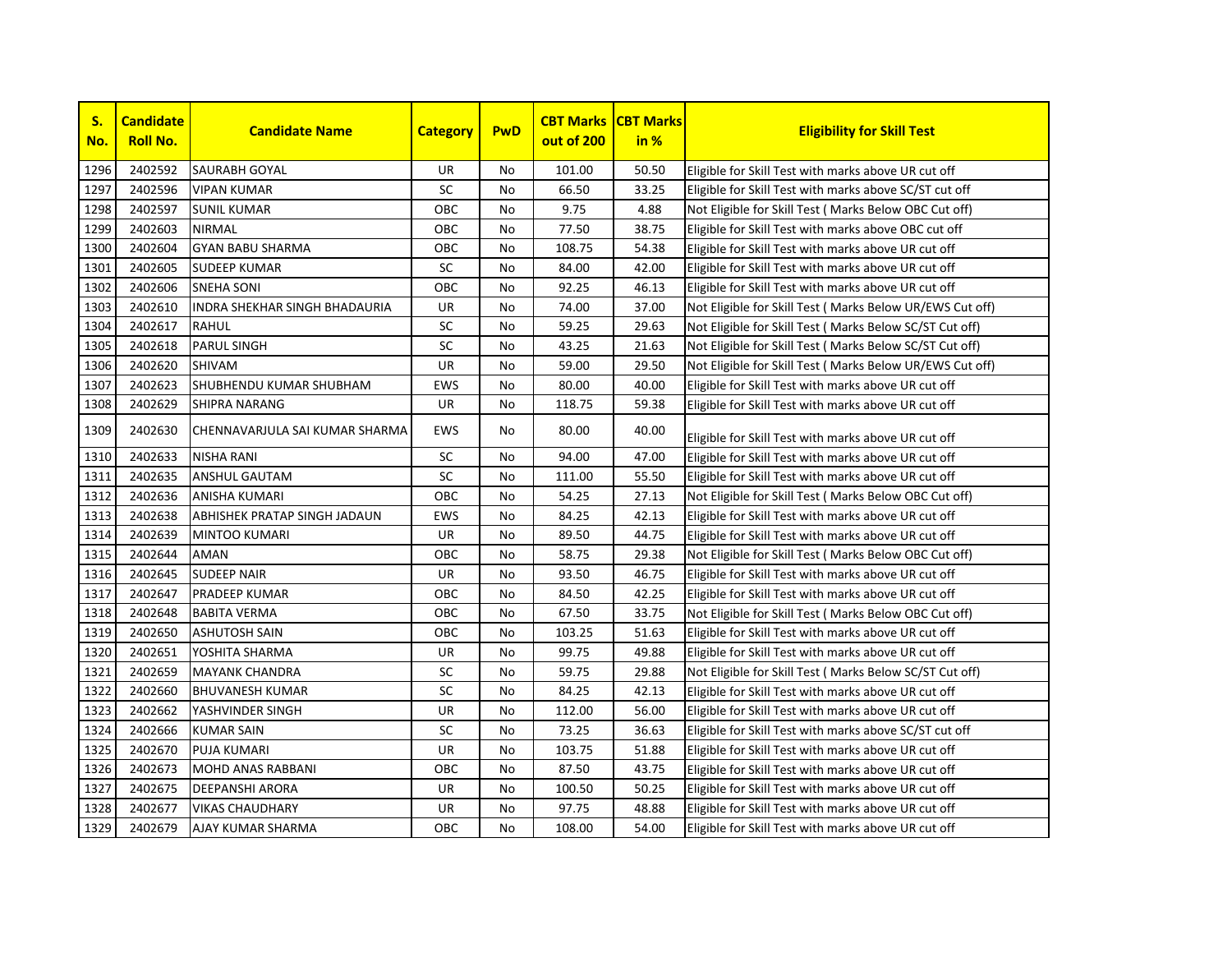

| S.<br>No. | <b>Candidate</b><br><b>Roll No.</b> | <b>Candidate Name</b>       | <b>Category</b> | <b>PwD</b> | <b>CBT Marks</b><br>out of 200 | <b>CBT Marks</b><br>in % | <b>Eligibility for Skill Test</b>                         |
|-----------|-------------------------------------|-----------------------------|-----------------|------------|--------------------------------|--------------------------|-----------------------------------------------------------|
| 1330      | 2402680                             | <b>SUDESHNA HALDER</b>      | UR              | No         | 84.25                          | 42.13                    | Eligible for Skill Test with marks above UR cut off       |
| 1331      | 2402681                             | <b>RAJKIRAN</b>             | SC              | <b>No</b>  | 97.75                          | 48.88                    | Eligible for Skill Test with marks above UR cut off       |
| 1332      | 2402682                             | <b>AJAY KUMAR</b>           | UR              | <b>No</b>  | 96.75                          | 48.38                    | Eligible for Skill Test with marks above UR cut off       |
| 1333      | 2402689                             | <b>VINOD KUMAR SAINI</b>    | ОВС             | Yes        | 46.75                          | 23.38                    | Not Eligible for Skill Test (Marks Below PwD Cut off)     |
| 1334      | 2402690                             | <b>ANITA</b>                | OBC             | Yes        | 30.50                          | 15.25                    | Not Eligible for Skill Test (Marks Below PwD Cut off)     |
| 1335      | 2402691                             | RAHUL YADAV                 | OBC             | Yes        | 66.00                          | 33.00                    | Eligible for Skill Test with marks above PwD cut off      |
| 1336      | 2402693                             | RAJU RAM DUDWAL             | OBC             | No         | 64.50                          | 32.25                    | Not Eligible for Skill Test ( Marks Below OBC Cut off)    |
| 1337      | 2402694                             | <b>VIKRAM KUMAWAT</b>       | OBC             | No         | 43.25                          | 21.63                    | Not Eligible for Skill Test ( Marks Below OBC Cut off)    |
| 1338      | 2402695                             | <b>ROHIT SAINI</b>          | OBC             | No         | 67.00                          | 33.50                    | Not Eligible for Skill Test ( Marks Below OBC Cut off)    |
| 1339      | 2402696                             | RAJAT VERMA                 | ST              | No         | 91.25                          | 45.63                    | Eligible for Skill Test with marks above UR cut off       |
| 1340      | 2402698                             | YASHWANT SINGH DHAKED       | OBC             | No         | 35.00                          | 17.50                    | Not Eligible for Skill Test (Marks Below OBC Cut off)     |
| 1341      | 2402699                             | <b>ASHOK KUMAWAT</b>        | OBC             | <b>No</b>  | 13.00                          | 6.50                     | Not Eligible for Skill Test (Marks Below OBC Cut off)     |
| 1342      | 2402700                             | <b>BHARATASHISH FOUJDAR</b> | OBC             | No         | 33.00                          | 16.50                    | Not Eligible for Skill Test (Marks Below OBC Cut off)     |
| 1343      | 2402704                             | <b>SUMAN DAUTANIYA</b>      | SC              | <b>No</b>  | 72.50                          | 36.25                    | Eligible for Skill Test with marks above SC/ST cut off    |
| 1344      | 2402710                             | <b>MANISH KUMAR</b>         | ST              | No         | 100.00                         | 50.00                    | Eligible for Skill Test with marks above UR cut off       |
| 1345      | 2402711                             | <b>SONALI MITTAL</b>        | UR              | No         | 110.00                         | 55.00                    | Eligible for Skill Test with marks above UR cut off       |
| 1346      | 2402712                             | <b>DIPAK KUMAR SHARMA</b>   | <b>EWS</b>      | No         | 74.50                          | 37.25                    | Not Eligible for Skill Test ( Marks Below UR/EWS Cut off) |
| 1347      | 2402713                             | <b>HEMANT KUMAR SHARMA</b>  | <b>EWS</b>      | No         | 66.75                          | 33.38                    | Not Eligible for Skill Test (Marks Below UR/EWS Cut off)  |
| 1348      | 2402714                             | <b>TARUN PRAKASH SONI</b>   | OBC             | <b>No</b>  | 64.00                          | 32.00                    | Not Eligible for Skill Test ( Marks Below OBC Cut off)    |
| 1349      | 2402715                             | <b>SHIVRAM GURJAR</b>       | OBC             | No         | 55.75                          | 27.88                    | Not Eligible for Skill Test ( Marks Below OBC Cut off)    |
| 1350      | 2402717                             | PAWAN KUMAR VERMA           | SC              | <b>No</b>  | 42.50                          | 21.25                    | Not Eligible for Skill Test (Marks Below SC/ST Cut off)   |
| 1351      | 2402718                             | <b>DEVESH KUMAR</b>         | UR              | <b>No</b>  | 33.00                          | 16.50                    | Not Eligible for Skill Test (Marks Below UR/EWS Cut off)  |
| 1352      | 2402720                             | <b>DEEPIKA DWIVEDI</b>      | UR              | No         | 88.25                          | 44.13                    | Eligible for Skill Test with marks above UR cut off       |
| 1353      | 2402721                             | YUVRAJ SHARMA               | UR              | No         | 35.00                          | 17.50                    | Not Eligible for Skill Test ( Marks Below UR/EWS Cut off) |
| 1354      | 2402723                             | <b>RAVI MAVER</b>           | ST              | No         | 43.75                          | 21.88                    | Not Eligible for Skill Test (Marks Below SC/ST Cut off)   |
| 1355      | 2402724                             | <b>AJAY MEENA</b>           | <b>ST</b>       | No         | 56.25                          | 28.13                    | Not Eligible for Skill Test (Marks Below SC/ST Cut off)   |
| 1356      | 2402726                             | PRAKASH CHAND               | ОВС             | No         | 90.25                          | 45.13                    | Eligible for Skill Test with marks above UR cut off       |
| 1357      | 2402727                             | RAJENDRA KUMAR MEENA        | ST              | No         | 32.75                          | 16.38                    | Not Eligible for Skill Test (Marks Below SC/ST Cut off)   |
| 1358      | 2402730                             | DHARMENDRA YADAV            | OBC             | <b>No</b>  | 49.75                          | 24.88                    | Not Eligible for Skill Test ( Marks Below OBC Cut off)    |
| 1359      | 2402731                             | <b>CHETAN VERMA</b>         | <b>SC</b>       | <b>No</b>  | 62.25                          | 31.13                    | Eligible for Skill Test with marks above SC/ST cut off    |
| 1360      | 2402733                             | <b>MAHESH KUMAR TODAWTA</b> | OBC             | <b>No</b>  | 49.75                          | 24.88                    | Not Eligible for Skill Test (Marks Below OBC Cut off)     |
| 1361      | 2402734                             | <b>HANS RAJ SANGIWAN</b>    | OBC             | No         | 67.00                          | 33.50                    | Not Eligible for Skill Test ( Marks Below OBC Cut off)    |
| 1362      | 2402736                             | <b>SUNIL KUMAR</b>          | OBC             | No         | 66.50                          | 33.25                    | Not Eligible for Skill Test ( Marks Below OBC Cut off)    |
| 1363      | 2402737                             | <b>PULKIT VYAS</b>          | UR              | No         | 123.75                         | 61.88                    | Eligible for Skill Test with marks above UR cut off       |
| 1364      | 2402738                             | <b>KRISHAN KUMAR JAGRAT</b> | <b>SC</b>       | <b>No</b>  | 69.25                          | 34.63                    | Eligible for Skill Test with marks above SC/ST cut off    |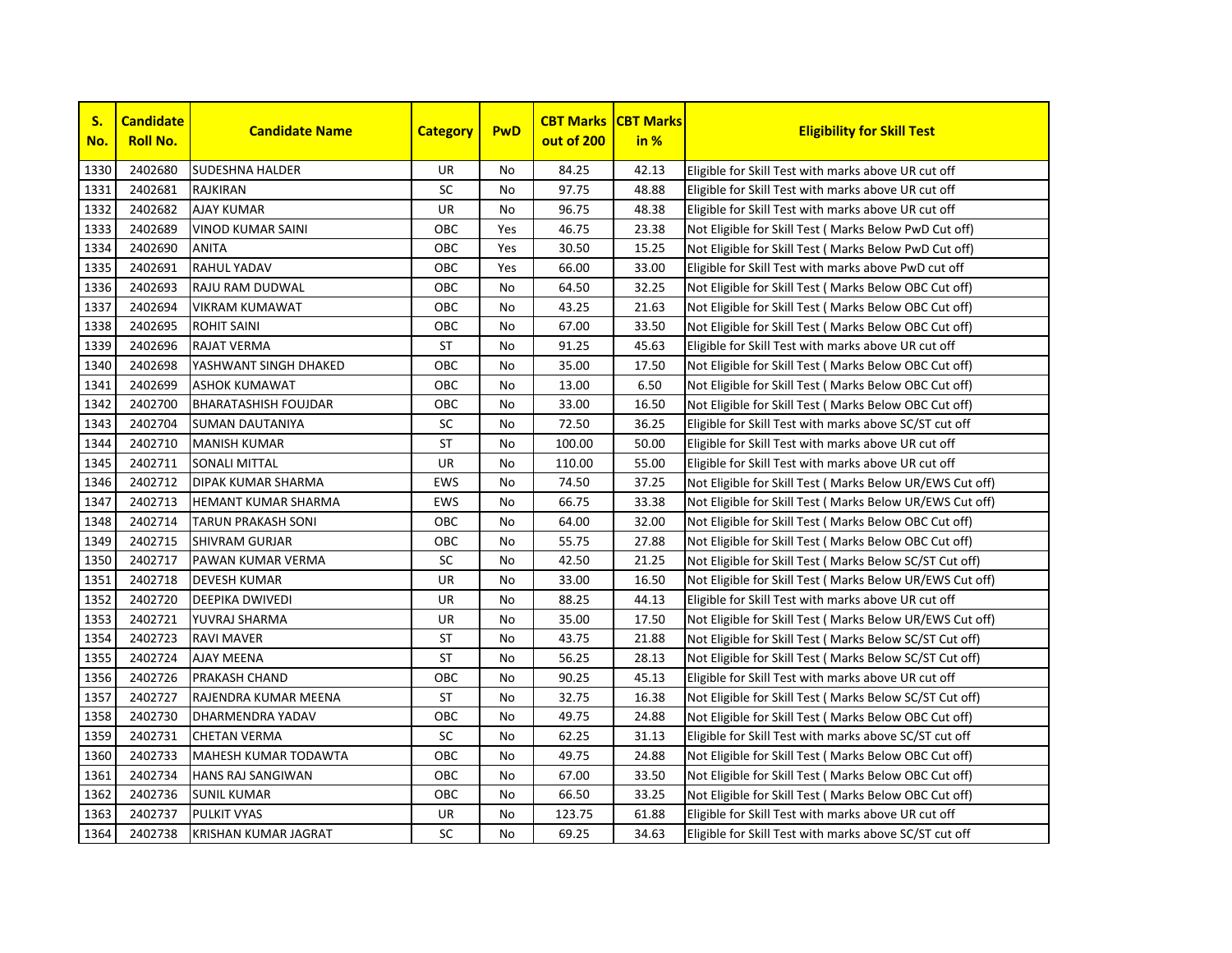

| S.<br>No. | <b>Candidate</b><br><b>Roll No.</b> | <b>Candidate Name</b>       | <b>Category</b> | <b>PwD</b> | <b>CBT Marks</b><br>out of 200 | <b>CBT Marks</b><br>in % | <b>Eligibility for Skill Test</b>                         |
|-----------|-------------------------------------|-----------------------------|-----------------|------------|--------------------------------|--------------------------|-----------------------------------------------------------|
| 1365      | 2402739                             | <b>VIKRAM MEENA</b>         | <b>ST</b>       | No         | 59.25                          | 29.63                    | Not Eligible for Skill Test (Marks Below SC/ST Cut off)   |
| 1366      | 2402740                             | <b>LOKESH SINGH RATHORE</b> | OBC             | No         | 102.00                         | 51.00                    | Eligible for Skill Test with marks above UR cut off       |
| 1367      | 2402743                             | <b>NEERAJ DAHIA</b>         | OBC             | <b>No</b>  | 92.50                          | 46.25                    | Eligible for Skill Test with marks above UR cut off       |
| 1368      | 2402744                             | <b>SONIYA MAHLA</b>         | OBC             | <b>No</b>  | 42.25                          | 21.13                    | Not Eligible for Skill Test (Marks Below OBC Cut off)     |
| 1369      | 2402745                             | <b>PANKAJ KUMAR</b>         | OBC             | <b>No</b>  | 57.50                          | 28.75                    | Not Eligible for Skill Test (Marks Below OBC Cut off)     |
| 1370      | 2402746                             | <b>SANDEEP LAMBA</b>        | OBC             | No         | 62.50                          | 31.25                    | Not Eligible for Skill Test (Marks Below OBC Cut off)     |
| 1371      | 2402747                             | <b>BHAGYASHREE THUNIYA</b>  | SC              | No         | 75.50                          | 37.75                    | Eligible for Skill Test with marks above SC/ST cut off    |
| 1372      | 2402748                             | <b>RAVI KUMAR SEN</b>       | OBC             | No         | 55.25                          | 27.63                    | Not Eligible for Skill Test ( Marks Below OBC Cut off)    |
| 1373      | 2402750                             | <b>MONIKA SONI</b>          | OBC             | No         | 70.50                          | 35.25                    | Eligible for Skill Test with marks above OBC cut off      |
| 1374      | 2402752                             | <b>MANOHAR LAL KUMAWAT</b>  | OBC             | No         | 68.50                          | 34.25                    | Not Eligible for Skill Test ( Marks Below OBC Cut off)    |
| 1375      | 2402753                             | <b>SUSHILA BAIRWA</b>       | <b>SC</b>       | No         | 74.50                          | 37.25                    | Eligible for Skill Test with marks above SC/ST cut off    |
| 1376      | 2402754                             | <b>DIVYANSH PAREEK</b>      | UR              | <b>No</b>  | 101.00                         | 50.50                    | Eligible for Skill Test with marks above UR cut off       |
| 1377      | 2402757                             | <b>DIVYA BAROLIYA</b>       | SC              | No         | 47.75                          | 23.88                    | Not Eligible for Skill Test (Marks Below SC/ST Cut off)   |
| 1378      | 2402758                             | <b>ANKIT MEENA</b>          | <b>ST</b>       | <b>No</b>  | 35.25                          | 17.63                    | Not Eligible for Skill Test (Marks Below SC/ST Cut off)   |
| 1379      | 2402762                             | <b>SAKSHI PAREEK</b>        | UR              | No         | 81.75                          | 40.88                    | Eligible for Skill Test with marks above UR cut off       |
| 1380      | 2402763                             | <b>KAVEETA KORJANI</b>      | UR              | No         | 60.75                          | 30.38                    | Not Eligible for Skill Test ( Marks Below UR/EWS Cut off) |
| 1381      | 2402764                             | <b>MEENAKSHI SHARMA</b>     | UR              | No         | 44.50                          | 22.25                    | Not Eligible for Skill Test ( Marks Below UR/EWS Cut off) |
| 1382      | 2402766                             | ANSHUMAN SINGH SAMA         | OBC             | No         | 69.50                          | 34.75                    | Not Eligible for Skill Test ( Marks Below OBC Cut off)    |
| 1383      | 2402767                             | <b>TARUN SAINI</b>          | <b>OBC</b>      | No         | 70.50                          | 35.25                    | Eligible for Skill Test with marks above OBC cut off      |
| 1384      | 2402768                             | <b>ANJANA SINGH</b>         | OBC             | No         | 120.50                         | 60.25                    | Eligible for Skill Test with marks above UR cut off       |
| 1385      | 2402769                             | <b>SACHIN CHAUDHARY</b>     | OBC             | <b>No</b>  | 131.75                         | 65.88                    | Eligible for Skill Test with marks above UR cut off       |
| 1386      | 2402771                             | RAKESH KUMAR BHAWRIA        | OBC             | <b>No</b>  | 65.75                          | 32.88                    | Not Eligible for Skill Test ( Marks Below OBC Cut off)    |
| 1387      | 2402772                             | <b>PRADHAN PANUSA</b>       | SC              | No         | 55.50                          | 27.75                    | Not Eligible for Skill Test ( Marks Below SC/ST Cut off)  |
| 1388      | 2402773                             | <b>KRISHAN KUMAR DHANKA</b> | ST              | No         | 41.50                          | 20.75                    | Not Eligible for Skill Test (Marks Below SC/ST Cut off)   |
| 1389      | 2402775                             | <b>TEJPAL KUMAWAT</b>       | OBC             | No         | 36.00                          | 18.00                    | Not Eligible for Skill Test (Marks Below OBC Cut off)     |
| 1390      | 2402777                             | <b>BALRAM MEENA</b>         | ST              | No         | 51.50                          | 25.75                    | Not Eligible for Skill Test (Marks Below SC/ST Cut off)   |
| 1391      | 2402778                             | MAHENDRA KUMAR              | OBC             | No         | 48.25                          | 24.13                    | Not Eligible for Skill Test ( Marks Below OBC Cut off)    |
| 1392      | 2402780                             | SATISH KUMAR DHENWAL        | SC              | No         | 28.75                          | 14.38                    | Not Eligible for Skill Test (Marks Below SC/ST Cut off)   |
| 1393      | 2402782                             | PAWAN KUMAR SAINI           | OBC             | <b>No</b>  | 97.50                          | 48.75                    | Eligible for Skill Test with marks above UR cut off       |
| 1394      | 2402787                             | <b>DEVENDRA MAHAWAR</b>     | <b>SC</b>       | <b>No</b>  | 27.75                          | 13.88                    | Not Eligible for Skill Test ( Marks Below SC/ST Cut off)  |
| 1395      | 2402788                             | <b>HARISH KUMAR</b>         | OBC             | <b>No</b>  | 108.25                         | 54.13                    | Eligible for Skill Test with marks above UR cut off       |
| 1396      | 2402789                             | PRIYANKA MEENA              | <b>ST</b>       | No         | 55.50                          | 27.75                    | Not Eligible for Skill Test ( Marks Below SC/ST Cut off)  |
| 1397      | 2402790                             | <b>SANTOSH MEENA</b>        | ST              | No         | 44.50                          | 22.25                    | Not Eligible for Skill Test (Marks Below SC/ST Cut off)   |
| 1398      | 2402793                             | RAHUL KUMAR MEENA           | ST              | No         | 56.50                          | 28.25                    | Not Eligible for Skill Test (Marks Below SC/ST Cut off)   |
| 1399      | 2402794                             | <b>ADITYA SHARMA</b>        | <b>UR</b>       | No         | 69.00                          | 34.50                    | Not Eligible for Skill Test (Marks Below UR/EWS Cut off)  |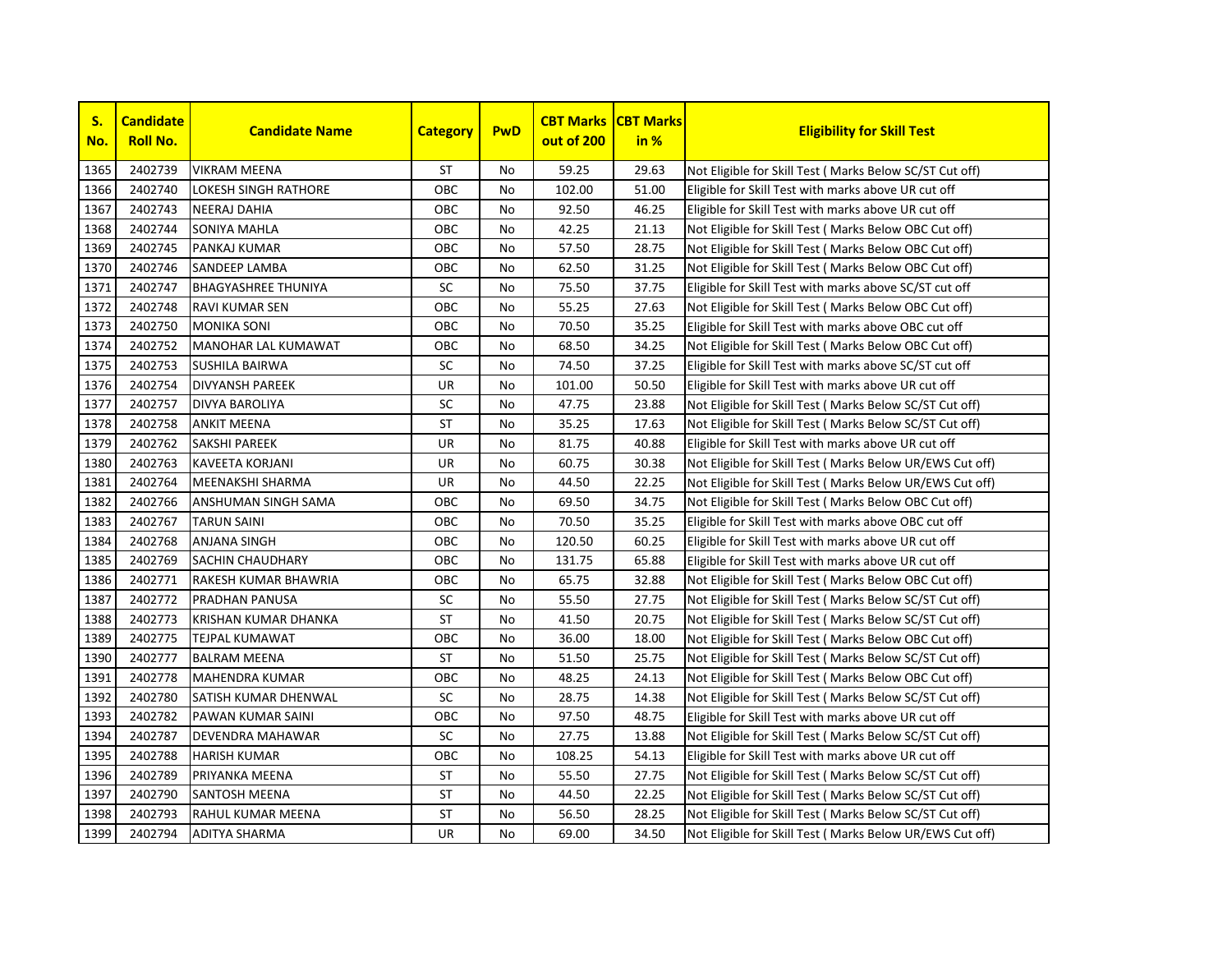

| S.<br>No. | <b>Candidate</b><br><b>Roll No.</b> | <b>Candidate Name</b>        | <b>Category</b> | <b>PwD</b> | <b>CBT Marks</b><br>out of 200 | <b>CBT Marks</b><br>in % | <b>Eligibility for Skill Test</b>                         |
|-----------|-------------------------------------|------------------------------|-----------------|------------|--------------------------------|--------------------------|-----------------------------------------------------------|
| 1400      | 2402795                             | <b>RAMESH KUMAR TAKHAR</b>   | OBC             | <b>No</b>  | 58.25                          | 29.13                    | Not Eligible for Skill Test (Marks Below OBC Cut off)     |
| 1401      | 2402796                             | <b>AKSHAY SAINI</b>          | OBC             | <b>No</b>  | 92.25                          | 46.13                    | Eligible for Skill Test with marks above UR cut off       |
| 1402      | 2402798                             | <b>AJAY SINGH RATHORE</b>    | UR              | No         | 138.75                         | 69.38                    | Eligible for Skill Test with marks above UR cut off       |
| 1403      | 2402800                             | <b>GOVIND SHARMA</b>         | UR              | No         | 69.00                          | 34.50                    | Not Eligible for Skill Test (Marks Below UR/EWS Cut off)  |
| 1404      | 2402801                             | <b>RAVIKANT KUMAWAT</b>      | OBC             | <b>No</b>  | 66.25                          | 33.13                    | Not Eligible for Skill Test (Marks Below OBC Cut off)     |
| 1405      | 2402802                             | <b>VASUDEV</b>               | OBC             | <b>No</b>  | 31.25                          | 15.63                    | Not Eligible for Skill Test (Marks Below OBC Cut off)     |
| 1406      | 2402803                             | <b>MAHENDRA KUMAR SAINI</b>  | OBC             | <b>No</b>  | 57.25                          | 28.63                    | Not Eligible for Skill Test (Marks Below OBC Cut off)     |
| 1407      | 2402804                             | <b>NARSI LAL KUMAWAT</b>     | OBC             | <b>No</b>  | 130.75                         | 65.38                    | Eligible for Skill Test with marks above UR cut off       |
| 1408      | 2402805                             | LAXMI NARAYAN KUMAWAT        | OBC             | No         | 48.50                          | 24.25                    | Not Eligible for Skill Test (Marks Below OBC Cut off)     |
| 1409      | 2402808                             | YOGESH KUMAR                 | OBC             | <b>No</b>  | 52.25                          | 26.13                    | Not Eligible for Skill Test (Marks Below OBC Cut off)     |
| 1410      | 2402809                             | KIRSHANU KUMAR               | UR              | No         | 50.50                          | 25.25                    | Not Eligible for Skill Test ( Marks Below UR/EWS Cut off) |
| 1411      | 2402813                             | <b>GAURAV KUMAWAT</b>        | OBC             | No         | 102.75                         | 51.38                    | Eligible for Skill Test with marks above UR cut off       |
| 1412      | 2402814                             | <b>SURYA PRAKASH SANGWAL</b> | OBC             | No         | 75.75                          | 37.88                    | Eligible for Skill Test with marks above OBC cut off      |
| 1413      | 2402816                             | <b>HEMANT KUMAR</b>          | OBC             | <b>No</b>  | 86.00                          | 43.00                    | Eligible for Skill Test with marks above UR cut off       |
| 1414      | 2402822                             | <b>ANURAG SHARMA</b>         | UR              | No         | 60.00                          | 30.00                    | Not Eligible for Skill Test (Marks Below UR/EWS Cut off)  |
| 1415      | 2402823                             | <b>ANIL KUMAR SHARMA</b>     | <b>EWS</b>      | No         | 88.00                          | 44.00                    | Eligible for Skill Test with marks above UR cut off       |
| 1416      | 2402824                             | <b>DEVI SAHAI KHINCHI</b>    | SC              | No         | 52.50                          | 26.25                    | Not Eligible for Skill Test (Marks Below SC/ST Cut off)   |
| 1417      | 2402825                             | <b>MANOJ KUMAR CHOUDHARY</b> | OBC             | No         | 90.75                          | 45.38                    | Eligible for Skill Test with marks above UR cut off       |
| 1418      | 2402826                             | <b>ABHISHEK MATHUR</b>       | UR              | <b>No</b>  | 72.25                          | 36.13                    | Not Eligible for Skill Test ( Marks Below UR/EWS Cut off) |
| 1419      | 2402832                             | <b>NARENDRA KUMAR KURI</b>   | OBC             | <b>No</b>  | 56.75                          | 28.38                    | Not Eligible for Skill Test (Marks Below OBC Cut off)     |
| 1420      | 2402833                             | <b>NAWAL KISHOR MEENA</b>    | ST              | No         | 54.25                          | 27.13                    | Not Eligible for Skill Test ( Marks Below SC/ST Cut off)  |
| 1421      | 2402834                             | <b>KAMLESH MEENA</b>         | ST              | No         | 62.75                          | 31.38                    | Eligible for Skill Test with marks above SC/ST cut off    |
| 1422      | 2402835                             | NATHU RAM BHAWARIA           | OBC             | No         | 42.75                          | 21.38                    | Not Eligible for Skill Test (Marks Below OBC Cut off)     |
| 1423      | 2402837                             | <b>MANSHA GARED</b>          | OBC             | No         | 32.50                          | 16.25                    | Not Eligible for Skill Test (Marks Below OBC Cut off)     |
| 1424      | 2402838                             | YOGESH KUMAWAT               | OBC             | <b>No</b>  | 63.00                          | 31.50                    | Not Eligible for Skill Test (Marks Below OBC Cut off)     |
| 1425      | 2402841                             | PRAKASH CHAND MEENA          | ST              | <b>No</b>  | 77.75                          | 38.88                    | Eligible for Skill Test with marks above SC/ST cut off    |
| 1426      | 2402843                             | <b>PRANSHU BANGAR</b>        | OBC             | <b>No</b>  | 78.50                          | 39.25                    | Eligible for Skill Test with marks above OBC cut off      |
| 1427      | 2402844                             | <b>SAKSHI</b>                | OBC             | <b>No</b>  | 78.75                          | 39.38                    | Eligible for Skill Test with marks above OBC cut off      |
| 1428      | 2402845                             | <b>SANDEEP BAGRI</b>         | SC              | No         | 51.00                          | 25.50                    | Not Eligible for Skill Test (Marks Below SC/ST Cut off)   |
| 1429      | 2402846                             | JITENDRA CHOUDHARY           | OBC             | <b>No</b>  | 39.25                          | 19.63                    | Not Eligible for Skill Test (Marks Below OBC Cut off)     |
| 1430      | 2402847                             | NARESH KUMAR VERMA           | SC              | No         | 56.75                          | 28.38                    | Not Eligible for Skill Test (Marks Below SC/ST Cut off)   |
| 1431      | 2402848                             | <b>VIKRAM SINGH</b>          | OBC             | <b>No</b>  | 70.75                          | 35.38                    | Eligible for Skill Test with marks above OBC cut off      |
| 1432      | 2402849                             | NARENDRA KUMAR MEENA         | <b>ST</b>       | No         | 66.75                          | 33.38                    | Eligible for Skill Test with marks above SC/ST cut off    |
| 1433      | 2402850                             | <b>MUKESHI</b>               | OBC             | No         | 46.25                          | 23.13                    | Not Eligible for Skill Test (Marks Below OBC Cut off)     |
| 1434      | 2402851                             | <b>NEELAM</b>                | OBC             | No         | 47.25                          | 23.63                    | Not Eligible for Skill Test (Marks Below OBC Cut off)     |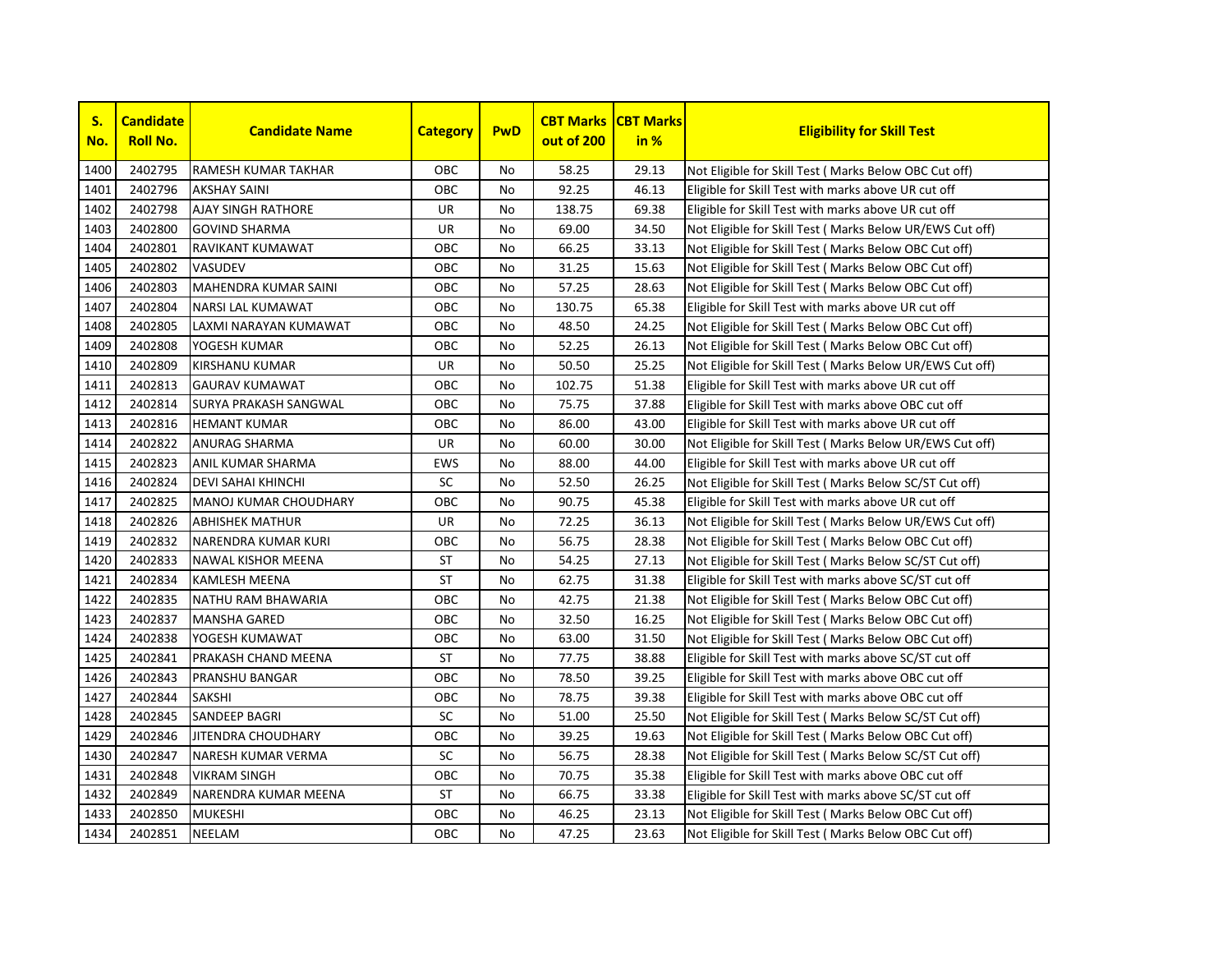

| S.<br>No. | <b>Candidate</b><br><b>Roll No.</b> | <b>Candidate Name</b>       | <b>Category</b> | <b>PwD</b> | <b>CBT Marks</b><br>out of 200 | <b>CBT Marks</b><br>in % | <b>Eligibility for Skill Test</b>                         |
|-----------|-------------------------------------|-----------------------------|-----------------|------------|--------------------------------|--------------------------|-----------------------------------------------------------|
| 1435      | 2402852                             | <b>MANSI</b>                | <b>UR</b>       | No         | 43.50                          | 21.75                    | Not Eligible for Skill Test (Marks Below UR/EWS Cut off)  |
| 1436      | 2402855                             | <b>NITIN GUPTA</b>          | <b>EWS</b>      | No         | 60.75                          | 30.38                    | Not Eligible for Skill Test ( Marks Below UR/EWS Cut off) |
| 1437      | 2402856                             | PAPPU LAL CHANDOLIA         | SC              | No         | 41.25                          | 20.63                    | Not Eligible for Skill Test (Marks Below SC/ST Cut off)   |
| 1438      | 2402857                             | SHANKAR LAL KUMAWAT         | OBC             | No         | 58.00                          | 29.00                    | Not Eligible for Skill Test ( Marks Below OBC Cut off)    |
| 1439      | 2402858                             | <b>MONU KUMAWAT</b>         | OBC             | No.        | 49.00                          | 24.50                    | Not Eligible for Skill Test ( Marks Below OBC Cut off)    |
| 1440      | 2402859                             | YOGENDRA SINGH SHEKHAWAT    | <b>UR</b>       | No.        | 82.00                          | 41.00                    | Eligible for Skill Test with marks above UR cut off       |
| 1441      | 2402861                             | <b>SUNIL NITHARWAL</b>      | OBC             | <b>No</b>  | 48.75                          | 24.38                    | Not Eligible for Skill Test ( Marks Below OBC Cut off)    |
| 1442      | 2402864                             | VIKASH KULHARI              | OBC             | No         | 47.50                          | 23.75                    | Not Eligible for Skill Test (Marks Below OBC Cut off)     |
| 1443      | 2402865                             | RAHUL SHARMA                | <b>EWS</b>      | No         | 87.00                          | 43.50                    | Eligible for Skill Test with marks above UR cut off       |
| 1444      | 2402868                             | <b>NARESH KUMAR</b>         | OBC             | No         | 62.50                          | 31.25                    | Not Eligible for Skill Test (Marks Below OBC Cut off)     |
| 1445      | 2402869                             | <b>ANKUR RAO</b>            | OBC             | No         | 83.50                          | 41.75                    | Eligible for Skill Test with marks above UR cut off       |
| 1446      | 2402870                             | <b>GAUTAM VERMA</b>         | SC              | No         | 68.00                          | 34.00                    | Eligible for Skill Test with marks above SC/ST cut off    |
| 1447      | 2402871                             | <b>RAVI SHAKYAWAR</b>       | SC              | No         | 72.25                          | 36.13                    | Eligible for Skill Test with marks above SC/ST cut off    |
| 1448      | 2402872                             | NEMI CHAND KUMAWAT          | OBC             | No         | 59.00                          | 29.50                    | Not Eligible for Skill Test ( Marks Below OBC Cut off)    |
| 1449      | 2402873                             | <b>VIJENDRA KUMAR DAYAN</b> | SC              | No         | 30.50                          | 15.25                    | Not Eligible for Skill Test ( Marks Below SC/ST Cut off)  |
| 1450      | 2402874                             | PHANINDRA KUMAWAT           | OBC             | No         | 99.50                          | 49.75                    | Eligible for Skill Test with marks above UR cut off       |
| 1451      | 2402876                             | <b>SANTOSH KUMAR RAWAT</b>  | <b>SC</b>       | No         | 72.50                          | 36.25                    | Eligible for Skill Test with marks above SC/ST cut off    |
| 1452      | 2402877                             | PRATIMA CHOUDHARY           | OBC             | No.        | 40.75                          | 20.38                    | Not Eligible for Skill Test ( Marks Below OBC Cut off)    |
| 1453      | 2402879                             | <b>MAHENDRA CHOUDHARY</b>   | OBC             | No         | 65.50                          | 32.75                    | Not Eligible for Skill Test ( Marks Below OBC Cut off)    |
| 1454      | 2402880                             | JAGDISH PRASAD YADAV        | OBC             | No         | 73.00                          | 36.50                    | Eligible for Skill Test with marks above OBC cut off      |
| 1455      | 2402881                             | RAKESH KUMAR MOOND          | OBC             | No         | 73.25                          | 36.63                    | Eligible for Skill Test with marks above OBC cut off      |
| 1456      | 2402884                             | <b>MANISH MEENA</b>         | ST              | No         | 76.00                          | 38.00                    | Eligible for Skill Test with marks above SC/ST cut off    |
| 1457      | 2402885                             | <b>AJAY SHARMA</b>          | UR              | No         | 69.75                          | 34.88                    | Not Eligible for Skill Test (Marks Below UR/EWS Cut off)  |
| 1458      | 2402886                             | ASHA YADAV                  | OBC             | No         | 63.75                          | 31.88                    | Not Eligible for Skill Test (Marks Below OBC Cut off)     |
| 1459      | 2402887                             | <b>NITESH YADAV</b>         | OBC             | No         | 34.50                          | 17.25                    | Not Eligible for Skill Test (Marks Below OBC Cut off)     |
| 1460      | 2402888                             | <b>VIKASH YADAV</b>         | OBC             | No         | 49.25                          | 24.63                    | Not Eligible for Skill Test (Marks Below OBC Cut off)     |
| 1461      | 2402890                             | <b>AMIT SINGH CHARAN</b>    | OBC             | No         | 127.25                         | 63.63                    | Eligible for Skill Test with marks above UR cut off       |
| 1462      | 2402895                             | <b>SANDEEP SINGH</b>        | UR              | No         | 54.75                          | 27.38                    | Not Eligible for Skill Test (Marks Below UR/EWS Cut off)  |
| 1463      | 2402899                             | PAWAN SHARMA                | UR              | No         | 39.25                          | 19.63                    | Not Eligible for Skill Test ( Marks Below UR/EWS Cut off) |
| 1464      | 2402901                             | <b>RAHUL VERMA</b>          | OBC             | No.        | 85.00                          | 42.50                    | Eligible for Skill Test with marks above UR cut off       |
| 1465      | 2402902                             | MUKESH KUMAR YADAV          | OBC             | No         | 57.25                          | 28.63                    | Not Eligible for Skill Test (Marks Below OBC Cut off)     |
| 1466      | 2402905                             | NAGESH KUMAR SWAMI          | OBC             | No         | 39.25                          | 19.63                    | Not Eligible for Skill Test ( Marks Below OBC Cut off)    |
| 1467      | 2402907                             | <b>MUKESH BARUPAL</b>       | SC              | No         | 74.00                          | 37.00                    | Eligible for Skill Test with marks above SC/ST cut off    |
| 1468      | 2402908                             | <b>GAJANAND NITHARWAL</b>   | OBC             | No         | 42.50                          | 21.25                    | Not Eligible for Skill Test ( Marks Below OBC Cut off)    |
| 1469      | 2402910                             | <b>REKHA SHARMA</b>         | <b>UR</b>       | No         | 45.00                          | 22.50                    | Not Eligible for Skill Test (Marks Below UR/EWS Cut off)  |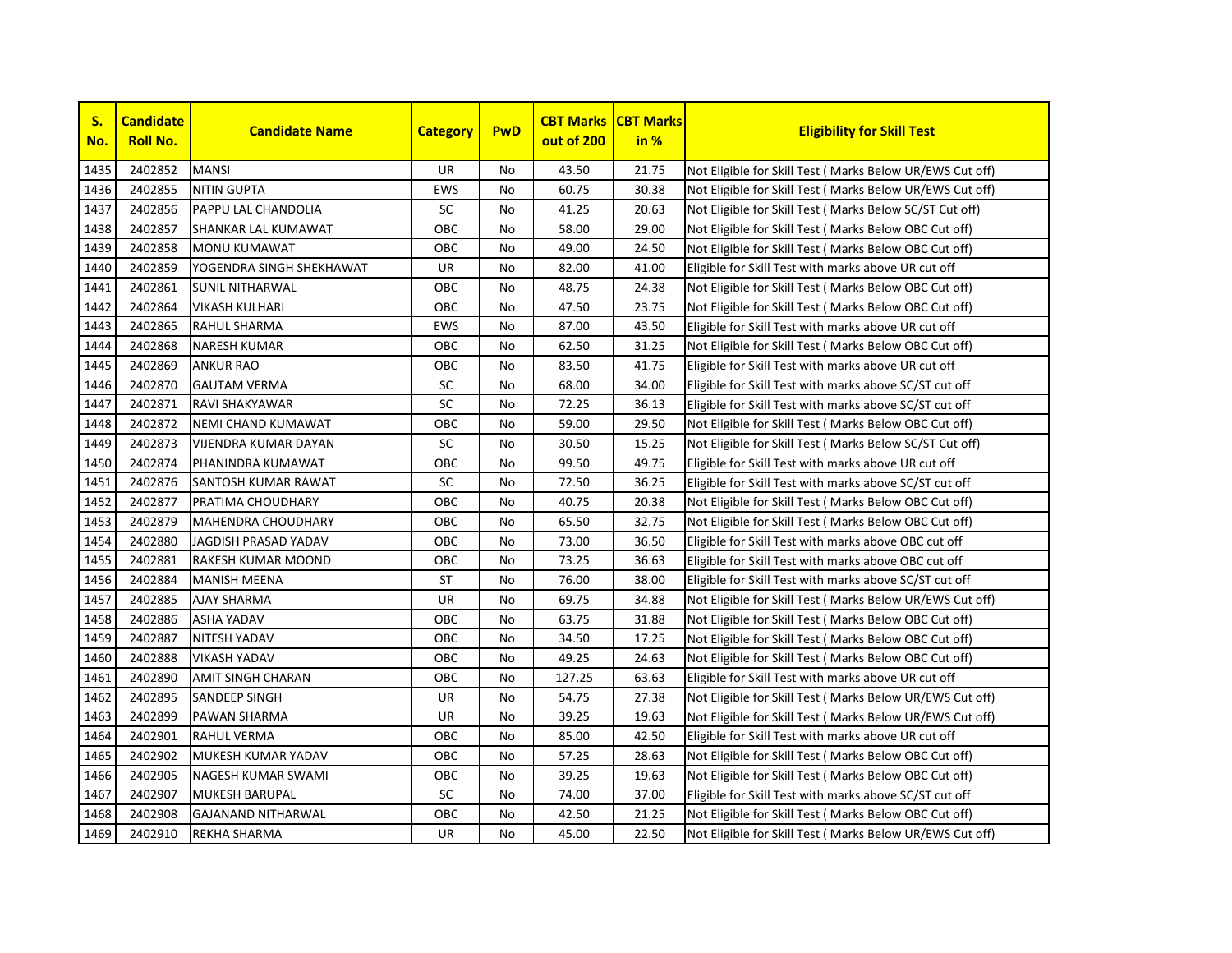

| S.<br>No. | <b>Candidate</b><br><b>Roll No.</b> | <b>Candidate Name</b>      | <b>Category</b> | <b>PwD</b> | <b>CBT Marks</b><br>out of 200 | <b>CBT Marks</b><br>in % | <b>Eligibility for Skill Test</b>                         |
|-----------|-------------------------------------|----------------------------|-----------------|------------|--------------------------------|--------------------------|-----------------------------------------------------------|
| 1470      | 2402914                             | <b>VINOD MEENA</b>         | <b>ST</b>       | No         | 55.75                          | 27.88                    | Not Eligible for Skill Test (Marks Below SC/ST Cut off)   |
| 1471      | 2402918                             | <b>SITA RAM</b>            | OBC             | No         | 60.00                          | 30.00                    | Not Eligible for Skill Test (Marks Below OBC Cut off)     |
| 1472      | 2402919                             | <b>SUNITA BAGRIYA</b>      | ОВС             | No         | 34.25                          | 17.13                    | Not Eligible for Skill Test (Marks Below OBC Cut off)     |
| 1473      | 2402920                             | <b>KARTAR RAM BANA</b>     | OBC             | <b>No</b>  | 89.00                          | 44.50                    | Eligible for Skill Test with marks above UR cut off       |
| 1474      | 2402921                             | <b>JYOTI KUMARI</b>        | OBC             | No         | 91.75                          | 45.88                    | Eligible for Skill Test with marks above UR cut off       |
| 1475      | 2402922                             | MANISH KUMAR SAINI         | OBC             | No         | 102.50                         | 51.25                    | Eligible for Skill Test with marks above UR cut off       |
| 1476      | 2402923                             | <b>SHUBHAM SHARMA</b>      | <b>EWS</b>      | No         | 75.25                          | 37.63                    | Not Eligible for Skill Test ( Marks Below UR/EWS Cut off) |
| 1477      | 2402925                             | <b>MANOJ KUMAR</b>         | OBC             | No         | 49.25                          | 24.63                    | Not Eligible for Skill Test ( Marks Below OBC Cut off)    |
| 1478      | 2402926                             | <b>SANJAY KUMAR</b>        | SC              | No         | 82.75                          | 41.38                    | Eligible for Skill Test with marks above UR cut off       |
| 1479      | 2402931                             | <b>NAVEEN SONI</b>         | OBC             | No         | 145.50                         | 72.75                    | Eligible for Skill Test with marks above UR cut off       |
| 1480      | 2402932                             | <b>DEVENDER SINGH DOI</b>  | OBC             | <b>No</b>  | 18.75                          | 9.38                     | Not Eligible for Skill Test (Marks Below OBC Cut off)     |
| 1481      | 2402933                             | <b>UDAI SINGH</b>          | <b>EWS</b>      | <b>No</b>  | 55.75                          | 27.88                    | Not Eligible for Skill Test (Marks Below UR/EWS Cut off)  |
| 1482      | 2402935                             | <b>MOHAN LAL MEENA</b>     | <b>ST</b>       | <b>No</b>  | 68.75                          | 34.38                    | Eligible for Skill Test with marks above SC/ST cut off    |
| 1483      | 2402936                             | SANTOSH KUMAR GURJAR       | OBC             | <b>No</b>  | 36.25                          | 18.13                    | Not Eligible for Skill Test ( Marks Below OBC Cut off)    |
| 1484      | 2402937                             | <b>SHUBHANGI DADHICH</b>   | UR              | No         | 42.50                          | 21.25                    | Not Eligible for Skill Test ( Marks Below UR/EWS Cut off) |
| 1485      | 2402938                             | <b>SONU KUMAWAT</b>        | ОВС             | No         | 21.75                          | 10.88                    | Not Eligible for Skill Test ( Marks Below OBC Cut off)    |
| 1486      | 2402941                             | <b>PANKAJ</b>              | ОВС             | No         | 77.50                          | 38.75                    | Eligible for Skill Test with marks above OBC cut off      |
| 1487      | 2402942                             | <b>ABHIMANYU PAREEK</b>    | UR              | <b>No</b>  | 56.25                          | 28.13                    | Not Eligible for Skill Test ( Marks Below UR/EWS Cut off) |
| 1488      | 2402944                             | <b>DISHA MEHTA</b>         | UR              | <b>No</b>  | 87.25                          | 43.63                    | Eligible for Skill Test with marks above UR cut off       |
| 1489      | 2402945                             | AKSHI CHEJARA              | OBC             | No         | 72.50                          | 36.25                    | Eligible for Skill Test with marks above OBC cut off      |
| 1490      | 2402948                             | <b>HANSHA YADAV</b>        | OBC             | No         | 86.50                          | 43.25                    | Eligible for Skill Test with marks above UR cut off       |
| 1491      | 2402949                             | RAKESH SWARNKAR            | OBC             | No         | 118.25                         | 59.13                    | Eligible for Skill Test with marks above UR cut off       |
| 1492      | 2402951                             | <b>HARENDRA YADAV</b>      | OBC             | No         | 80.50                          | 40.25                    | Eligible for Skill Test with marks above UR cut off       |
| 1493      | 2402952                             | <b>BHANUPRATAP SINGH</b>   | UR              | No         | 105.00                         | 52.50                    | Eligible for Skill Test with marks above UR cut off       |
| 1494      | 2402953                             | <b>SUNIL SHARMA</b>        | <b>EWS</b>      | No         | 90.75                          | 45.38                    | Eligible for Skill Test with marks above UR cut off       |
| 1495      | 2402954                             | <b>BHUPENDRA SINGH</b>     | UR              | No         | 63.00                          | 31.50                    | Not Eligible for Skill Test (Marks Below UR/EWS Cut off)  |
| 1496      | 2402955                             | <b>BHOOPENDRA BADETIYA</b> | SC              | No         | 57.50                          | 28.75                    | Not Eligible for Skill Test ( Marks Below SC/ST Cut off)  |
| 1497      | 2402956                             | SUNIL KUMAR MEENA          | ST              | No         | 48.75                          | 24.38                    | Not Eligible for Skill Test (Marks Below SC/ST Cut off)   |
| 1498      | 2402959                             | ANKIT SINGH TANWAR         | UR              | No         | 33.25                          | 16.63                    | Not Eligible for Skill Test (Marks Below UR/EWS Cut off)  |
| 1499      | 2402961                             | <b>NITESH KUMAR</b>        | OBC             | No         | 47.00                          | 23.50                    | Not Eligible for Skill Test ( Marks Below OBC Cut off)    |
| 1500      | 2402962                             | <b>SATISH</b>              | OBC             | No         | 63.50                          | 31.75                    | Not Eligible for Skill Test ( Marks Below OBC Cut off)    |
| 1501      | 2402965                             | <b>BANI SINGH MEENA</b>    | <b>ST</b>       | No         | 82.00                          | 41.00                    | Eligible for Skill Test with marks above UR cut off       |
| 1502      | 2402967                             | <b>SHANTANU KUMAR</b>      | ОВС             | No         | 63.75                          | 31.88                    | Not Eligible for Skill Test ( Marks Below OBC Cut off)    |
| 1503      | 2402968                             | RAJLAXMI NARUKA            | UR              | No         | 41.00                          | 20.50                    | Not Eligible for Skill Test (Marks Below UR/EWS Cut off)  |
| 1504      | 2402969                             | <b>EKTA KUMARI</b>         | OBC             | No         | 44.50                          | 22.25                    | Not Eligible for Skill Test (Marks Below OBC Cut off)     |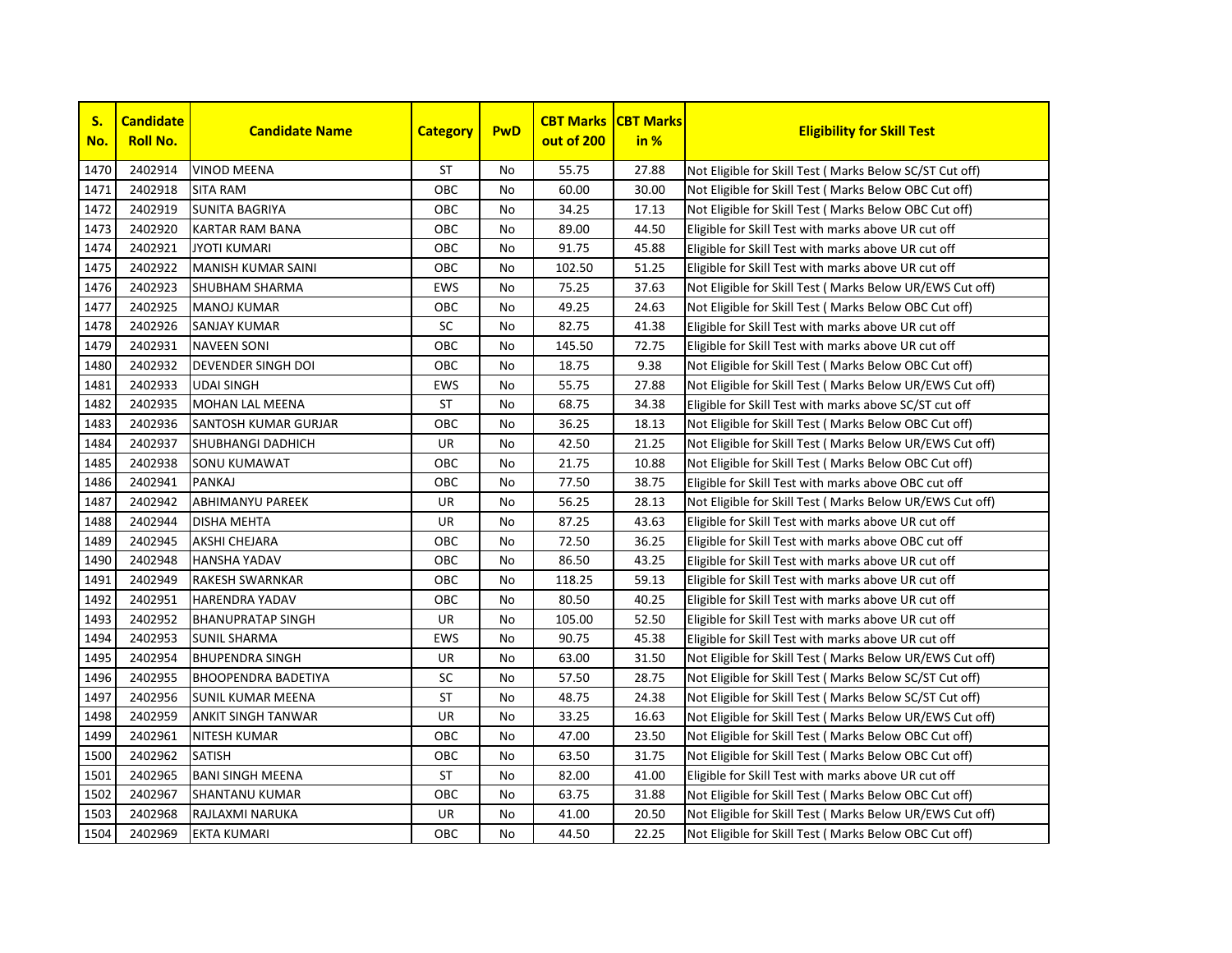

| S.<br>No. | <b>Candidate</b><br><b>Roll No.</b> | <b>Candidate Name</b>       | <b>Category</b> | <b>PwD</b> | <b>CBT Marks</b><br>out of 200 | <b>CBT Marks</b><br>in % | <b>Eligibility for Skill Test</b>                         |
|-----------|-------------------------------------|-----------------------------|-----------------|------------|--------------------------------|--------------------------|-----------------------------------------------------------|
| 1505      | 2402971                             | <b>ANKUR MISHRA</b>         | <b>UR</b>       | No         | 131.25                         | 65.63                    | Eligible for Skill Test with marks above UR cut off       |
| 1506      | 2402974                             | <b>GHANSHYAM PRAJAPAT</b>   | OBC             | No         | 71.25                          | 35.63                    | Eligible for Skill Test with marks above OBC cut off      |
| 1507      | 2402976                             | PRADEEP KUMAR MEENA         | <b>ST</b>       | <b>No</b>  | 80.75                          | 40.38                    | Eligible for Skill Test with marks above UR cut off       |
| 1508      | 2402977                             | <b>TARUN LAXKAR</b>         | OBC             | <b>No</b>  | 86.25                          | 43.13                    | Eligible for Skill Test with marks above UR cut off       |
| 1509      | 2402980                             | <b>VISHAL RATHI</b>         | <b>SC</b>       | <b>No</b>  | 69.75                          | 34.88                    | Eligible for Skill Test with marks above SC/ST cut off    |
| 1510      | 2402981                             | <b>PREETI SAINI</b>         | OBC             | No         | 53.75                          | 26.88                    | Not Eligible for Skill Test ( Marks Below OBC Cut off)    |
| 1511      | 2402986                             | <b>LALIT SINGH RATHORE</b>  | UR              | No         | 112.00                         | 56.00                    | Eligible for Skill Test with marks above UR cut off       |
| 1512      | 2402987                             | <b>VIKASH KUMAR MEENA</b>   | <b>ST</b>       | No         | 40.75                          | 20.38                    | Not Eligible for Skill Test (Marks Below SC/ST Cut off)   |
| 1513      | 2402988                             | SANGEETA NAROLIA            | SC              | No         | 90.75                          | 45.38                    | Eligible for Skill Test with marks above UR cut off       |
| 1514      | 2402990                             | <b>VIKAS KUMAWAT</b>        | OBC             | No         | 77.75                          | 38.88                    | Eligible for Skill Test with marks above OBC cut off      |
| 1515      | 2402992                             | YADVENDRA GAUTAM            | <b>UR</b>       | No         | 129.25                         | 64.63                    | Eligible for Skill Test with marks above UR cut off       |
| 1516      | 2402994                             | <b>DINESH KUMAR YADAV</b>   | OBC             | No         | 77.75                          | 38.88                    | Eligible for Skill Test with marks above OBC cut off      |
| 1517      | 2402995                             | <b>BABU LAL VISHNOI</b>     | UR              | No         | 65.75                          | 32.88                    | Not Eligible for Skill Test (Marks Below UR/EWS Cut off)  |
| 1518      | 2402996                             | VARSHA AGARWAL              | <b>UR</b>       | <b>No</b>  | 33.75                          | 16.88                    | Not Eligible for Skill Test ( Marks Below UR/EWS Cut off) |
| 1519      | 2402997                             | POOJA SHARMA                | UR              | No         | 61.00                          | 30.50                    | Not Eligible for Skill Test (Marks Below UR/EWS Cut off)  |
| 1520      | 2403000                             | <b>SANWAR MAL DHAKA</b>     | OBC             | No         | 112.75                         | 56.38                    | Eligible for Skill Test with marks above UR cut off       |
| 1521      | 2403001                             | <b>HEMA SAINI</b>           | OBC             | No         | 89.75                          | 44.88                    | Eligible for Skill Test with marks above UR cut off       |
| 1522      | 2403007                             | <b>NARASI KUMAR CHAWLA</b>  | SC              | No         | 47.50                          | 23.75                    | Not Eligible for Skill Test (Marks Below SC/ST Cut off)   |
| 1523      | 2403010                             | <b>VIKESH KUMAR MEENA</b>   | <b>ST</b>       | <b>No</b>  | 38.75                          | 19.38                    | Not Eligible for Skill Test ( Marks Below SC/ST Cut off)  |
| 1524      | 2403011                             | <b>AMLA KUMARI</b>          | <b>ST</b>       | No         | 97.75                          | 48.88                    | Eligible for Skill Test with marks above UR cut off       |
| 1525      | 2403012                             | <b>SUMAN MEENA</b>          | <b>ST</b>       | <b>No</b>  | 43.50                          | 21.75                    | Not Eligible for Skill Test (Marks Below SC/ST Cut off)   |
| 1526      | 2403013                             | PRIYA SAXENA                | OBC             | <b>No</b>  | 25.75                          | 12.88                    | Not Eligible for Skill Test ( Marks Below OBC Cut off)    |
| 1527      | 2403014                             | <b>SUNIL KUMAR JAKHAR</b>   | OBC             | <b>No</b>  | 57.50                          | 28.75                    | Not Eligible for Skill Test ( Marks Below OBC Cut off)    |
| 1528      | 2403015                             | <b>MAMTA DEVI CHOUDHARY</b> | OBC             | No         | 68.50                          | 34.25                    | Not Eligible for Skill Test ( Marks Below OBC Cut off)    |
| 1529      | 2403017                             | CHANDRA PRAKASH KUMAWAT     | OBC             | No         | 76.75                          | 38.38                    | Eligible for Skill Test with marks above OBC cut off      |
| 1530      | 2403020                             | AJAY KUMAR DANGI            | OBC             | No         | 52.75                          | 26.38                    | Not Eligible for Skill Test (Marks Below OBC Cut off)     |
| 1531      | 2403021                             | RASHMI RATNU                | OBC             | No         | 75.00                          | 37.50                    | Eligible for Skill Test with marks above OBC cut off      |
| 1532      | 2403022                             | <b>ASHOK SAINI</b>          | OBC             | No         | 31.50                          | 15.75                    | Not Eligible for Skill Test (Marks Below OBC Cut off)     |
| 1533      | 2403023                             | <b>SANDEEP SAINI</b>        | OBC             | <b>No</b>  | 93.25                          | 46.63                    | Eligible for Skill Test with marks above UR cut off       |
| 1534      | 2403024                             | <b>ASHUTOSH JANGID</b>      | OBC             | <b>No</b>  | 62.50                          | 31.25                    | Not Eligible for Skill Test (Marks Below OBC Cut off)     |
| 1535      | 2403026                             | <b>REKHA CHOUDHARY</b>      | OBC             | <b>No</b>  | 73.50                          | 36.75                    | Eligible for Skill Test with marks above OBC cut off      |
| 1536      | 2403028                             | PAWAN KUMAR                 | OBC             | No         | 76.25                          | 38.13                    | Eligible for Skill Test with marks above OBC cut off      |
| 1537      | 2403030                             | <b>VIPUL SHARMA</b>         | <b>EWS</b>      | Yes        | 65.75                          | 32.88                    | Eligible for Skill Test with marks above PwD cut off      |
| 1538      | 2403034                             | <b>ASHISH SINGH SENGER</b>  | UR              | No         | 125.50                         | 62.75                    | Eligible for Skill Test with marks above UR cut off       |
| 1539      | 2403039                             | YASH MITTAL                 | <b>UR</b>       | <b>No</b>  | 67.50                          | 33.75                    | Not Eligible for Skill Test (Marks Below UR/EWS Cut off)  |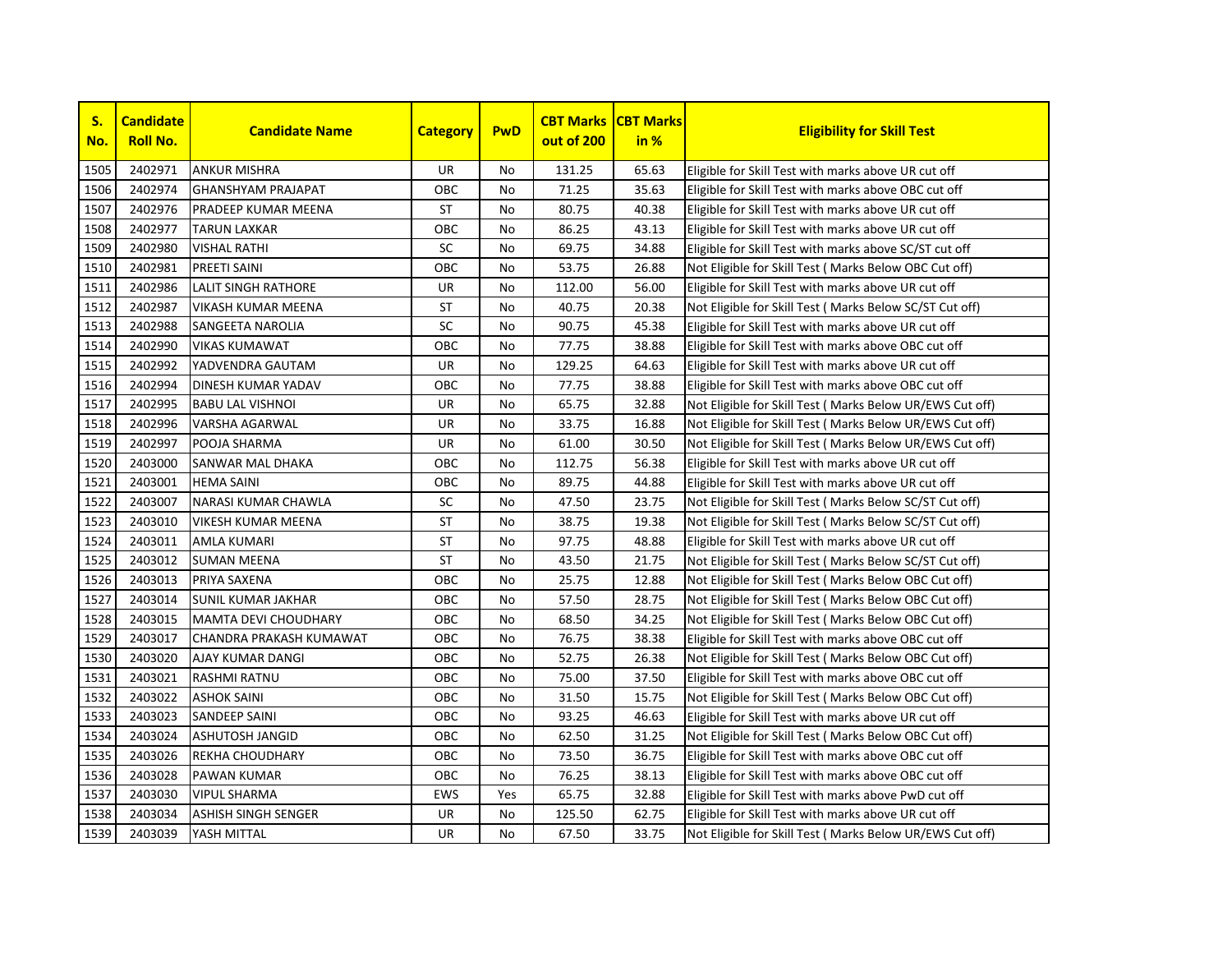

| S.<br>No. | <b>Candidate</b><br><b>Roll No.</b> | <b>Candidate Name</b>       | <b>Category</b> | <b>PwD</b> | <b>CBT Marks</b><br>out of 200 | <b>CBT Marks</b><br>in % | <b>Eligibility for Skill Test</b>                         |
|-----------|-------------------------------------|-----------------------------|-----------------|------------|--------------------------------|--------------------------|-----------------------------------------------------------|
| 1540      | 2403042                             | <b>MADINA MUNAVVAR</b>      | <b>UR</b>       | No         | 42.25                          | 21.13                    | Not Eligible for Skill Test (Marks Below UR/EWS Cut off)  |
| 1541      | 2403043                             | <b>IKSHIT KHANDELWAL</b>    | <b>UR</b>       | No         | 96.00                          | 48.00                    | Eligible for Skill Test with marks above UR cut off       |
| 1542      | 2403046                             | <b>SURESH KUMAWAT</b>       | OBC             | No.        | 86.75                          | 43.38                    | Eligible for Skill Test with marks above UR cut off       |
| 1543      | 2403047                             | <b>ANIL KUMAR</b>           | SC              | No         | 35.25                          | 17.63                    | Not Eligible for Skill Test ( Marks Below SC/ST Cut off)  |
| 1544      | 2403050                             | <b>MOHD JUNAID</b>          | OBC             | No.        | 85.75                          | 42.88                    | Eligible for Skill Test with marks above UR cut off       |
| 1545      | 2403056                             | <b>MANISH VERMA</b>         | OBC             | No         | 98.25                          | 49.13                    | Eligible for Skill Test with marks above UR cut off       |
| 1546      | 2403058                             | <b>MUSTAFA</b>              | OBC             | No         | 69.00                          | 34.50                    | Not Eligible for Skill Test ( Marks Below OBC Cut off)    |
| 1547      | 2403059                             | <b>JAI SHREE BHATIA</b>     | <b>UR</b>       | No         | 101.25                         | 50.63                    | Eligible for Skill Test with marks above UR cut off       |
| 1548      | 2403071                             | <b>DEEPAK JOSHI</b>         | UR              | No         | 51.25                          | 25.63                    | Not Eligible for Skill Test ( Marks Below UR/EWS Cut off) |
| 1549      | 2403074                             | <b>GIRIRAJ TELI</b>         | OBC             | No         | 28.25                          | 14.13                    | Not Eligible for Skill Test ( Marks Below OBC Cut off)    |
| 1550      | 2403076                             | <b>RAKESH NAYAK</b>         | OBC             | No         | 70.00                          | 35.00                    | Eligible for Skill Test with marks above OBC cut off      |
| 1551      | 2403077                             | <b>DEVENDRA CHOUDHARY</b>   | OBC             | No         | 81.75                          | 40.88                    | Eligible for Skill Test with marks above UR cut off       |
| 1552      | 2403079                             | <b>CHETAN SINGH RATHORE</b> | OBC             | No.        | 61.00                          | 30.50                    | Not Eligible for Skill Test (Marks Below OBC Cut off)     |
| 1553      | 2403081                             | <b>HARISH VAISHNAV</b>      | OBC             | No         | 29.75                          | 14.88                    | Not Eligible for Skill Test (Marks Below OBC Cut off)     |
| 1554      | 2403083                             | SANJAY KUMAR OJHA           | UR              | No         | 59.25                          | 29.63                    | Not Eligible for Skill Test ( Marks Below UR/EWS Cut off) |
| 1555      | 2403087                             | <b>KHUSHWANT RAJ</b>        | OBC             | No         | 68.75                          | 34.38                    | Not Eligible for Skill Test ( Marks Below OBC Cut off)    |
| 1556      | 2403088                             | <b>HEMRAJ MALI</b>          | OBC             | No         | 65.25                          | 32.63                    | Not Eligible for Skill Test ( Marks Below OBC Cut off)    |
| 1557      | 2403089                             | <b>LATA SHARMA</b>          | UR              | No         | 101.50                         | 50.75                    | Eligible for Skill Test with marks above UR cut off       |
| 1558      | 2403097                             | <b>PRAMOD KUMAR</b>         | OBC             | No.        | 58.00                          | 29.00                    | Not Eligible for Skill Test ( Marks Below OBC Cut off)    |
| 1559      | 2403098                             | <b>ANIL PRAJAPAT</b>        | OBC             | No.        | 54.50                          | 27.25                    | Not Eligible for Skill Test ( Marks Below OBC Cut off)    |
| 1560      | 2403102                             | <b>PRAVEEN KUMAR PATEL</b>  | UR              | No.        | 48.75                          | 24.38                    | Not Eligible for Skill Test (Marks Below UR/EWS Cut off)  |
| 1561      | 2403105                             | <b>NARESH SOLANKI</b>       | SC              | No         | 48.50                          | 24.25                    | Not Eligible for Skill Test ( Marks Below SC/ST Cut off)  |
| 1562      | 2403107                             | <b>NEERAJ CHOUHAN</b>       | UR              | No         | 114.25                         | 57.13                    | Eligible for Skill Test with marks above UR cut off       |
| 1563      | 2403108                             | <b>HEMANT YADAV</b>         | OBC             | No         | 61.50                          | 30.75                    | Not Eligible for Skill Test ( Marks Below OBC Cut off)    |
| 1564      | 2403109                             | <b>SEEMA SHARMA</b>         | UR              | No         | 40.00                          | 20.00                    | Not Eligible for Skill Test (Marks Below UR/EWS Cut off)  |
| 1565      | 2403114                             | <b>DEWANSHU DEWPURA</b>     | UR              | No         | 91.75                          | 45.88                    | Eligible for Skill Test with marks above UR cut off       |
| 1566      | 2403115                             | <b>CHHOTA RAM</b>           | OBC             | No.        | 79.25                          | 39.63                    | Eligible for Skill Test with marks above OBC cut off      |
| 1567      | 2403116                             | <b>DHARMESH MEGHWAL</b>     | SC              | No         | 32.25                          | 16.13                    | Not Eligible for Skill Test (Marks Below SC/ST Cut off)   |
| 1568      | 2403119                             | <b>HIMANSHU VERMA</b>       | OBC             | No         | 82.00                          | 41.00                    | Eligible for Skill Test with marks above UR cut off       |
| 1569      | 2403120                             | <b>GOVIND SINGH KAVIYA</b>  | OBC             | No.        | 105.00                         | 52.50                    | Eligible for Skill Test with marks above UR cut off       |
| 1570      | 2403121                             | RAGHVENDRA NIKAWAT          | <b>SC</b>       | No.        | 78.50                          | 39.25                    | Eligible for Skill Test with marks above SC/ST cut off    |
| 1571      | 2403123                             | <b>NISHANT GANDHI</b>       | UR              | No         | 92.50                          | 46.25                    | Eligible for Skill Test with marks above UR cut off       |
| 1572      | 2403124                             | <b>VIKASH KUMAR MEGHWAL</b> | SC              | No         | 85.25                          | 42.63                    | Eligible for Skill Test with marks above UR cut off       |
| 1573      | 2403129                             | MOHAMMAD ARBAJ              | OBC             | No         | 53.25                          | 26.63                    | Not Eligible for Skill Test (Marks Below OBC Cut off)     |
| 1574      | 2403131                             | <b>LAVISH YOGI</b>          | OBC             | No         | 87.00                          | 43.50                    | Eligible for Skill Test with marks above UR cut off       |